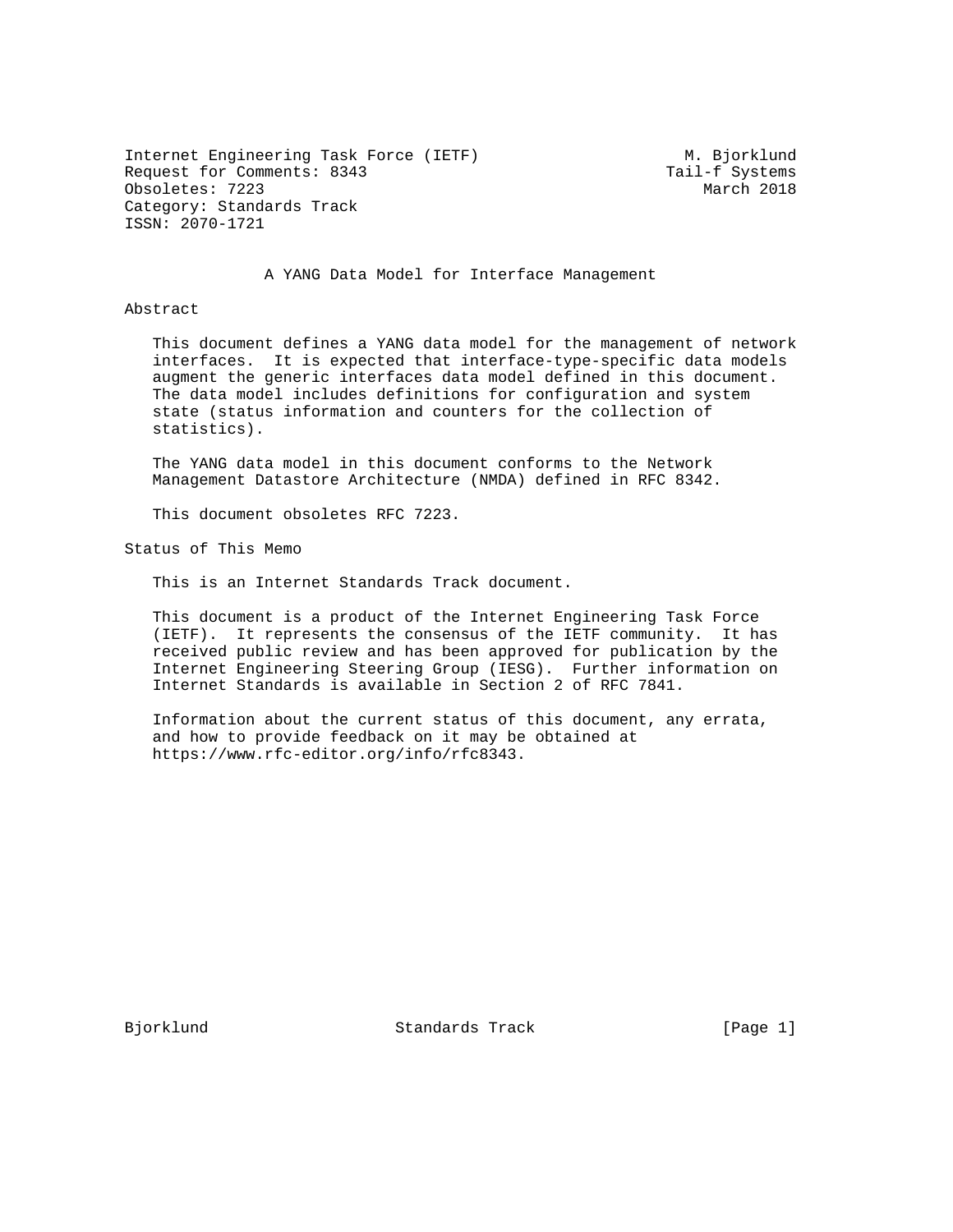### Copyright Notice

 Copyright (c) 2018 IETF Trust and the persons identified as the document authors. All rights reserved.

 This document is subject to BCP 78 and the IETF Trust's Legal Provisions Relating to IETF Documents

 (https://trustee.ietf.org/license-info) in effect on the date of publication of this document. Please review these documents carefully, as they describe your rights and restrictions with respect to this document. Code Components extracted from this document must include Simplified BSD License text as described in Section 4.e of the Trust Legal Provisions and are provided without warranty as described in the Simplified BSD License.

Table of Contents

| 5 <sub>1</sub>                                                     |
|--------------------------------------------------------------------|
| 6                                                                  |
|                                                                    |
|                                                                    |
|                                                                    |
|                                                                    |
| Example: Ethernet Interface Module 38<br>Appendix A.               |
| Example: Ethernet Bonding Interface Module 39<br>Appendix B.       |
| Example: VLAN Interface Module 40<br>Appendix C.                   |
| Appendix D.<br>Example: NETCONF <get-config> Reply 41</get-config> |
| Example: NETCONF <get-data> Reply 42<br/>Appendix E.</get-data>    |
| Appendix F.<br>Examples: Interface Naming Schemes 44               |
| F.1. Router with Restricted Interface Names 44                     |
| Router with Arbitrary Interface Names 45<br>F.2.                   |
| Ethernet Switch with Restricted Interface Names 46<br>F.3.         |
| Generic Host with Restricted Interface Names 47<br>F 4             |
| Generic Host with Arbitrary Interface Names 48<br>F.5.             |
|                                                                    |
|                                                                    |

Bjorklund Standards Track [Page 2]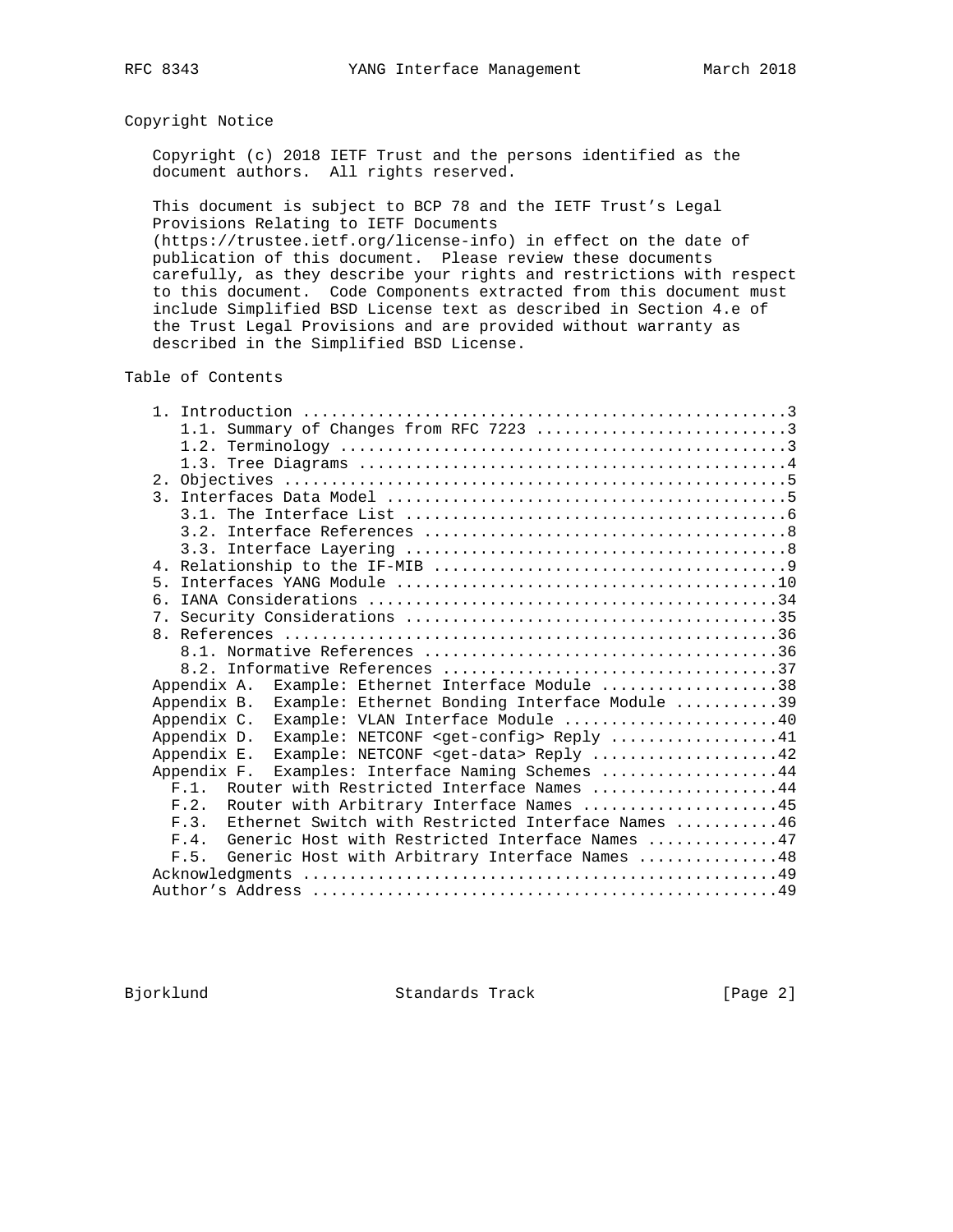1. Introduction

 This document defines a YANG data model [RFC7950] for the management of network interfaces. It is expected that interface-type-specific data models will augment the generic interfaces data model defined in this document.

 Network interfaces are central to the management of many Internet protocols. Thus, it is important to establish a common data model for how interfaces are identified, configured, and monitored.

 The data model includes configuration data and state data (status information and counters for the collection of statistics).

 This version of the interfaces data model supports the Network Management Datastore Architecture (NMDA) [RFC8342].

1.1. Summary of Changes from RFC 7223

 The "/interfaces-state" subtree with "config false" data nodes is deprecated. All "config false" data nodes are now present in the "/interfaces" subtree.

 Servers that do not implement NMDA, or that wish to support clients that do not implement NMDA, MAY implement the deprecated "/interfaces-state" tree.

1.2. Terminology

 The key words "MUST", "MUST NOT", "REQUIRED", "SHALL", "SHALL NOT", "SHOULD", "SHOULD NOT", "RECOMMENDED", "NOT RECOMMENDED", "MAY", and "OPTIONAL" in this document are to be interpreted as described in BCP 14 [RFC2119] [RFC8174] when, and only when, they appear in all capitals, as shown here.

The following terms are used within this document:

 o system-controlled interface: An interface is said to be system controlled if the system creates and deletes the interface independently of what has been explicitly configured. Examples are interfaces representing physical hardware that appear and disappear when hardware (e.g., a line card or hot-pluggable wireless interface) is added or removed. System-controlled interfaces may also appear if a certain functionality is enabled (e.g., a loopback interface might appear if the IP protocol stack is enabled).

Bjorklund Standards Track [Page 3]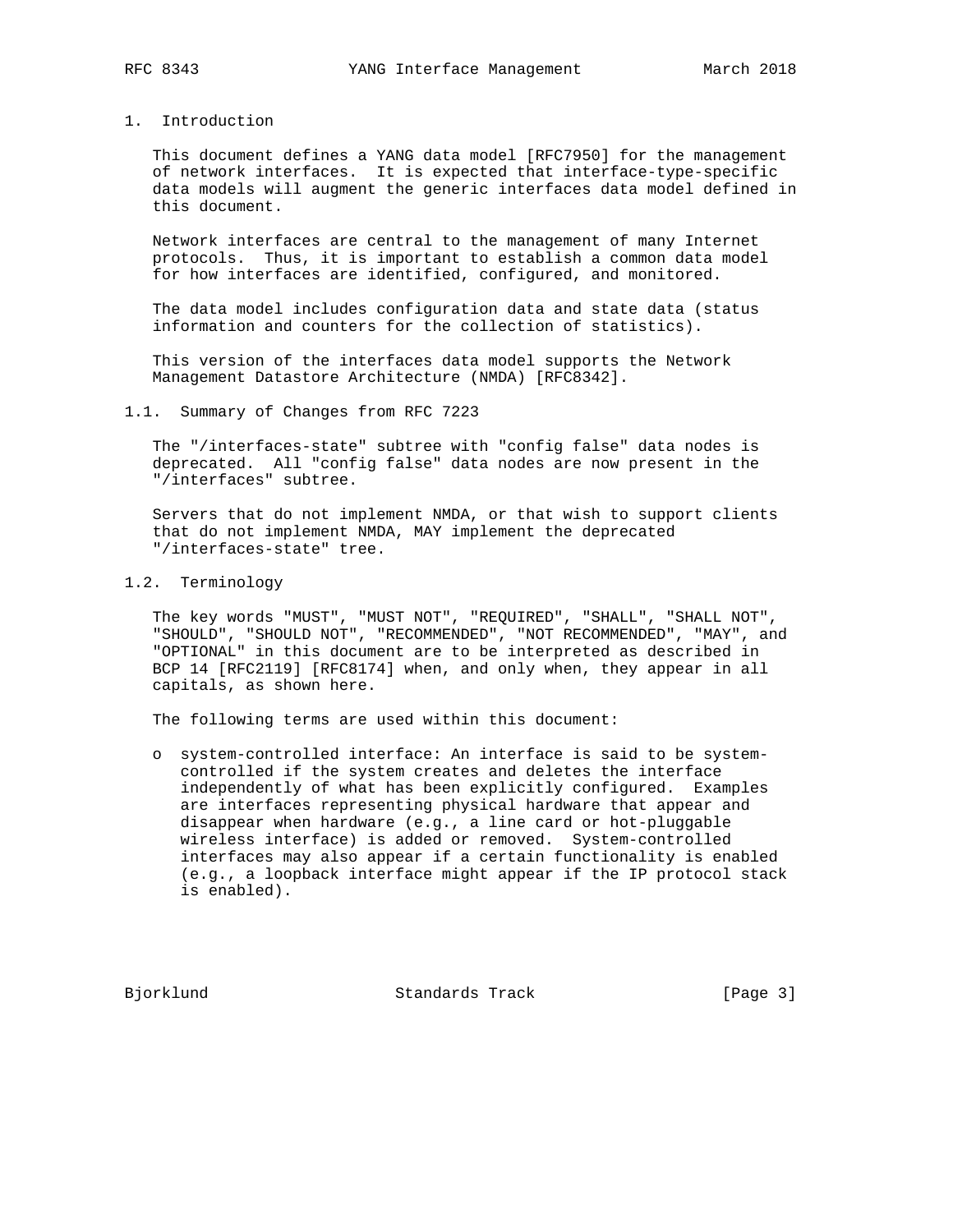o user-controlled interface: An interface is said to be user controlled if the creation of the interface is controlled by adding explicit interface configuration to the intended configuration and the removal of the interface is controlled by removing explicit interface configuration from the intended configuration. Examples are VLAN interfaces configured on a system-controlled Ethernet interface.

 The following terms are defined in [RFC8342] and are not redefined here:

- o client
- o server
- o configuration
- o system state
- o operational state
- o intended configuration
- o running configuration datastore
- o operational state datastore

 The following terms are defined in [RFC7950] and are not redefined here:

- o augment
- o data model
- o data node
- 1.3. Tree Diagrams

 Tree diagrams used in this document follow the notation defined in [RFC8340].

Bjorklund Standards Track [Page 4]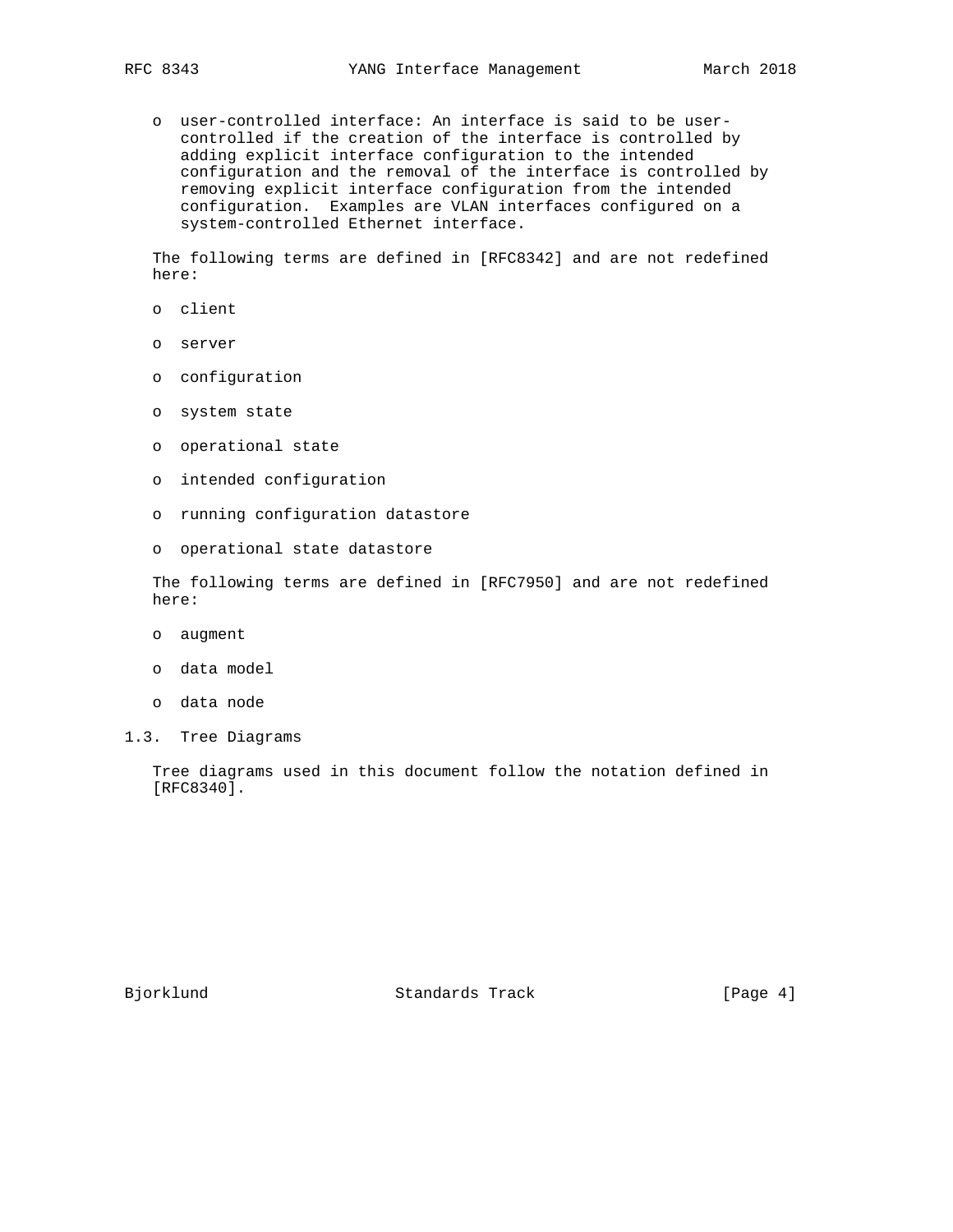### 2. Objectives

 This section describes some of the design objectives for the model presented in Section 5.

- o It is recognized that existing implementations will have to map the interface data model defined in this memo to their proprietary native data model. To facilitate such mappings, the data model should be simple.
- o The data model should be suitable for new implementations to use as is, without requiring a mapping to a different native model.
- o References to interfaces should be as simple as possible, preferably by using a single leafref.
- o The mapping to ifIndex [RFC2863] used by the Simple Network Management Protocol (SNMP) to identify interfaces must be clear.
- o The model must support interface layering: both (1) simple layering, where one interface is layered on top of exactly one other interface, and (2) more complex scenarios, where one interface results from the aggregation of N other interfaces or when N interfaces are multiplexed over one other interface.
- o The data model should support the pre-provisioning of interface configuration; that is, it should be possible to configure an interface whose physical interface hardware is not present on the device. It is recommended that devices that support dynamic addition and removal of physical interfaces also support pre-provisioning.
- o The data model should support physical interfaces as well as logical interfaces.
- o The data model should include read-only counters in order to gather statistics for sent and received octets and packets, received packets with errors, and packets that could not be sent due to errors.
- 3. Interfaces Data Model

 This document defines the YANG module "ietf-interfaces", which has the following structure, excluding the deprecated "/interfaces-state" subtree:

Bjorklund Standards Track [Page 5]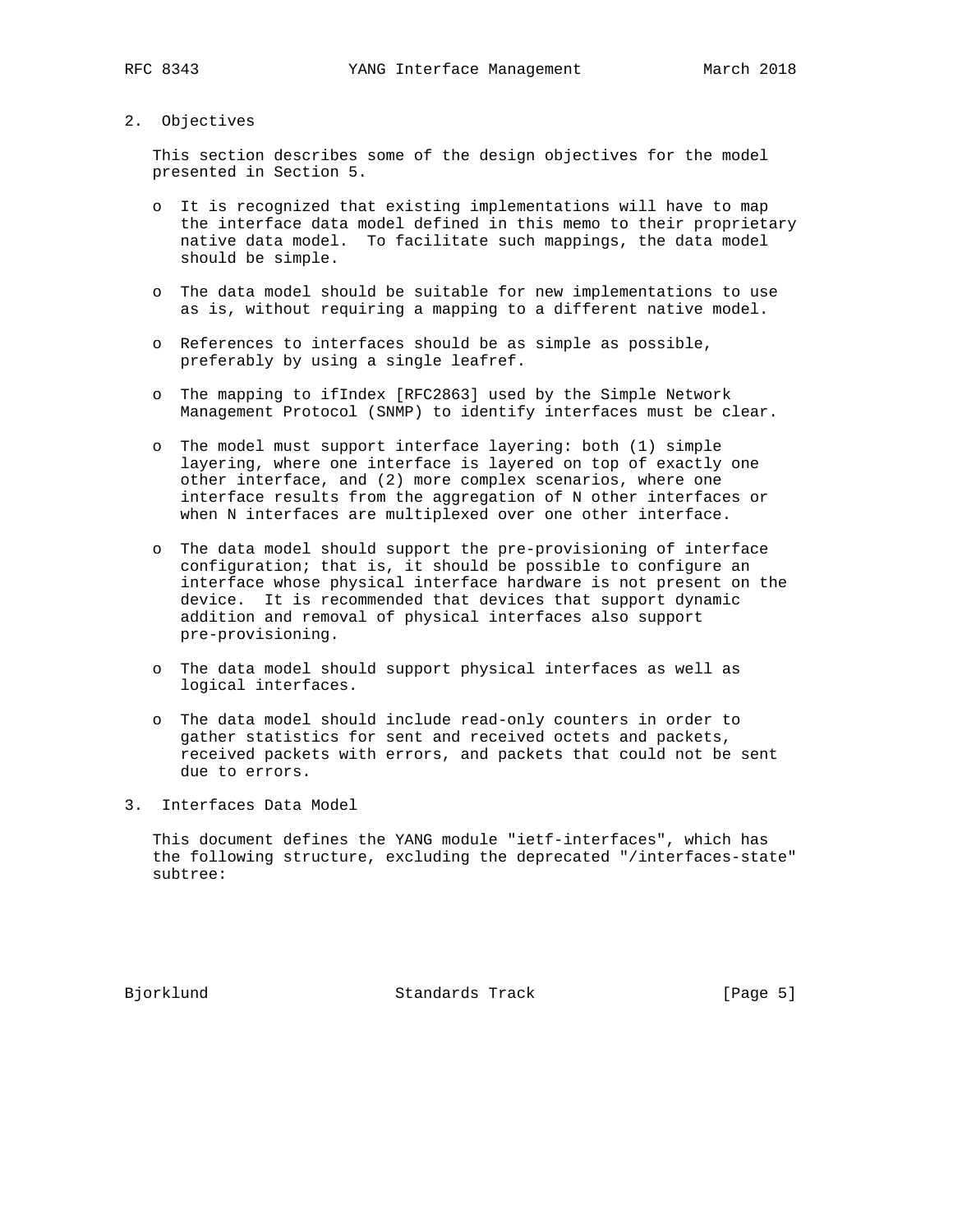| module: ietf-interfaces |                                 |                             |
|-------------------------|---------------------------------|-----------------------------|
| +--rw interfaces        |                                 |                             |
|                         | +--rw interface* [name]         |                             |
| $+ -r$ w name           |                                 | string                      |
|                         | +--rw description?              | string                      |
| +--rw type              |                                 | identityref                 |
| +--rw enabled?          |                                 | boolean                     |
|                         | +--rw link-up-down-trap-enable? | enumeration $\{if -mib\}$ ? |
|                         | +--ro admin-status              | enumeration {if-mib}?       |
|                         | +--ro oper-status               | enumeration                 |
|                         | +--ro last-change?              | yang:date-and-time          |
| +--ro if-index          |                                 | $int32 \{if-mib\}$ ?        |
|                         | +--ro phys-address?             | yang:phys-address           |
|                         | +--ro higher-layer-if*          | interface-ref               |
|                         | +--ro lower-layer-if*           | interface-ref               |
| +--ro speed?            |                                 | yang: gauge 64              |
| +--ro statistics        |                                 |                             |
|                         | +--ro discontinuity-time        | yang:date-and-time          |
|                         | +--ro in-octets?                | yang: counter64             |
|                         | +--ro in-unicast-pkts?          | yang: counter64             |
|                         | +--ro in-broadcast-pkts?        | yang: counter64             |
|                         | +--ro in-multicast-pkts?        | yang: counter64             |
|                         | +--ro in-discards?              | yang: counter32             |
|                         | +--ro in-errors?                | yang: counter32             |
|                         | +--ro in-unknown-protos?        | yang: counter32             |
|                         | +--ro out-octets?               | yang: counter64             |
|                         | +--ro out-unicast-pkts?         | yang: counter64             |
|                         | +--ro out-broadcast-pkts?       | yang: counter64             |
|                         | +--ro out-multicast-pkts?       | yang: counter64             |
|                         | +--ro out-discards?             | yang: counter32             |
|                         | +--ro out-errors?               | yang: counter32             |

### 3.1. The Interface List

 The data model for interfaces presented in this document uses a flat list of interfaces ("/interfaces/interface"). Each interface in the list is identified by its name. Furthermore, each interface has a mandatory "type" leaf.

 The "iana-if-type" module [RFC7224] defines YANG identities for the interface types in the IANA-maintained "ifType definitions" registry.

 It is expected that interface-type-specific data models augment the interface list and possibly use the "type" leaf to make the augmentation conditional.

Bjorklund Standards Track [Page 6]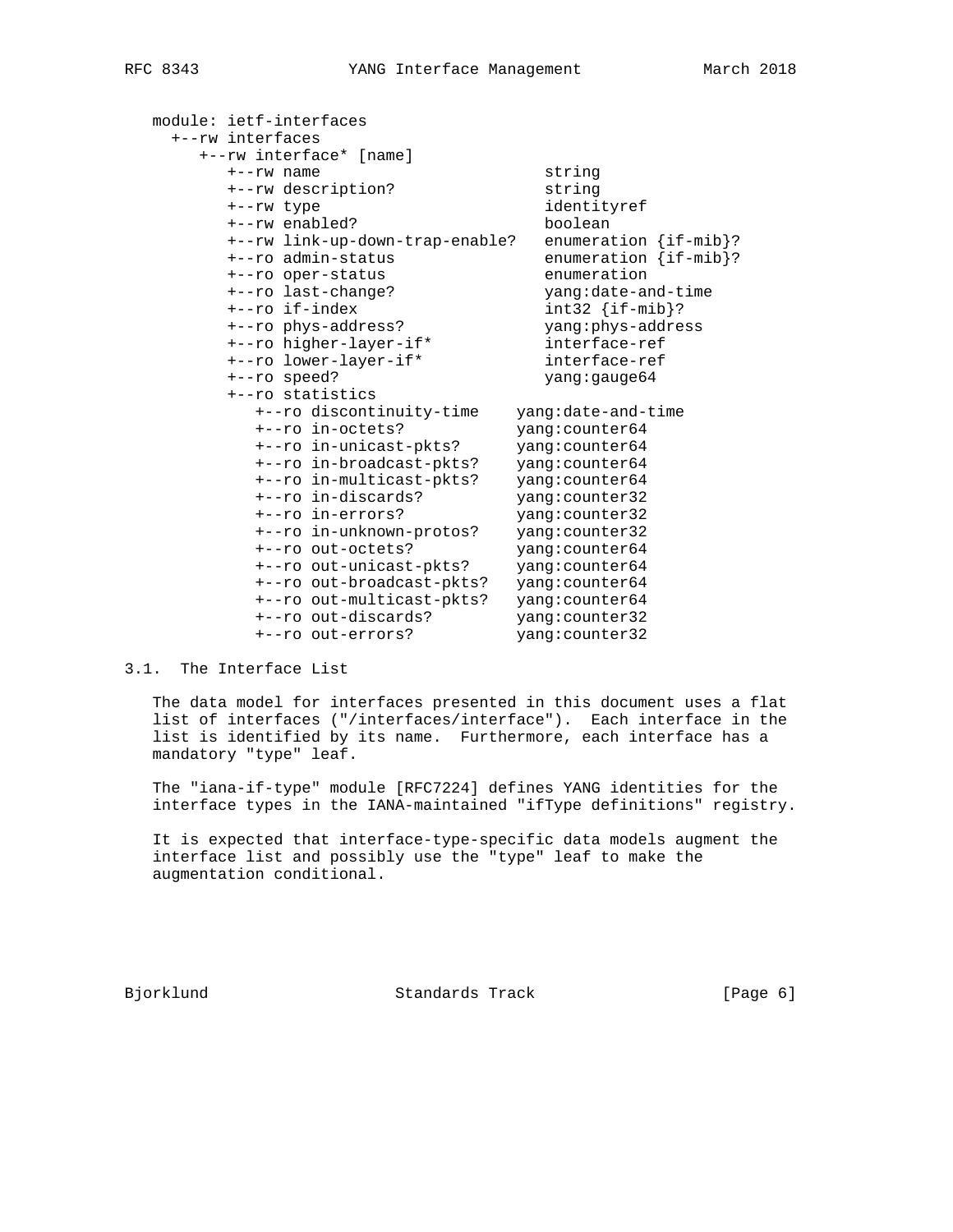```
 As an example of such an interface-type-specific augmentation,
   consider this YANG snippet. For a more complete example, see
   Appendix A.
      import interfaces {
         prefix "if";
 }
      import iana-if-type {
       prefix ianaift;
      }
      augment "/if:interfaces/if:interface" {
          when "if:type = 'ianaift:ethernetCsmacd'";
          container ethernet {
             leaf duplex {
                  ...
             }
         }
      }
```
 For system-controlled interfaces, the "name" is the device-specific name of the interface.

 If the device supports arbitrarily named user-controlled interfaces, then the server will advertise the "arbitrary-names" feature. If the server does not advertise this feature, the names of user-controlled interfaces MUST match the device's naming scheme. How a client can learn the naming scheme of such devices is outside the scope of this document. See Appendices F.1 and F.2 for examples.

 When a system-controlled interface is created in the operational state by the system, the system tries to apply the interface configuration in the intended configuration with the same name as the new interface. If no such interface configuration is found, or if the configured type does not match the real interface type, the system creates the interface without applying explicit configuration.

 When a user-controlled interface is created, the configuration determines the name of the interface.

 Depending on the operating system and the physical attachment point to which a network interface may be attached or removed, it may be impossible for an implementation to provide predictable and consistent names for system-controlled interfaces across insertion/ removal cycles as well as in anticipation of initial insertion. The ability to provide configurations for such interfaces is therefore dependent on the implementation and cannot be assumed in all cases.

Bjorklund Standards Track [Page 7]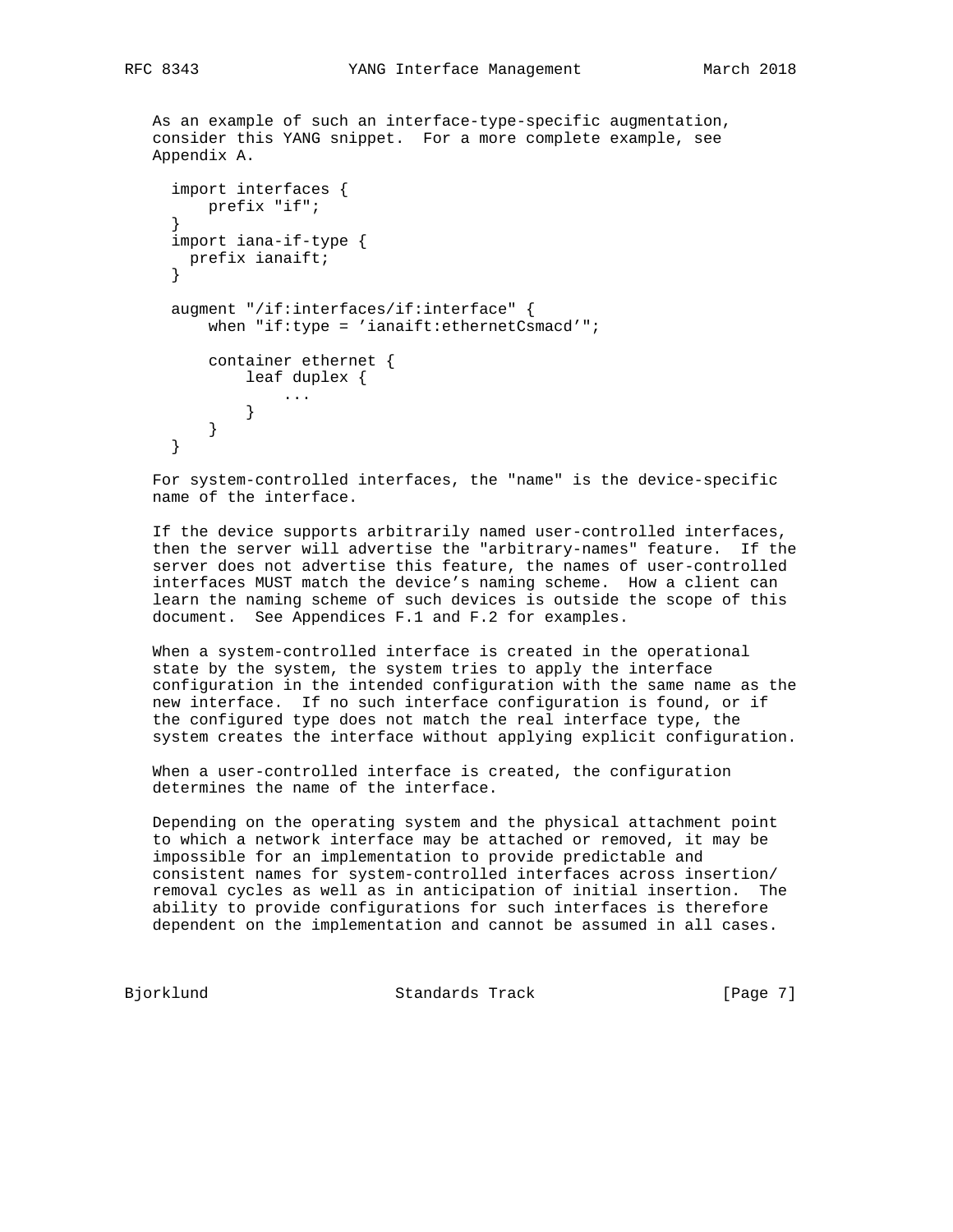## 3.2. Interface References

 An interface is identified by its name, which is unique within the server. This property is captured in the "interface-ref" typedef, which other YANG modules SHOULD use when they need to reference an interface.

### 3.3. Interface Layering

 There is no generic mechanism for how an interface is configured to be layered on top of some other interface. It is expected that interface-type-specific models define their own data nodes for interface layering by using "interface-ref" types to reference lower layers.

 Below is an example of a model with such nodes. For a more complete example, see Appendix B.

```
 import interfaces {
         prefix "if";
 }
     import iana-if-type {
      prefix ianaift;
     }
     augment "/if:interfaces/if:interface" {
        when "if:type = 'ianaift:ieee8023adLag'";
         leaf-list slave-if {
             type if:interface-ref;
             must "/if:interfaces/if:interface[if:name = current()]"
                + "/if:type = 'ianaift:ethernetCsmacd'" {
                 description
                     "The type of a slave interface must be
             'ethernetCsmacd'.";
 }
 }
         // other bonding config params, failover times, etc.
     }
```
 While the interface layering is configured in interface-type-specific models, two generic state data leaf-lists, "higher-layer-if" and "lower-layer-if", represent a read-only view of the interface layering hierarchy.

Bjorklund Standards Track [Page 8]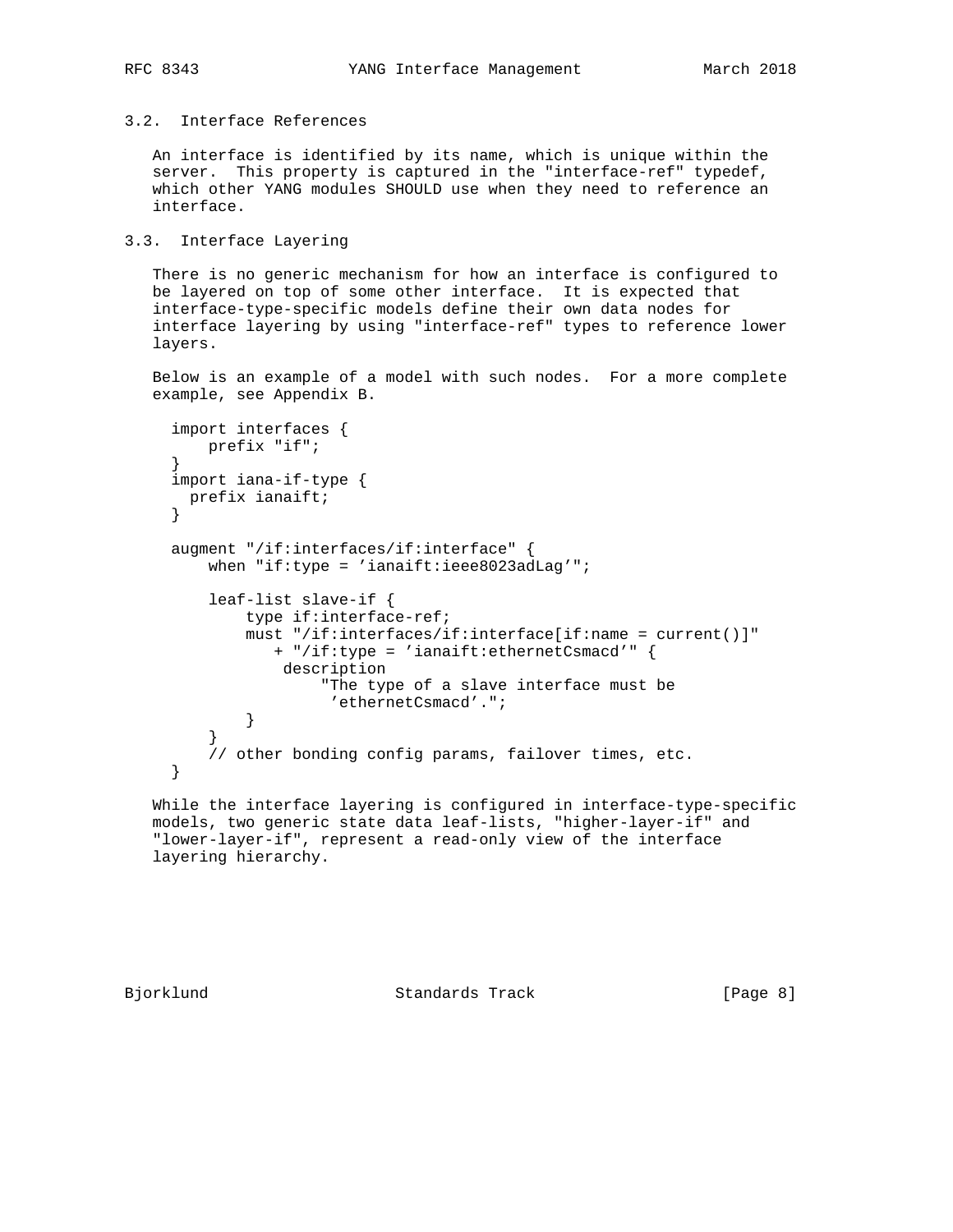# 4. Relationship to the IF-MIB

 If the device implements the IF-MIB [RFC2863], each entry in the "/interfaces/interface" list in the operational state is typically mapped to one ifEntry. The "if-index" leaf MUST contain the value of the corresponding ifEntry's ifIndex.

 In most cases, the "name" of an "/interfaces/interface" entry is mapped to ifName. The IF-MIB allows two different ifEntries to have the same ifName. Devices that support this feature and also support the data model defined in this document cannot have a 1-1 mapping between the "name" leaf and ifName.

 The configured "description" of an "interface" has traditionally been mapped to ifAlias in some implementations. This document allows this mapping, but implementers should be aware of the differences in the value space and persistence for these objects. See the YANG module definition of the leaf "description" in Section 5 for details.

 The IF-MIB also defines the writable object ifPromiscuousMode. Since this object typically is not implemented as a configuration object by SNMP agents, it is not mapped to the "ietf-interfaces" module.

 The ifMtu object from the IF-MIB is not mapped to the "ietf-interfaces" module. It is expected that interface-type specific YANG modules provide interface-type-specific MTU leafs by augmenting the "ietf-interfaces" model.

 There are a number of counters in the IF-MIB that exist in two versions: one with 32 bits and one with 64 bits. The 64-bit versions were added to support high-speed interfaces with a data rate greater than 20,000,000 bits/second. Today's implementations generally support such high-speed interfaces; hence, only 64-bit counters are provided in this data model. Note that the server that implements this module and an SNMP agent may differ in the time granularity in which they provide access to the counters. For example, it is common that SNMP implementations cache counter values for some time.

 The objects ifDescr and ifConnectorPresent from the IF-MIB are not mapped to the "ietf-interfaces" module.

 The following table lists the YANG data nodes with corresponding objects in the IF-MIB.

Bjorklund Standards Track [Page 9]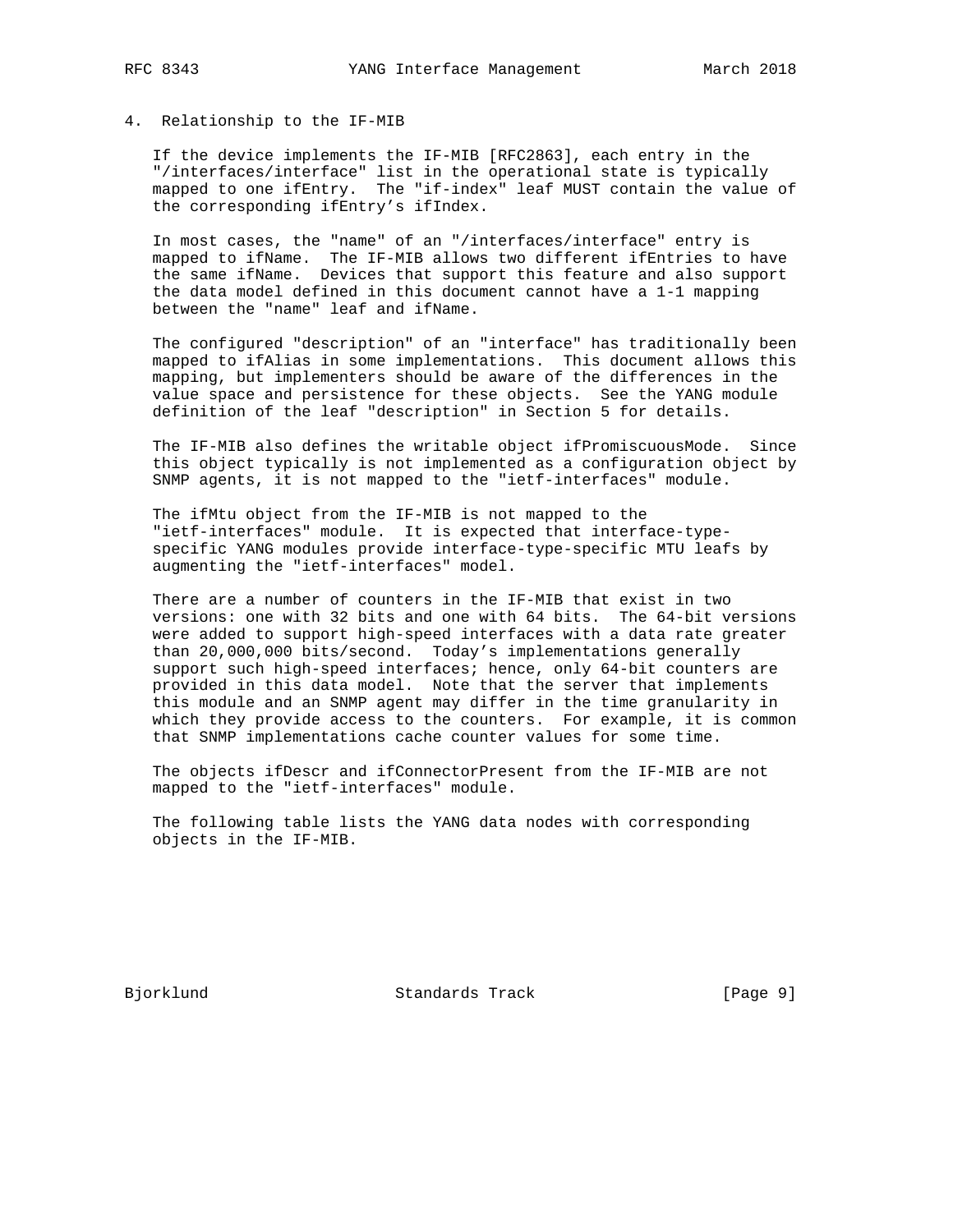| YANG data node in<br>/interfaces/interface | IF-MIB object              |
|--------------------------------------------|----------------------------|
| name                                       | ifName                     |
| type                                       | ifType                     |
| description                                | ifAlias                    |
| admin-status                               | ifAdminStatus              |
| oper-status                                | ifOperStatus               |
| last-change                                | ifLastChange               |
| if-index                                   | ifIndex                    |
| link-up-down-trap-enable                   | ifLinkUpDownTrapEnable     |
| phys-address                               | ifPhysAddress              |
| higher-layer-if and lower-layer-if         | ifStackTable               |
| speed                                      | ifSpeed and ifHighSpeed    |
| discontinuity-time                         | ifCounterDiscontinuityTime |
| in-octets                                  | <i>ifHCInOctets</i>        |
| in-unicast-pkts                            | ifHCInUcastPkts            |
| in-broadcast-pkts                          | ifHCInBroadcastPkts        |
| in-multicast-pkts                          | ifHCInMulticastPkts        |
| in-discards                                | ifInDiscards               |
| in-errors                                  | ifInErrors                 |
| in-unknown-protos                          | ifInUnknownProtos          |
| out-octets                                 | <i>ifHCOutOctets</i>       |
| out-unicast-pkts                           | ifHCOutUcastPkts           |
| out-broadcast-pkts                         | ifHCOutBroadcastPkts       |
| out-multicast-pkts                         | ifHCOutMulticastPkts       |
| out-discards                               | ifOutDiscards              |
| out-errors                                 | ifOutErrors                |

YANG Data Nodes and Related IF-MIB Objects

```
5. Interfaces YANG Module
```
This YANG module imports typedefs from [RFC6991].

<CODE BEGINS> file "ietf-interfaces@2018-02-20.yang"

 module ietf-interfaces { yang-version 1.1; namespace "urn:ietf:params:xml:ns:yang:ietf-interfaces"; prefix if; import ietf-yang-types { prefix yang; }

Bjorklund Standards Track [Page 10]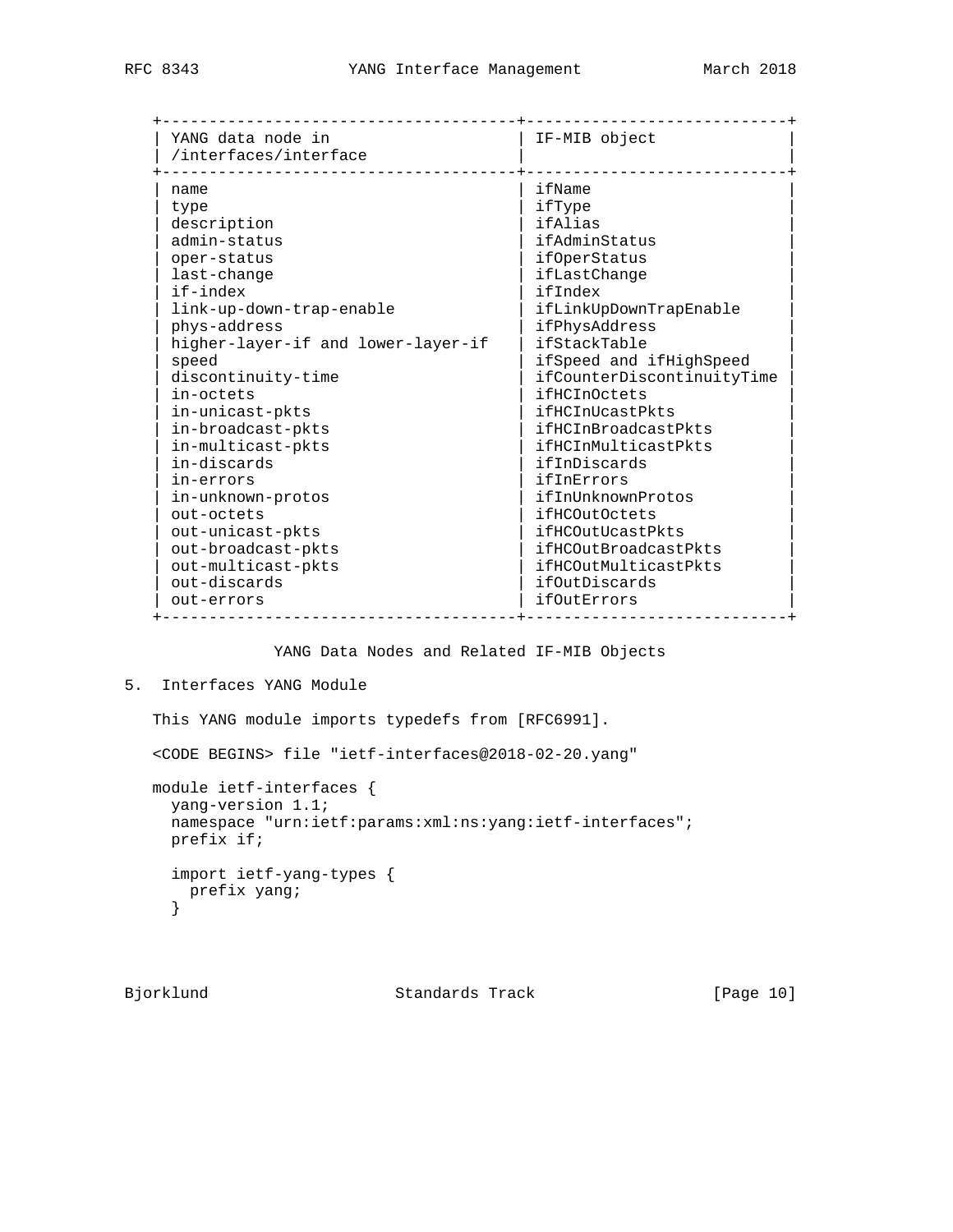```
 organization
   "IETF NETMOD (Network Modeling) Working Group";
 contact
   "WG Web: <https://datatracker.ietf.org/wg/netmod/>
   WG List: <mailto:netmod@ietf.org>
    Editor: Martin Bjorklund
             <mailto:mbj@tail-f.com>";
 description
   "This module contains a collection of YANG definitions for
   managing network interfaces.
    Copyright (c) 2018 IETF Trust and the persons identified as
    authors of the code. All rights reserved.
   Redistribution and use in source and binary forms, with or
   without modification, is permitted pursuant to, and subject
   to the license terms contained in, the Simplified BSD License
   set forth in Section 4.c of the IETF Trust's Legal Provisions
   Relating to IETF Documents
    (https://trustee.ietf.org/license-info).
    This version of this YANG module is part of RFC 8343; see
    the RFC itself for full legal notices.";
 revision 2018-02-20 {
  description
     "Updated to support NMDA.";
  reference
     "RFC 8343: A YANG Data Model for Interface Management";
 }
 revision 2014-05-08 {
  description
     "Initial revision.";
  reference
     "RFC 7223: A YANG Data Model for Interface Management";
 }
 /*
 * Typedefs
 */
 typedef interface-ref {
  type leafref {
    path "/if:interfaces/if:interface/if:name";
```
Bjorklund Standards Track [Page 11]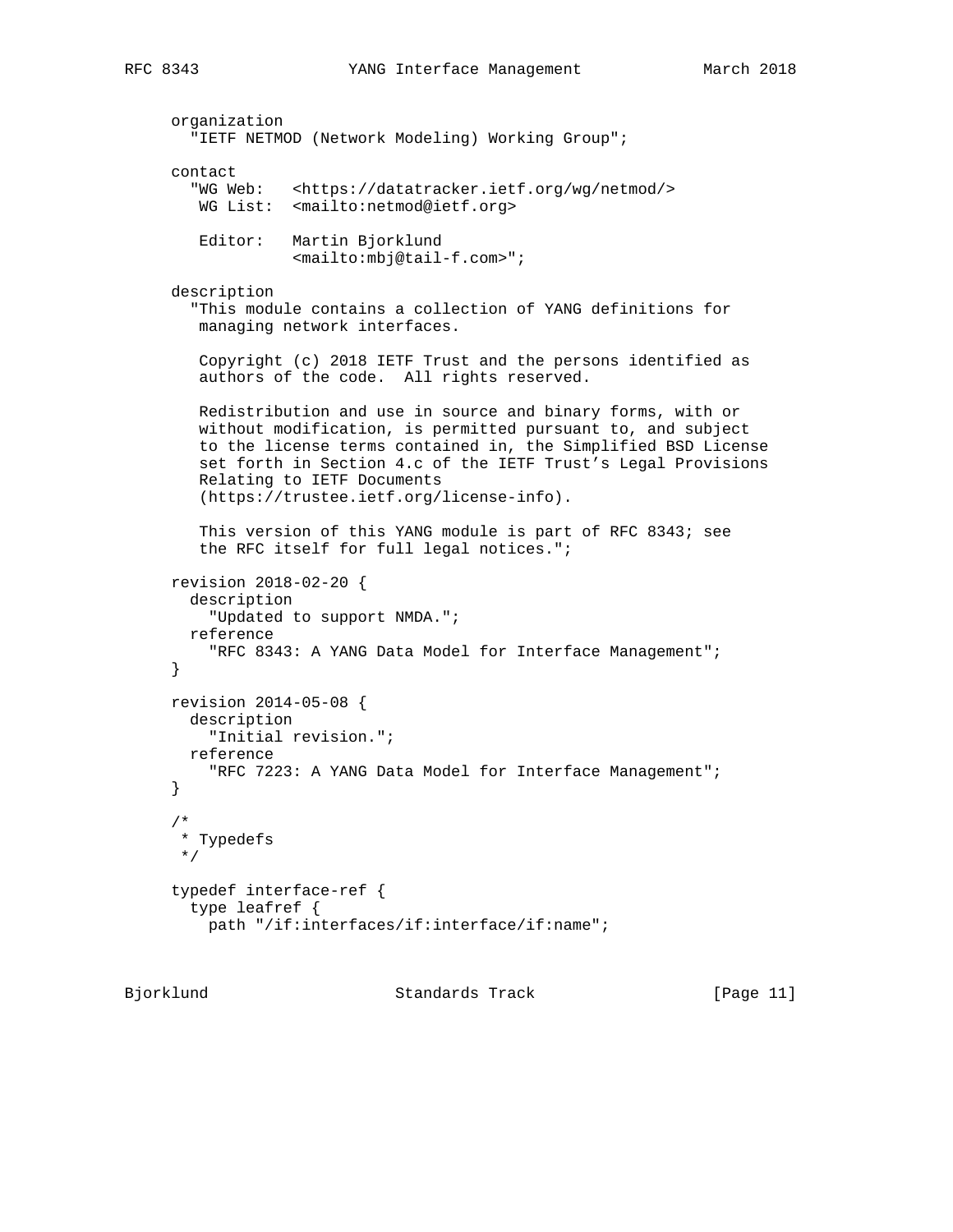```
 }
   description
     "This type is used by data models that need to reference
      interfaces.";
 }
 /*
  * Identities
 */
 identity interface-type {
  description
     "Base identity from which specific interface types are
      derived.";
 }
 /*
 * Features
 */
 feature arbitrary-names {
   description
     "This feature indicates that the device allows user-controlled
     interfaces to be named arbitrarily.";
 }
 feature pre-provisioning {
   description
     "This feature indicates that the device supports
      pre-provisioning of interface configuration, i.e., it is
      possible to configure an interface whose physical interface
      hardware is not present on the device.";
 }
 feature if-mib {
   description
     "This feature indicates that the device implements
      the IF-MIB.";
  reference
    "RFC 2863: The Interfaces Group MIB";
 }
 /*
  * Data nodes
  */
 container interfaces {
   description
     "Interface parameters.";
```
Bjorklund Standards Track [Page 12]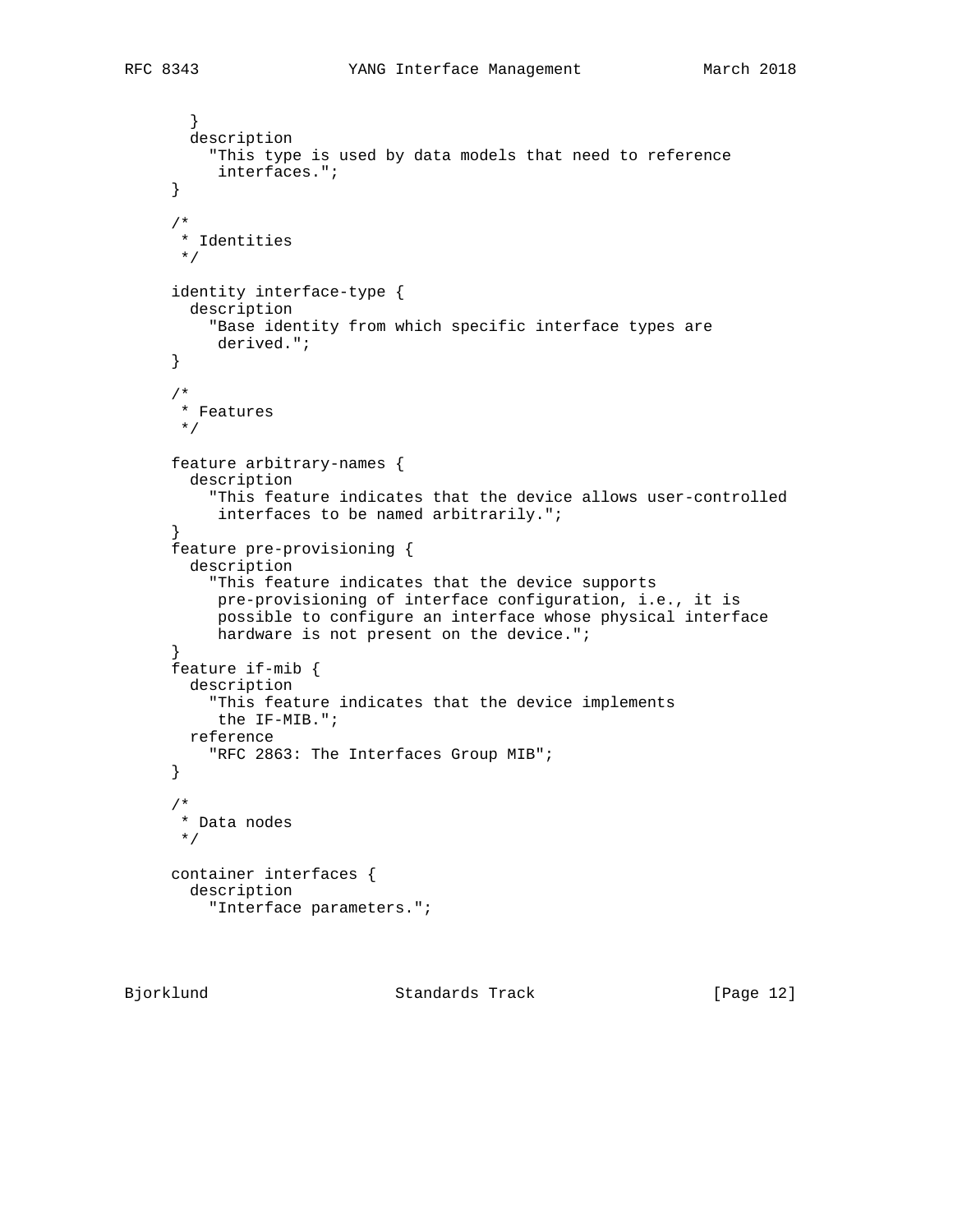list interface { key "name"; description "The list of interfaces on the device. The status of an interface is available in this list in the operational state. If the configuration of a system-controlled interface cannot be used by the system (e.g., the interface hardware present does not match the interface type), then the configuration is not applied to the system-controlled interface shown in the operational state. If the configuration of a user-controlled interface cannot be used by the system, the configured interface is not instantiated in the operational state. System-controlled interfaces created by the system are always present in this list in the operational state, whether or not they are configured.";

leaf name {

 type string; description "The name of the interface.

> A device MAY restrict the allowed values for this leaf, possibly depending on the type of the interface. For system-controlled interfaces, this leaf is the device-specific name of the interface.

 If a client tries to create configuration for a system-controlled interface that is not present in the operational state, the server MAY reject the request if the implementation does not support pre-provisioning of interfaces or if the name refers to an interface that can never exist in the system. A Network Configuration Protocol (NETCONF) server MUST reply with an rpc-error with the error-tag 'invalid-value' in this case.

 If the device supports pre-provisioning of interface configuration, the 'pre-provisioning' feature is advertised.

 If the device allows arbitrarily named user-controlled interfaces, the 'arbitrary-names' feature is advertised.

Bjorklund Standards Track [Page 13]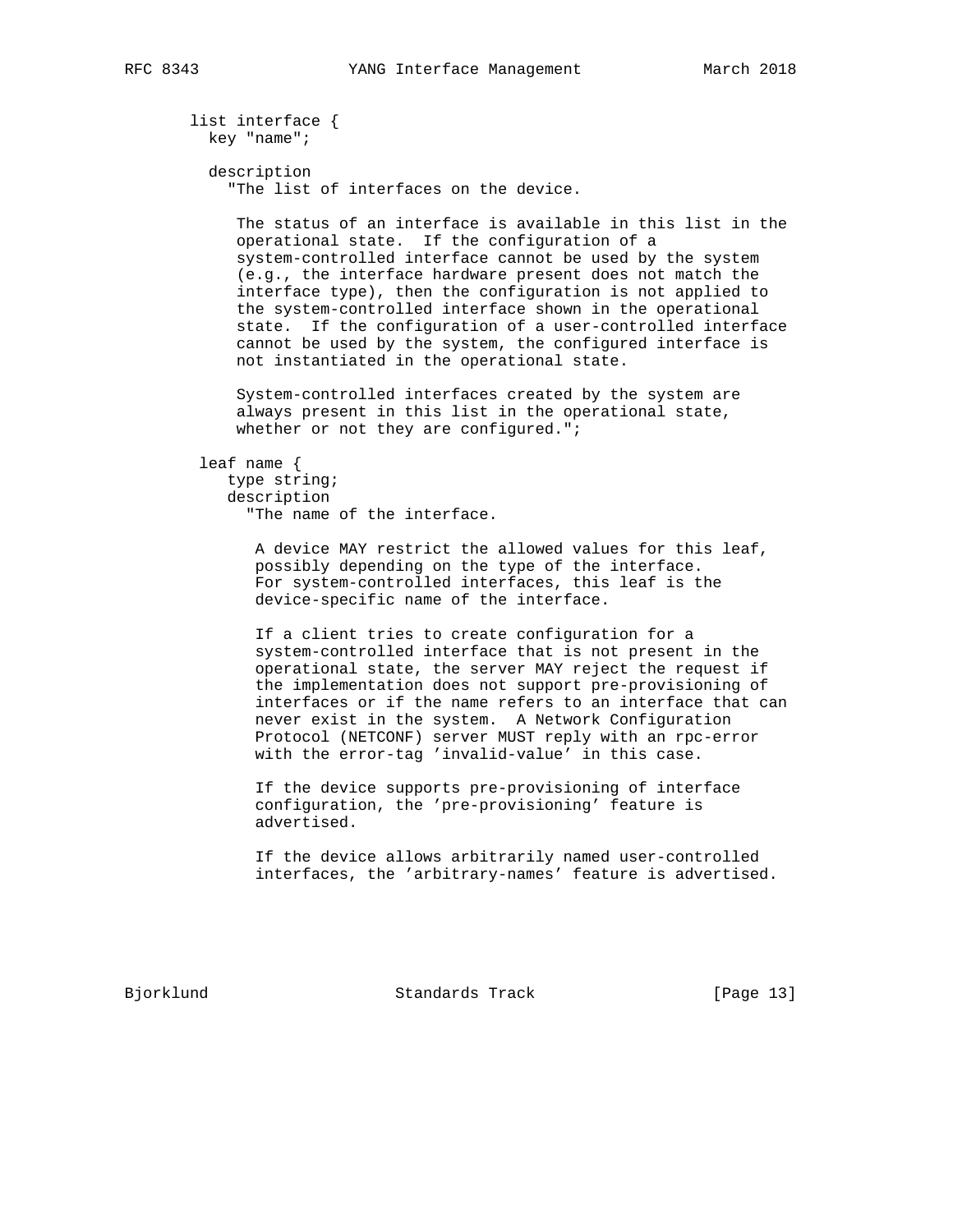```
 When a configured user-controlled interface is created by
              the system, it is instantiated with the same name in the
              operational state.
              A server implementation MAY map this leaf to the ifName
              MIB object. Such an implementation needs to use some
              mechanism to handle the differences in size and characters
              allowed between this leaf and ifName. The definition of
             such a mechanism is outside the scope of this document.";
           reference
          "RFC 2863: The Interfaces Group MIB - ifName";
 }
         leaf description {
           type string;
           description
              "A textual description of the interface.
              A server implementation MAY map this leaf to the ifAlias
              MIB object. Such an implementation needs to use some
              mechanism to handle the differences in size and characters
              allowed between this leaf and ifAlias. The definition of
              such a mechanism is outside the scope of this document.
              Since ifAlias is defined to be stored in non-volatile
              storage, the MIB implementation MUST map ifAlias to the
              value of 'description' in the persistently stored
              configuration.";
           reference
          "RFC 2863: The Interfaces Group MIB - ifAlias";
 }
         leaf type {
           type identityref {
             base interface-type;
 }
           mandatory true;
           description
              "The type of the interface.
              When an interface entry is created, a server MAY
              initialize the type leaf with a valid value, e.g., if it
              is possible to derive the type from the name of the
              interface.
              If a client tries to set the type of an interface to a
              value that can never be used by the system, e.g., if the
              type is not supported or if the type does not match the
```
Bjorklund Standards Track [Page 14]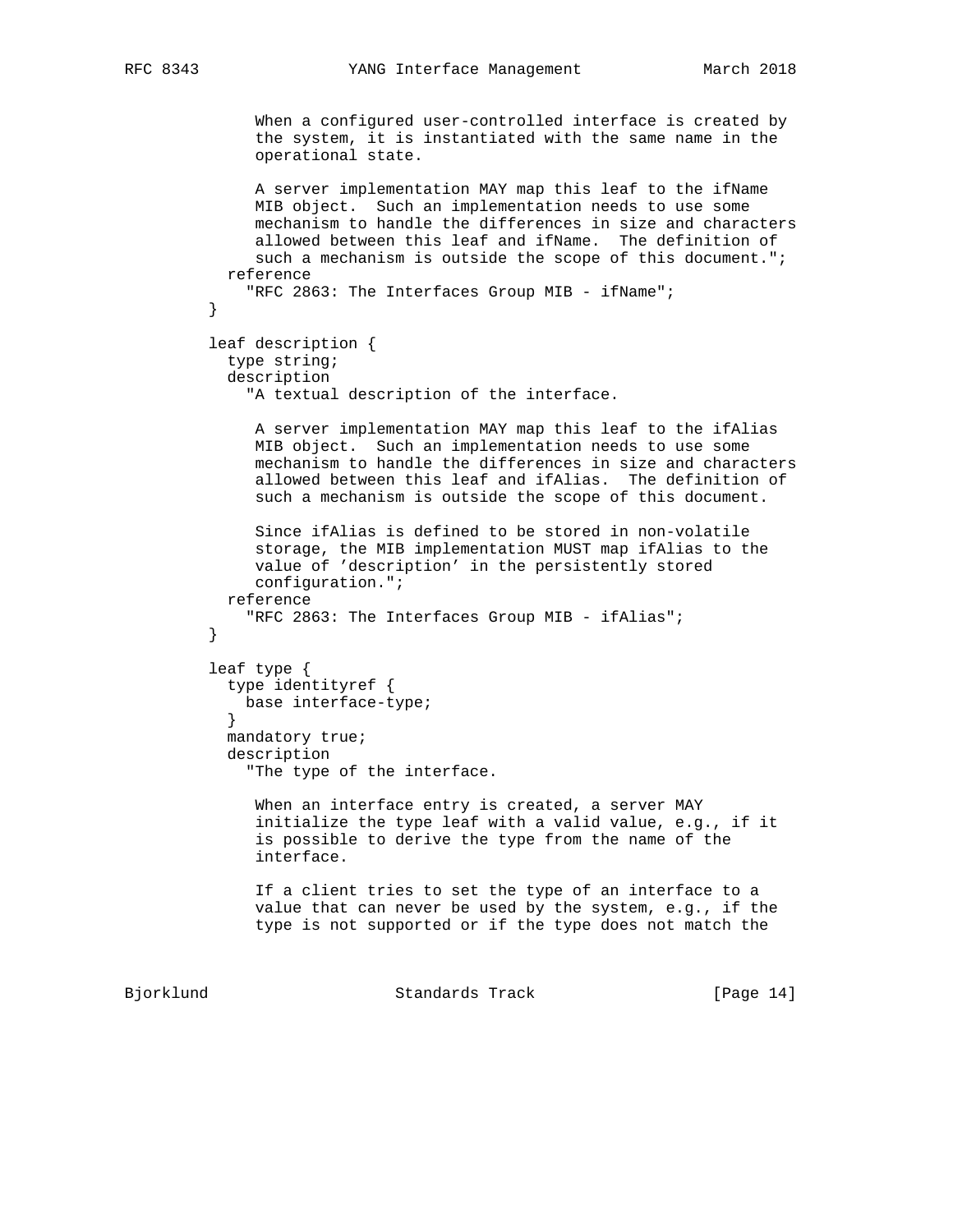```
 name of the interface, the server MUST reject the request.
              A NETCONF server MUST reply with an rpc-error with the
              error-tag 'invalid-value' in this case.";
           reference
            "RFC 2863: The Interfaces Group MIB - ifType";
 }
         leaf enabled {
           type boolean;
           default "true";
           description
             "This leaf contains the configured, desired state of the
              interface.
              Systems that implement the IF-MIB use the value of this
              leaf in the intended configuration to set
              IF-MIB.ifAdminStatus to 'up' or 'down' after an ifEntry
              has been initialized, as described in RFC 2863.
              Changes in this leaf in the intended configuration are
              reflected in ifAdminStatus.";
           reference
         "RFC 2863: The Interfaces Group MIB - ifAdminStatus";
 }
         leaf link-up-down-trap-enable {
           if-feature if-mib;
           type enumeration {
             enum enabled {
               value 1;
               description
                 "The device will generate linkUp/linkDown SNMP
            notifications for this interface.";<br>}
 }
             enum disabled {
               value 2;
               description
                 "The device will not generate linkUp/linkDown SNMP
            notifications for this interface.";<br>}
 }
 }
           description
             "Controls whether linkUp/linkDown SNMP notifications
              should be generated for this interface.
```
Bjorklund Standards Track [Page 15]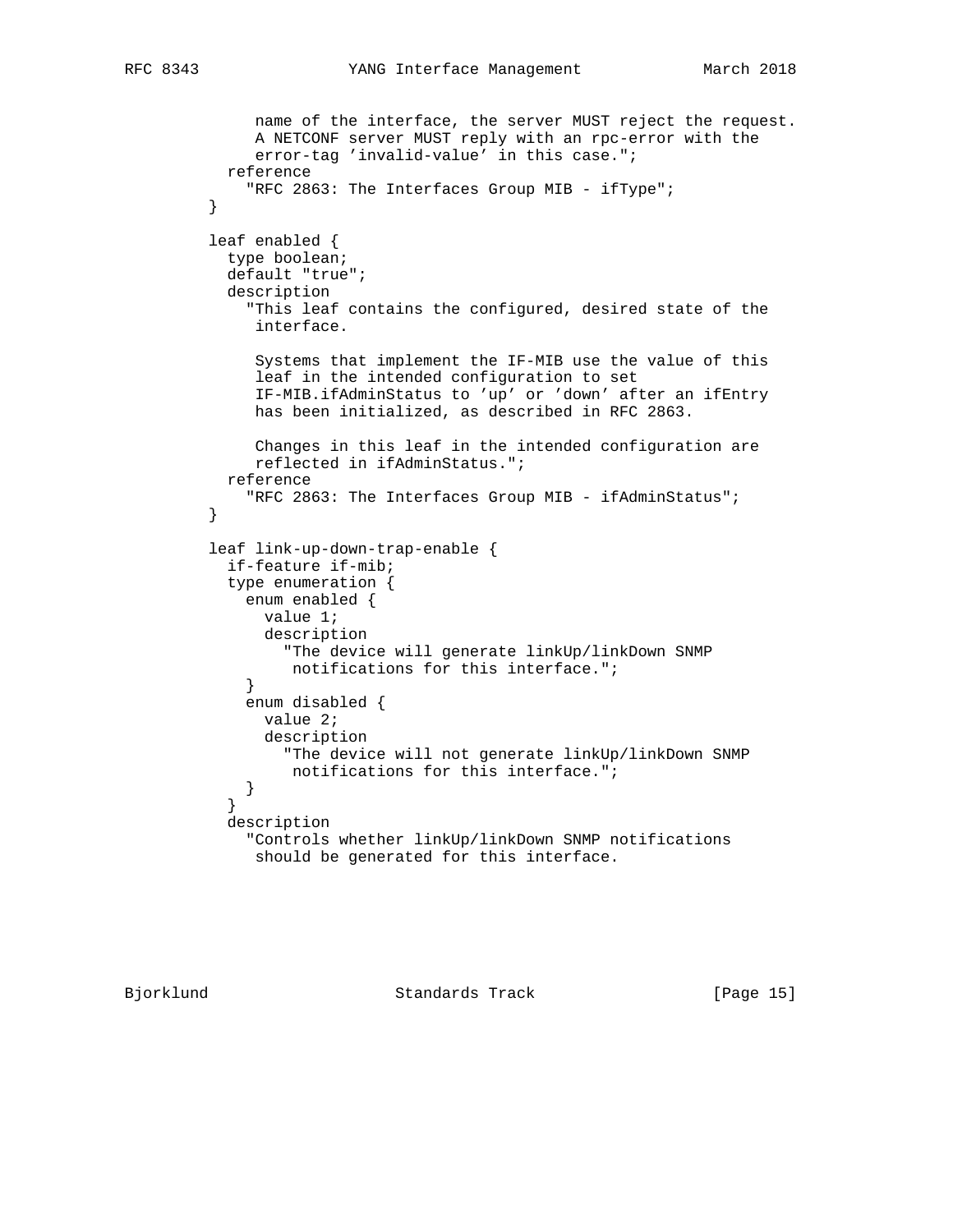```
 If this node is not configured, the value 'enabled' is
              operationally used by the server for interfaces that do
              not operate on top of any other interface (i.e., there are
              no 'lower-layer-if' entries), and 'disabled' otherwise.";
           reference
             "RFC 2863: The Interfaces Group MIB -
        ifLinkUpDownTrapEnable";<br>}
 }
         leaf admin-status {
           if-feature if-mib;
           type enumeration {
            enum up {
              value 1;
              description
            "Ready to pass packets.";<br>}
 }
             enum down {
              value 2;
              description
                 "Not ready to pass packets and not in some test mode.";
 }
             enum testing {
              value 3;
              description
             "In some test mode.";
 }
 }
           config false;
           mandatory true;
           description
             "The desired state of the interface.
             This leaf has the same read semantics as ifAdminStatus.";
           reference
         "RFC 2863: The Interfaces Group MIB - ifAdminStatus";
 }
         leaf oper-status {
           type enumeration {
            enum up {
              value 1;
              description
            "Ready to pass packets.";<br>}
 }
             enum down {
              value 2;
```
Bjorklund Standards Track [Page 16]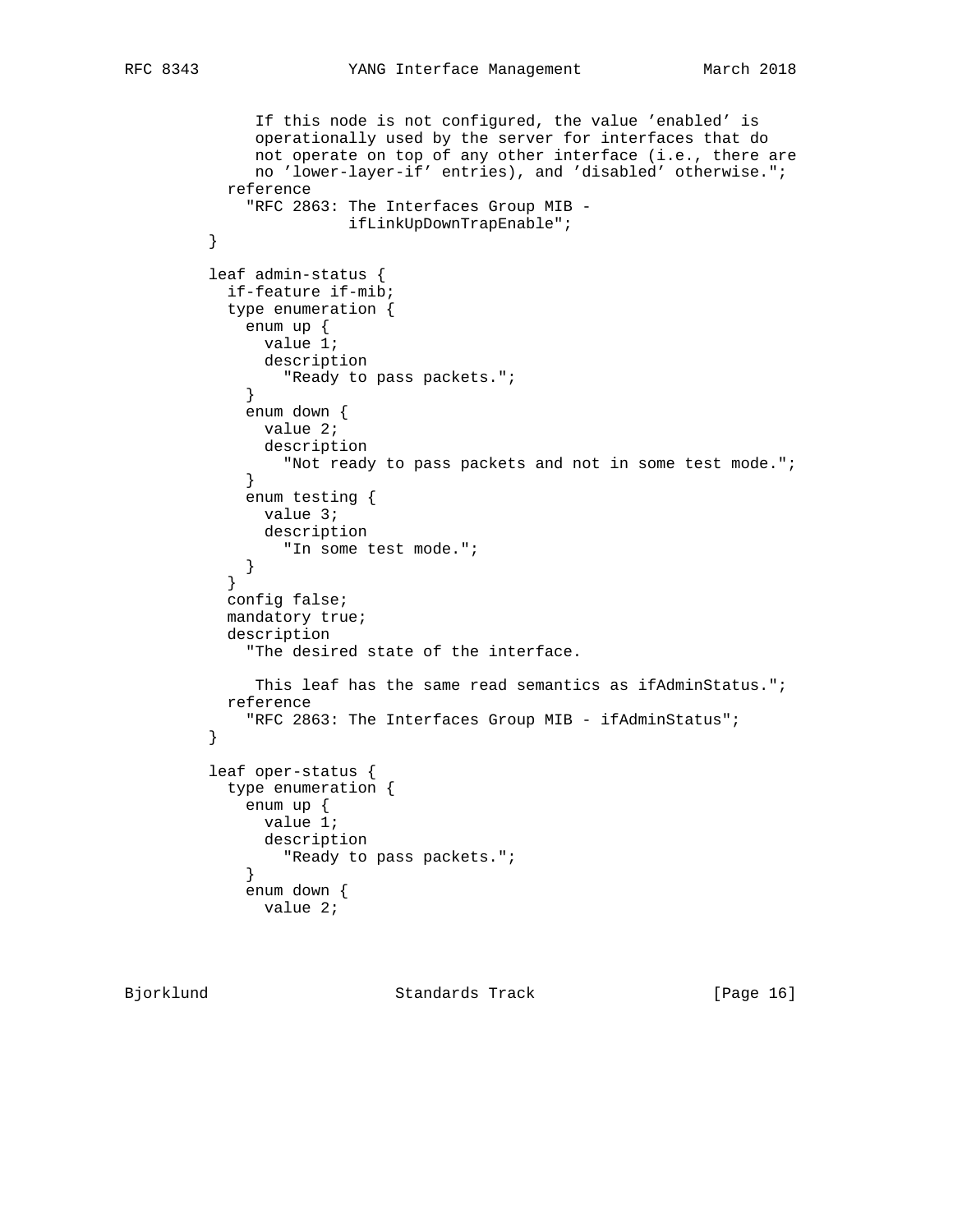```
 description
            "The interface does not pass any packets."\mathfrak{i} }
             enum testing {
              value 3;
               description
                 "In some test mode. No operational packets can
            be passed.";<br>}
 }
             enum unknown {
              value 4;
              description
             "Status cannot be determined for some reason.";
 }
             enum dormant {
              value 5;
              description
                 "Waiting for some external event.";
 }
             enum not-present {
              value 6;
              description
             "Some component (typically hardware) is missing.";
 }
             enum lower-layer-down {
              value 7;
               description
                 "Down due to state of lower-layer interface(s).";
 }
 }
           config false;
           mandatory true;
           description
             "The current operational state of the interface.
             This leaf has the same semantics as ifOperStatus.";
           reference
         "RFC 2863: The Interfaces Group MIB - ifOperStatus";
 }
         leaf last-change {
           type yang:date-and-time;
           config false;
           description
             "The time the interface entered its current operational
              state. If the current state was entered prior to the
              last re-initialization of the local network management
             subsystem, then this node is not present.";
```
Bjorklund Standards Track [Page 17]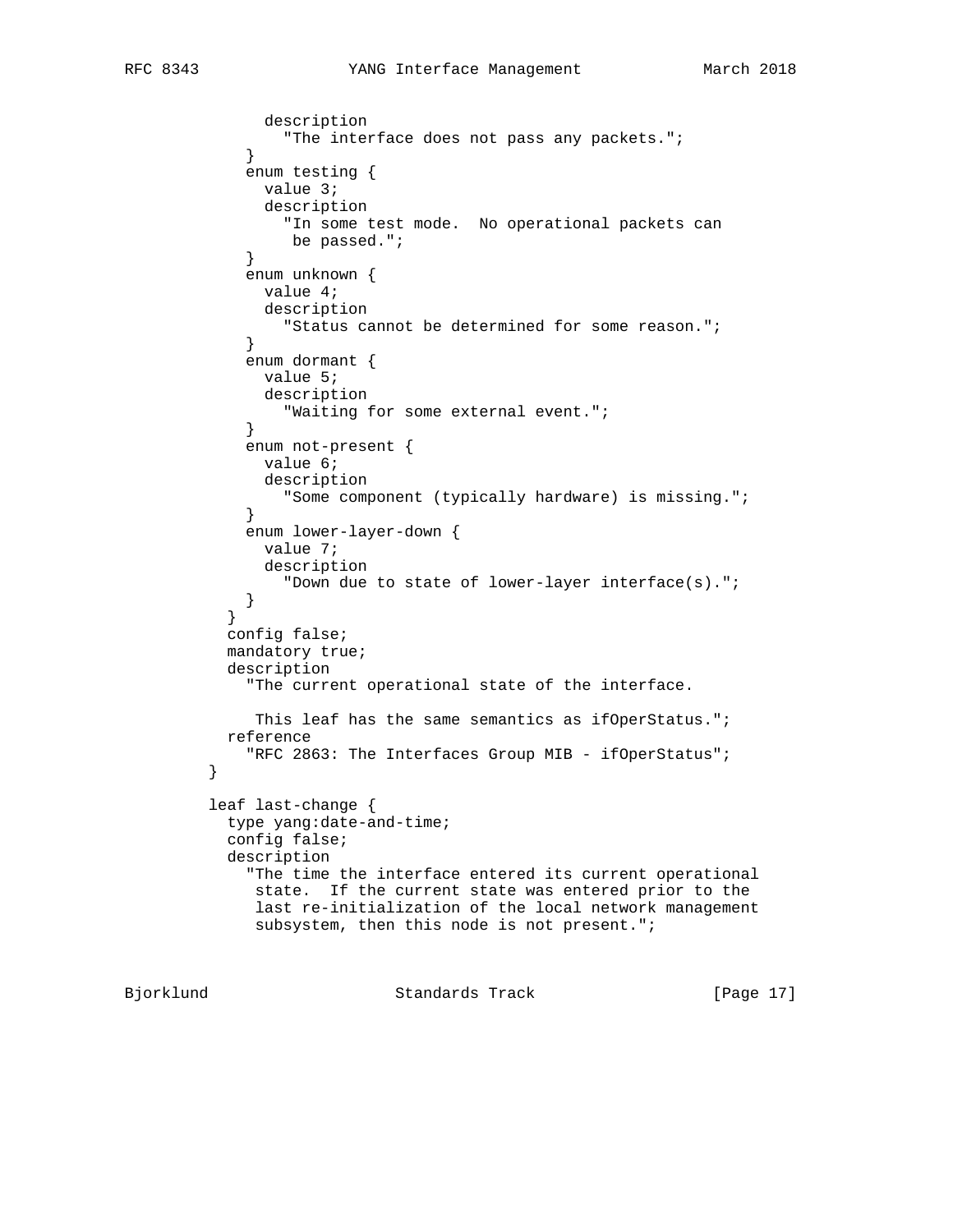```
 reference
          "RFC 2863: The Interfaces Group MIB - ifLastChange";
 }
         leaf if-index {
           if-feature if-mib;
           type int32 {
            range "1..2147483647";
 }
           config false;
           mandatory true;
           description
             "The ifIndex value for the ifEntry represented by this
              interface.";
           reference
             "RFC 2863: The Interfaces Group MIB - ifIndex";
         }
         leaf phys-address {
           type yang:phys-address;
           config false;
           description
              "The interface's address at its protocol sub-layer. For
              example, for an 802.x interface, this object normally
              contains a Media Access Control (MAC) address. The
              interface's media-specific modules must define the bit
              and byte ordering and the format of the value of this
              object. For interfaces that do not have such an address
              (e.g., a serial line), this node is not present.";
           reference
          "RFC 2863: The Interfaces Group MIB - ifPhysAddress";
 }
         leaf-list higher-layer-if {
           type interface-ref;
           config false;
           description
             "A list of references to interfaces layered on top of this
              interface.";
           reference
             "RFC 2863: The Interfaces Group MIB - ifStackTable";
         }
         leaf-list lower-layer-if {
           type interface-ref;
           config false;
```
Bjorklund Standards Track [Page 18]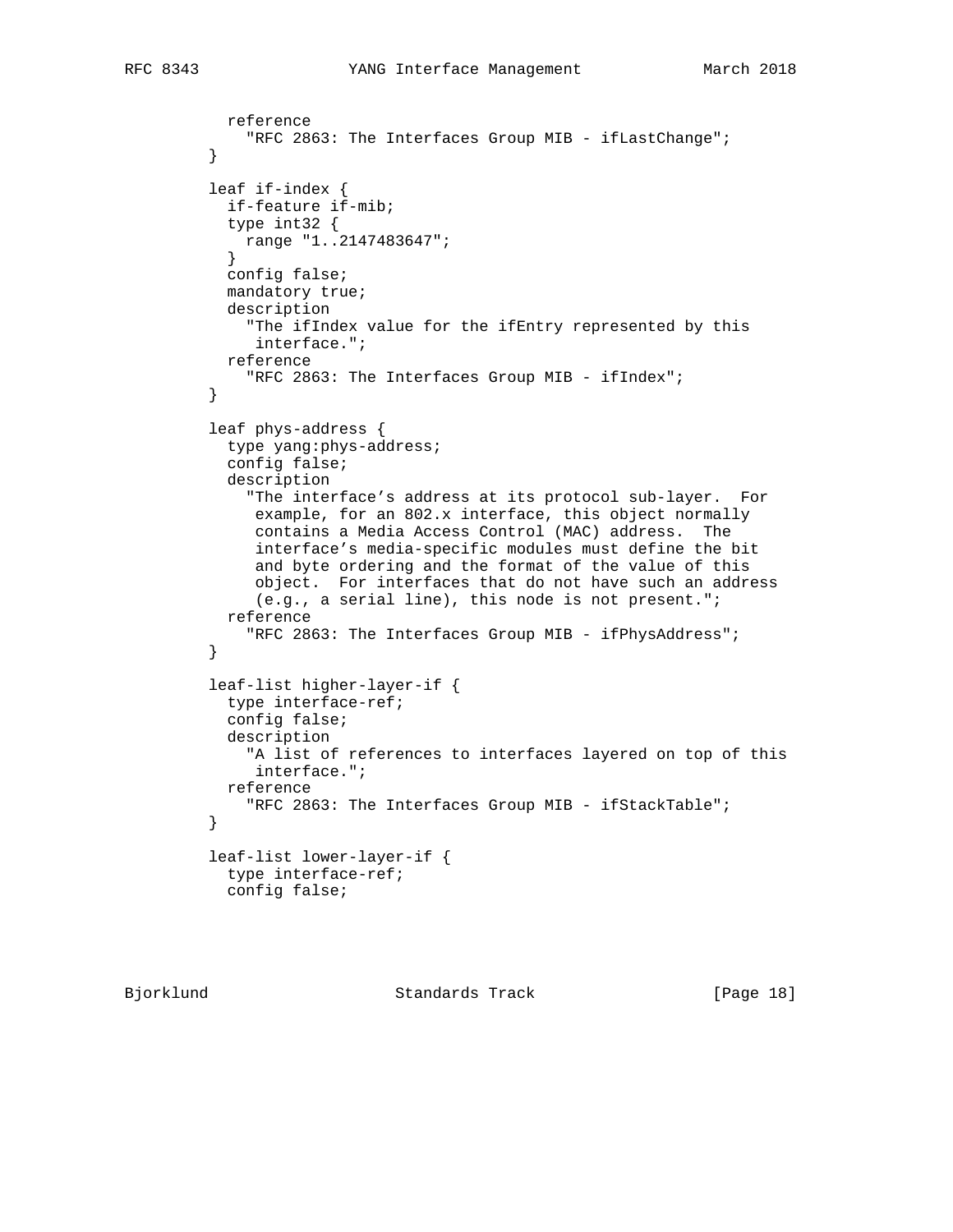```
 description
              "A list of references to interfaces layered underneath this
               interface.";
            reference
              "RFC 2863: The Interfaces Group MIB - ifStackTable";
 }
          leaf speed {
           type yang:gauge64;
            units "bits/second";
           config false;
            description
                "An estimate of the interface's current bandwidth in bits
                 per second. For interfaces that do not vary in
                 bandwidth or for those where no accurate estimation can
                 be made, this node should contain the nominal bandwidth.
                 For interfaces that have no concept of bandwidth, this
                 node is not present.";
           reference
              "RFC 2863: The Interfaces Group MIB -
                        ifSpeed, ifHighSpeed";
          }
         container statistics {
            config false;
            description
              "A collection of interface-related statistics objects.";
            leaf discontinuity-time {
              type yang:date-and-time;
              mandatory true;
              description
                "The time on the most recent occasion at which any one or
                more of this interface's counters suffered a
                 discontinuity. If no such discontinuities have occurred
                 since the last re-initialization of the local management
                 subsystem, then this node contains the time the local
           management subsystem re-initialized itself.";<br>}
 }
            leaf in-octets {
              type yang:counter64;
              description
                "The total number of octets received on the interface,
                 including framing characters.
```
Bjorklund Standards Track [Page 19]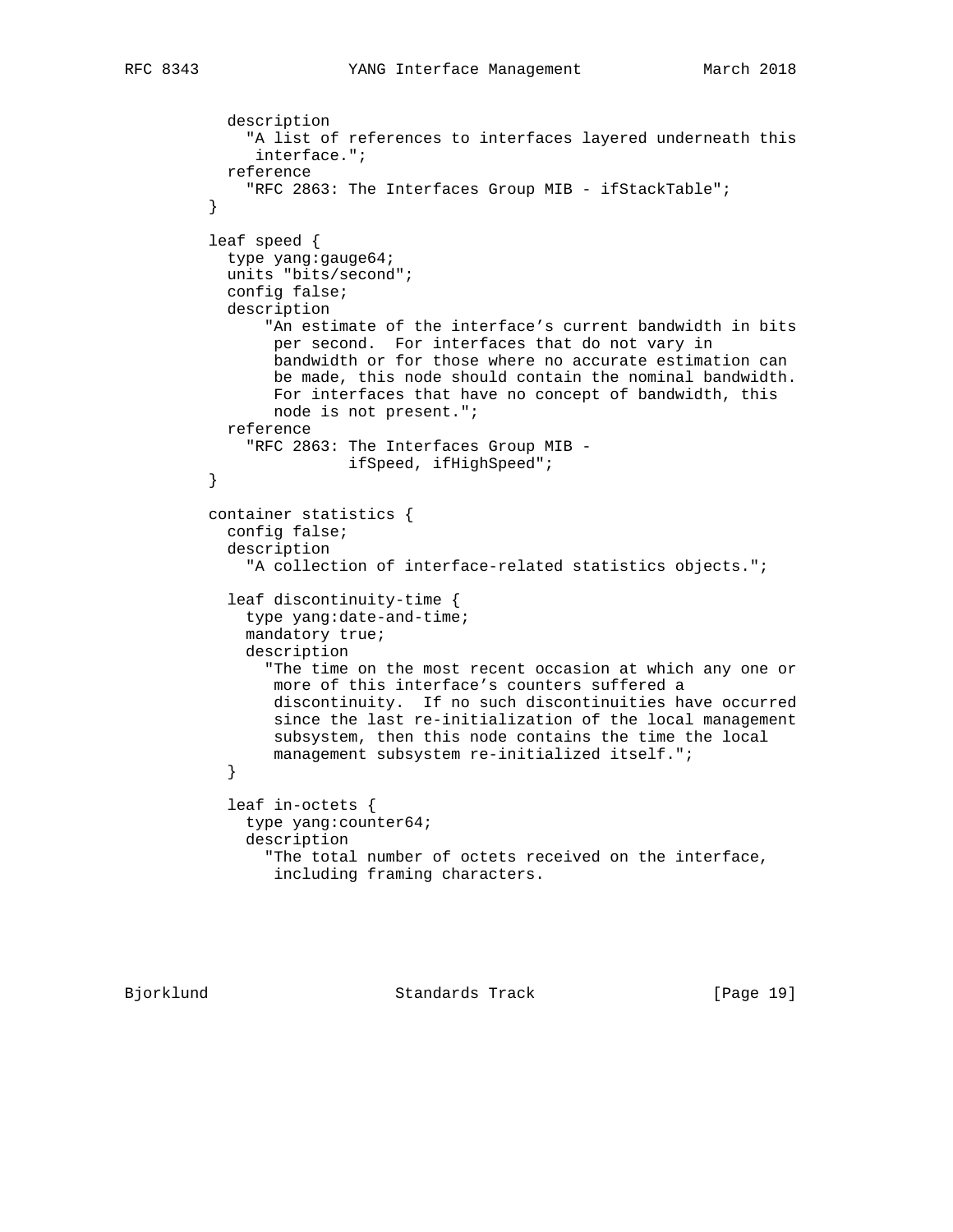```
 Discontinuities in the value of this counter can occur
                at re-initialization of the management system and at
                other times as indicated by the value of
                 'discontinuity-time'.";
             reference
               "RFC 2863: The Interfaces Group MIB - ifHCInOctets";
 }
           leaf in-unicast-pkts {
             type yang:counter64;
             description
               "The number of packets, delivered by this sub-layer to a
                higher (sub-)layer, that were not addressed to a
                multicast or broadcast address at this sub-layer.
                Discontinuities in the value of this counter can occur
                at re-initialization of the management system and at
                other times as indicated by the value of
                'discontinuity-time'.";
             reference
               "RFC 2863: The Interfaces Group MIB - ifHCInUcastPkts";
 }
           leaf in-broadcast-pkts {
             type yang:counter64;
             description
                "The number of packets, delivered by this sub-layer to a
                higher (sub-)layer, that were addressed to a broadcast
                address at this sub-layer.
                Discontinuities in the value of this counter can occur
                at re-initialization of the management system and at
                other times as indicated by the value of
                'discontinuity-time'.";
             reference
               "RFC 2863: The Interfaces Group MIB -
           ifHCInBroadcastPkts";
 }
           leaf in-multicast-pkts {
             type yang:counter64;
             description
               "The number of packets, delivered by this sub-layer to a
                higher (sub-)layer, that were addressed to a multicast
                address at this sub-layer. For a MAC-layer protocol,
                this includes both Group and Functional addresses.
```
Bjorklund Standards Track [Page 20]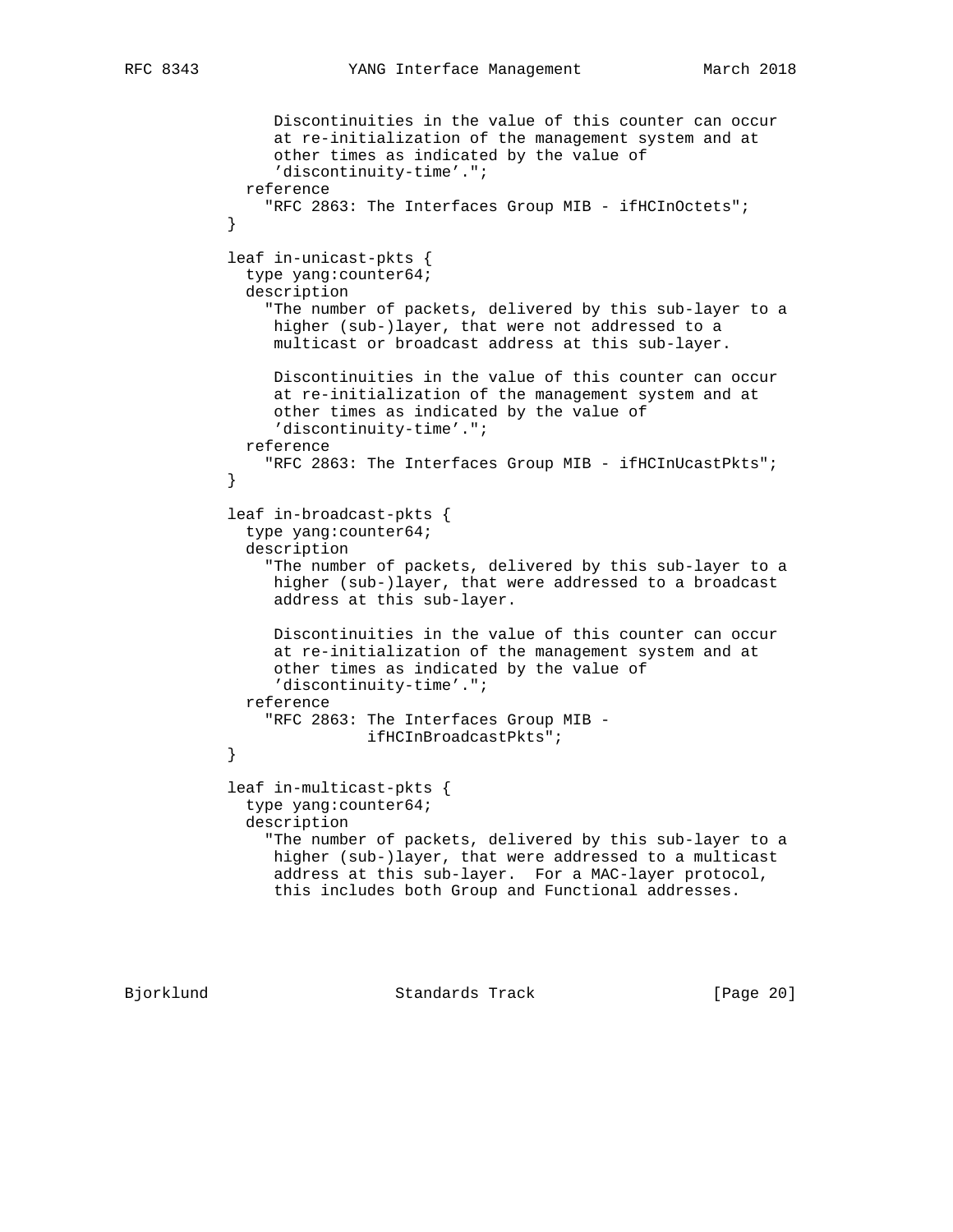```
 Discontinuities in the value of this counter can occur
                at re-initialization of the management system and at
                other times as indicated by the value of
                 'discontinuity-time'.";
             reference
                "RFC 2863: The Interfaces Group MIB -
            ifHCInMulticastPkts";
 }
           leaf in-discards {
             type yang:counter32;
             description
               "The number of inbound packets that were chosen to be
                discarded even though no errors had been detected to
                prevent their being deliverable to a higher-layer
                protocol. One possible reason for discarding such a
                packet could be to free up buffer space.
                Discontinuities in the value of this counter can occur
                at re-initialization of the management system and at
                other times as indicated by the value of
                'discontinuity-time'.";
             reference
                "RFC 2863: The Interfaces Group MIB - ifInDiscards";
 }
           leaf in-errors {
             type yang:counter32;
             description
                "For packet-oriented interfaces, the number of inbound
                packets that contained errors preventing them from being
                deliverable to a higher-layer protocol. For character-
                oriented or fixed-length interfaces, the number of
                inbound transmission units that contained errors
                preventing them from being deliverable to a higher-layer
                protocol.
                Discontinuities in the value of this counter can occur
                at re-initialization of the management system and at
                other times as indicated by the value of
                'discontinuity-time'.";
             reference
               "RFC 2863: The Interfaces Group MIB - ifInErrors";
 }
           leaf in-unknown-protos {
             type yang:counter32;
```
Bjorklund Standards Track [Page 21]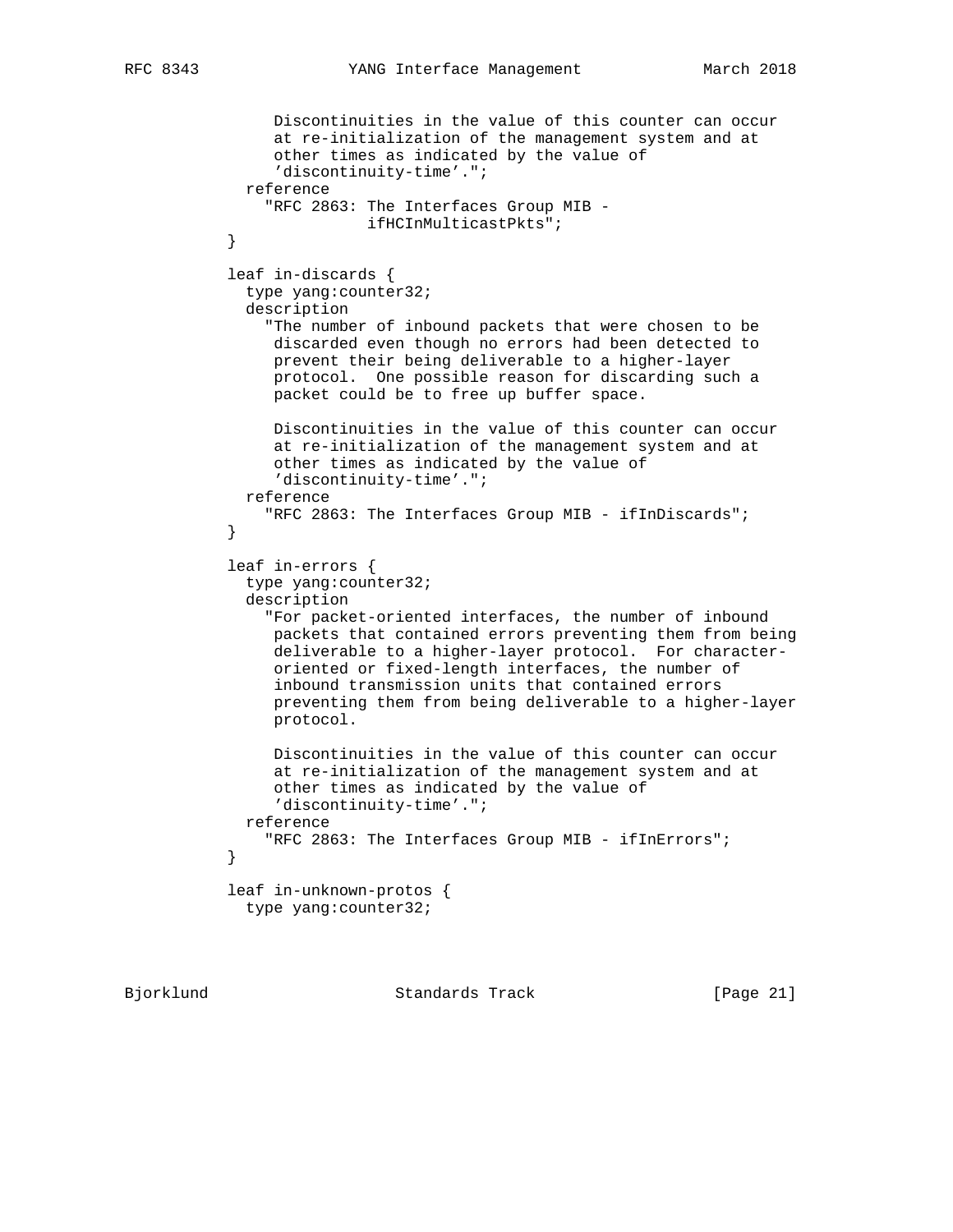description "For packet-oriented interfaces, the number of packets received via the interface that were discarded because of an unknown or unsupported protocol. For character-oriented or fixed-length interfaces that support protocol multiplexing, the number of transmission units received via the interface that were discarded because of an unknown or unsupported protocol. For any interface that does not support protocol multiplexing, this counter is not present. Discontinuities in the value of this counter can occur at re-initialization of the management system and at other times as indicated by the value of 'discontinuity-time'."; reference "RFC 2863: The Interfaces Group MIB - ifInUnknownProtos"; } leaf out-octets { type yang:counter64; description "The total number of octets transmitted out of the interface, including framing characters. Discontinuities in the value of this counter can occur at re-initialization of the management system and at other times as indicated by the value of 'discontinuity-time'."; reference "RFC 2863: The Interfaces Group MIB - ifHCOutOctets"; } leaf out-unicast-pkts { type yang:counter64; description "The total number of packets that higher-level protocols requested be transmitted and that were not addressed to a multicast or broadcast address at this sub-layer, including those that were discarded or not sent. Discontinuities in the value of this counter can occur at re-initialization of the management system and at other times as indicated by the value of 'discontinuity-time'."; reference "RFC 2863: The Interfaces Group MIB - ifHCOutUcastPkts";

Bjorklund Standards Track [Page 22]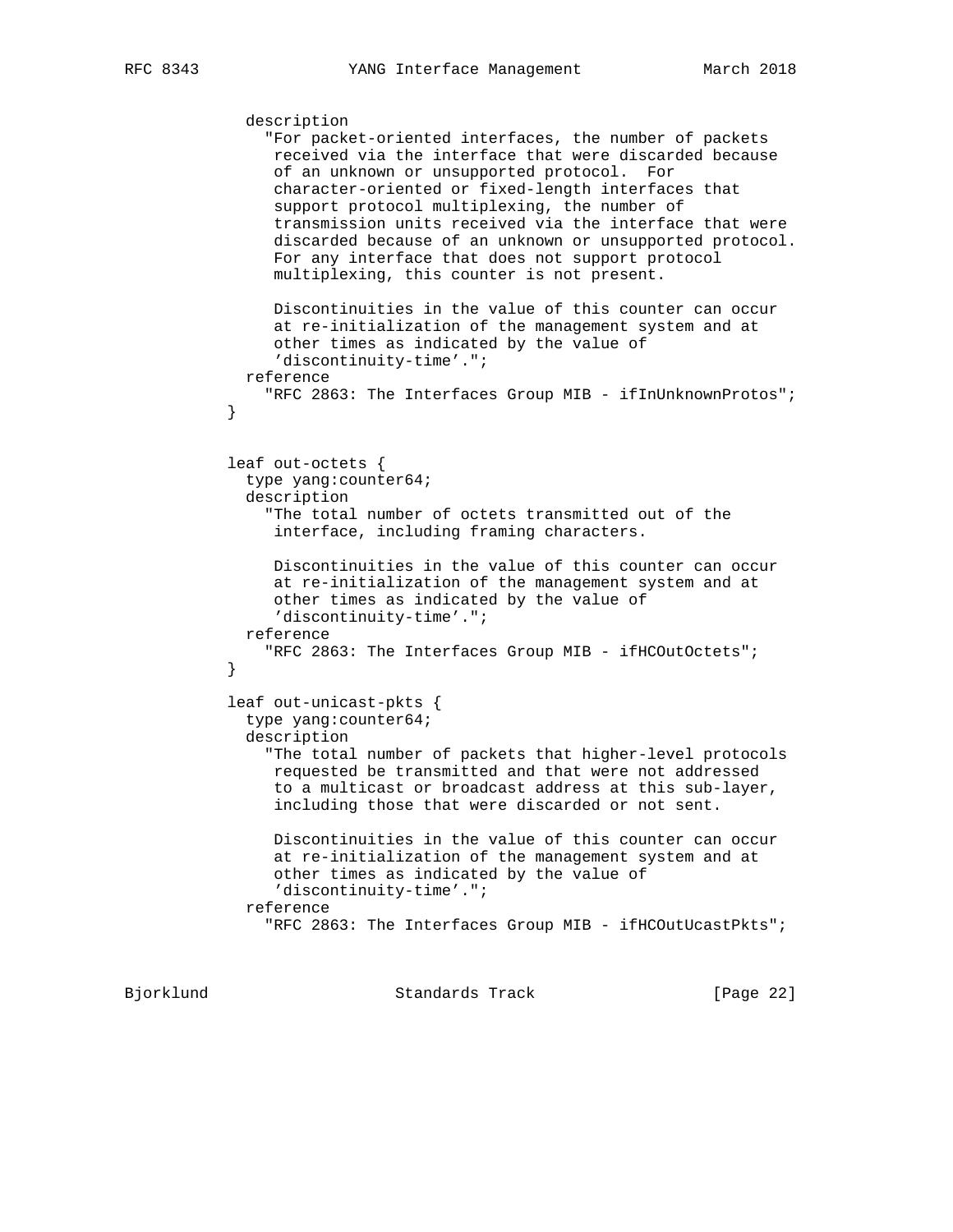```
 }
           leaf out-broadcast-pkts {
             type yang:counter64;
             description
               "The total number of packets that higher-level protocols
                requested be transmitted and that were addressed to a
                broadcast address at this sub-layer, including those
                that were discarded or not sent.
                Discontinuities in the value of this counter can occur
                at re-initialization of the management system and at
                other times as indicated by the value of
                'discontinuity-time'.";
             reference
               "RFC 2863: The Interfaces Group MIB -
           ifHCOutBroadcastPkts";
 }
           leaf out-multicast-pkts {
             type yang:counter64;
             description
               "The total number of packets that higher-level protocols
                requested be transmitted and that were addressed to a
                multicast address at this sub-layer, including those
                that were discarded or not sent. For a MAC-layer
                protocol, this includes both Group and Functional
                addresses.
                Discontinuities in the value of this counter can occur
                at re-initialization of the management system and at
                other times as indicated by the value of
                'discontinuity-time'.";
             reference
               "RFC 2863: The Interfaces Group MIB -
          ifHCOutMulticastPkts";
 }
           leaf out-discards {
             type yang:counter32;
             description
               "The number of outbound packets that were chosen to be
                discarded even though no errors had been detected to
                prevent their being transmitted. One possible reason
                for discarding such a packet could be to free up buffer
                space.
```
Bjorklund Standards Track [Page 23]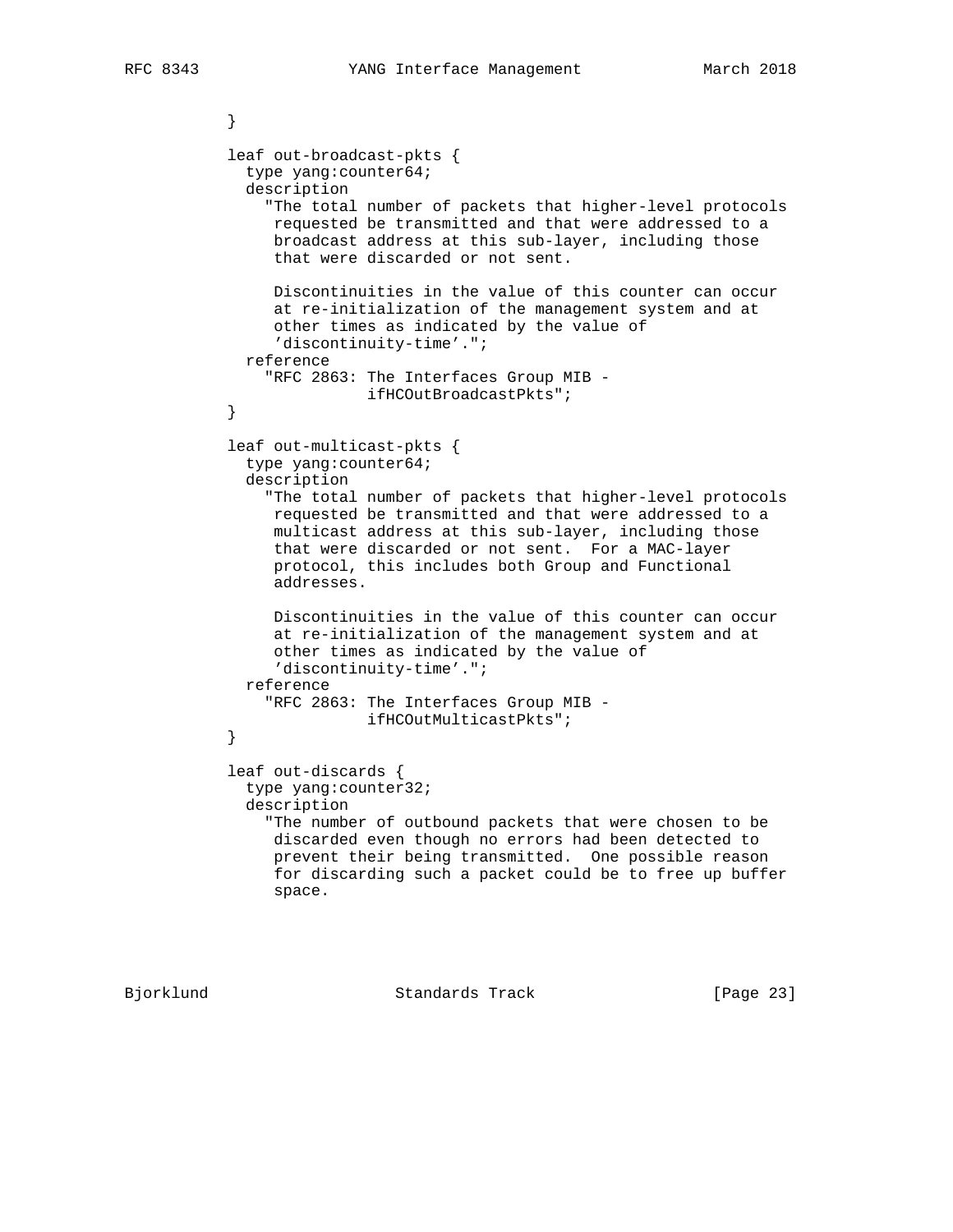```
 Discontinuities in the value of this counter can occur
                at re-initialization of the management system and at
                other times as indicated by the value of
                'discontinuity-time'.";
             reference
               "RFC 2863: The Interfaces Group MIB - ifOutDiscards";
 }
           leaf out-errors {
             type yang:counter32;
             description
               "For packet-oriented interfaces, the number of outbound
                packets that could not be transmitted because of errors.
                For character-oriented or fixed-length interfaces, the
                number of outbound transmission units that could not be
                transmitted because of errors.
                Discontinuities in the value of this counter can occur
                at re-initialization of the management system and at
                other times as indicated by the value of
                'discontinuity-time'.";
             reference
               "RFC 2863: The Interfaces Group MIB - ifOutErrors";
 }
 }
       }
 /*
      * Legacy typedefs
      */
     typedef interface-state-ref {
       type leafref {
         path "/if:interfaces-state/if:interface/if:name";
 }
       status deprecated;
       description
         "This type is used by data models that need to reference
          the operationally present interfaces.";
 /*
      * Legacy operational state data nodes
      */
     container interfaces-state {
```
}

}

Bjorklund Standards Track [Page 24]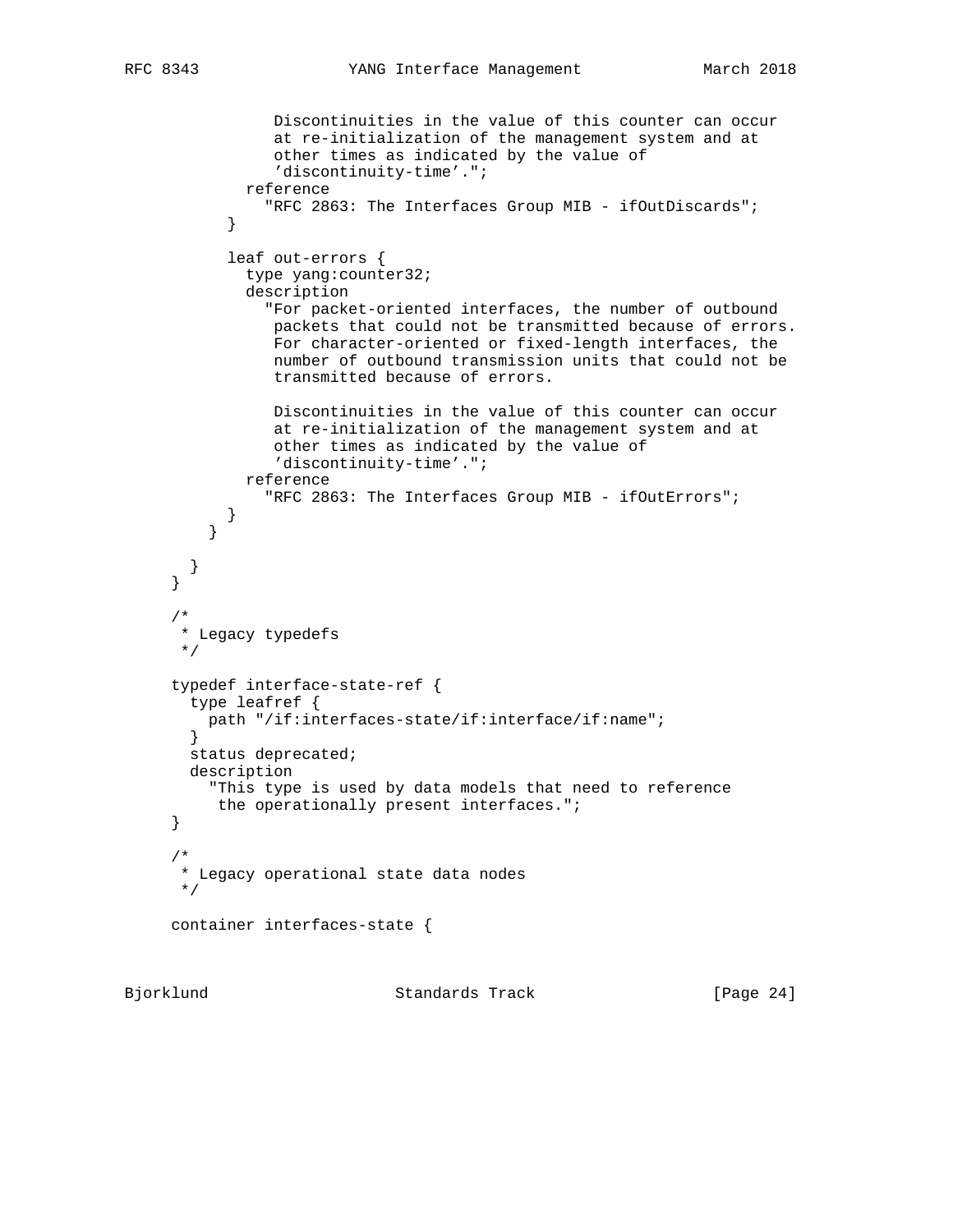```
 config false;
       status deprecated;
       description
          "Data nodes for the operational state of interfaces.";
       list interface {
         key "name";
         status deprecated;
         description
            "The list of interfaces on the device.
            System-controlled interfaces created by the system are
            always present in this list, whether or not they are
            configured.";
         leaf name {
           type string;
           status deprecated;
           description
              "The name of the interface.
              A server implementation MAY map this leaf to the ifName
              MIB object. Such an implementation needs to use some
              mechanism to handle the differences in size and characters
              allowed between this leaf and ifName. The definition of
             such a mechanism is outside the scope of this document.";
           reference
          "RFC 2863: The Interfaces Group MIB - ifName";
 }
         leaf type {
           type identityref {
             base interface-type;
 }
           mandatory true;
           status deprecated;
           description
             "The type of the interface.";
           reference
          "RFC 2863: The Interfaces Group MIB - ifType";
 }
         leaf admin-status {
           if-feature if-mib;
           type enumeration {
             enum up {
               value 1;
```
Bjorklund Standards Track [Page 25]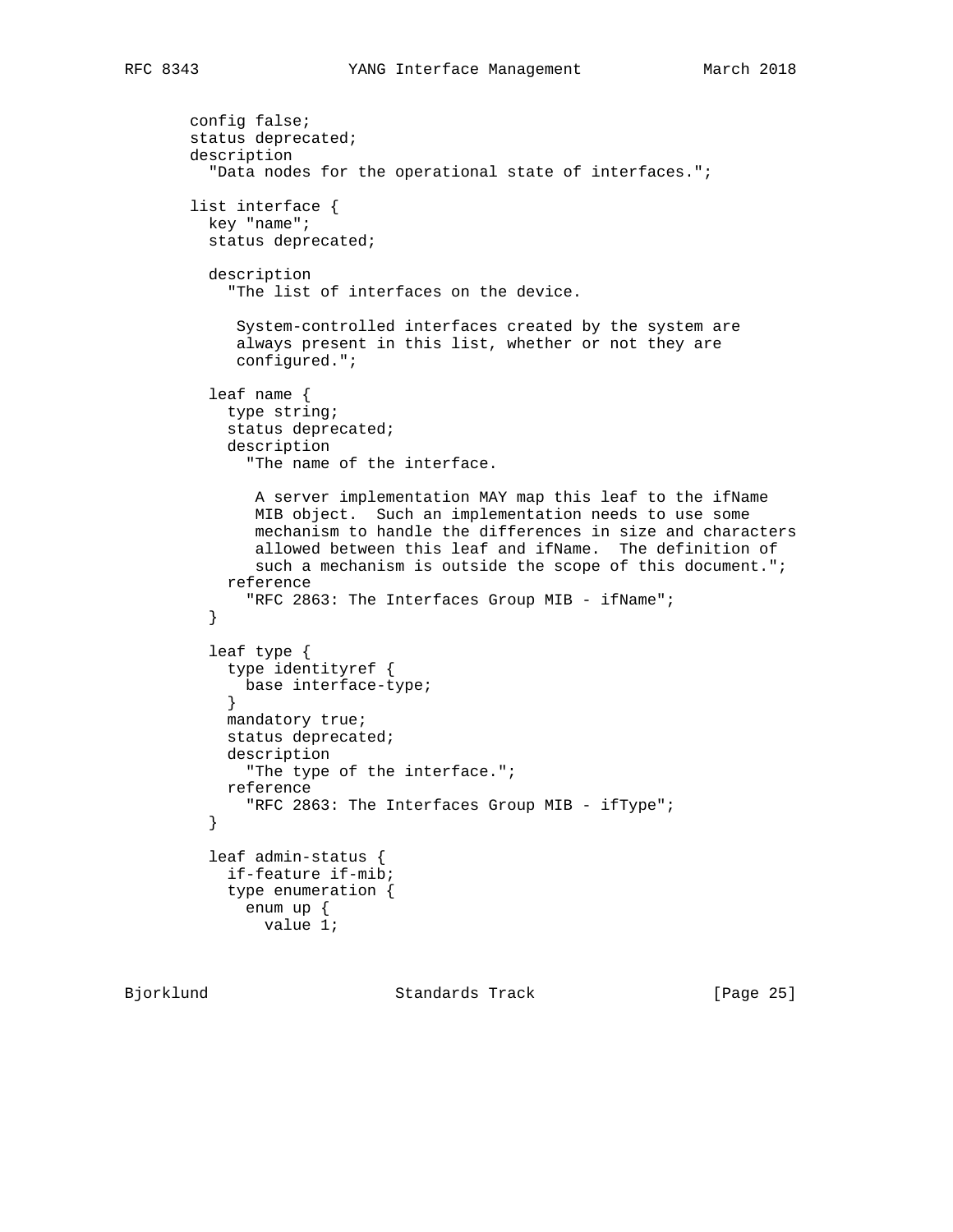```
 description
            "Ready to pass packets.";<br>}
 }
             enum down {
              value 2;
              description
             "Not ready to pass packets and not in some test mode.";
 }
             enum testing {
              value 3;
              description
             "In some test mode.";
 }
 }
           mandatory true;
           status deprecated;
           description
             "The desired state of the interface.
            This leaf has the same read semantics as ifAdminStatus.";
           reference
             "RFC 2863: The Interfaces Group MIB - ifAdminStatus";
         }
         leaf oper-status {
           type enumeration {
            enum up {
              value 1;
              description
            "Ready to pass packets.";<br>}
 }
             enum down {
              value 2;
              description
            "The interface does not pass any packets.";<br>}
 }
             enum testing {
              value 3;
              description
                "In some test mode. No operational packets can
            be passed.";<br>}
 }
             enum unknown {
              value 4;
              description
                "Status cannot be determined for some reason.";
 }
             enum dormant {
```
Bjorklund Standards Track [Page 26]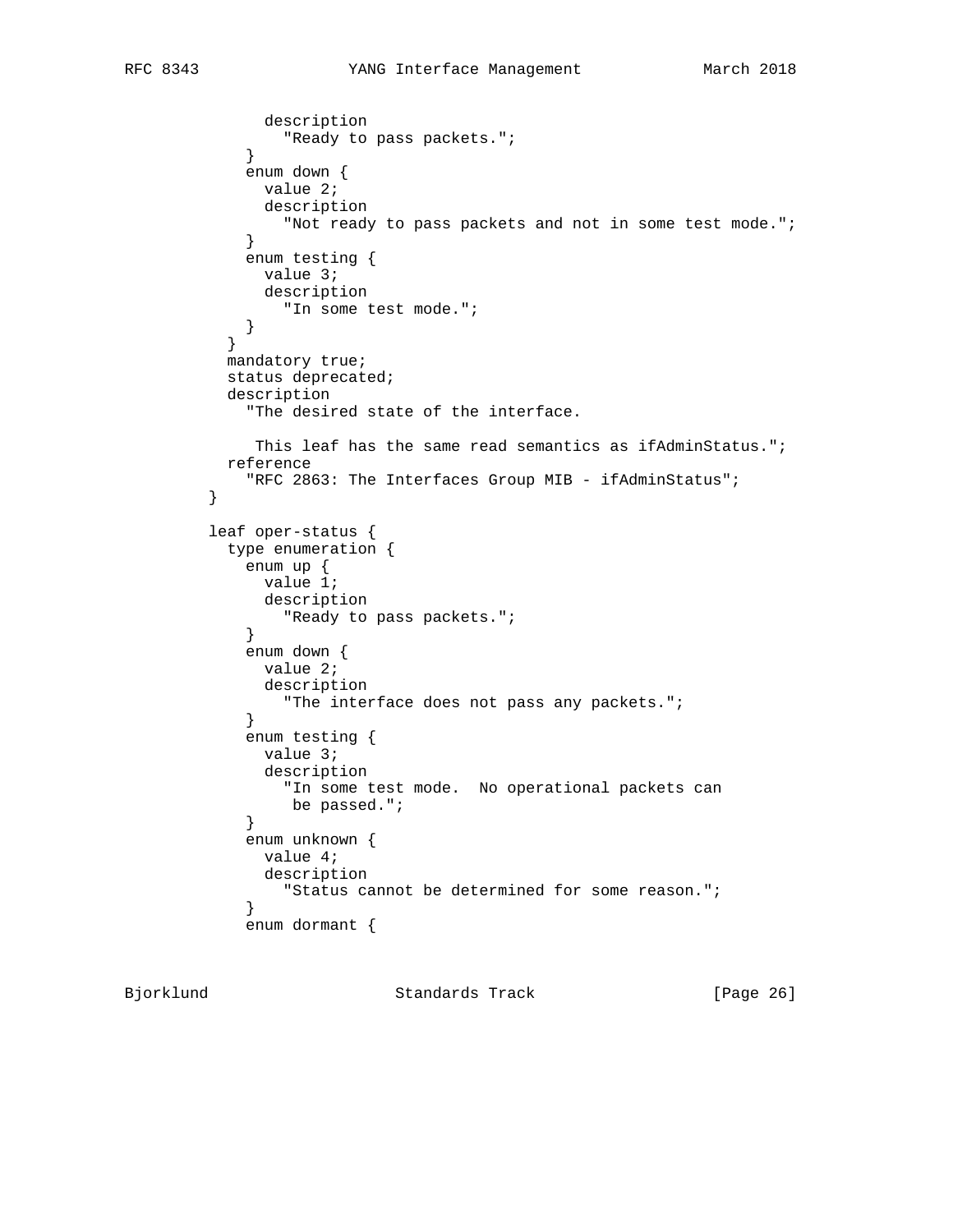```
 value 5;
               description
                 "Waiting for some external event.";
 }
             enum not-present {
              value 6;
               description
                 "Some component (typically hardware) is missing.";
 }
             enum lower-layer-down {
               value 7;
              description
             "Down due to state of lower-layer interface(s).";
 }
 }
           mandatory true;
           status deprecated;
           description
             "The current operational state of the interface.
             This leaf has the same semantics as ifOperStatus.";
           reference
         "RFC 2863: The Interfaces Group MIB - ifOperStatus";
 }
         leaf last-change {
           type yang:date-and-time;
           status deprecated;
           description
             "The time the interface entered its current operational
             state. If the current state was entered prior to the
              last re-initialization of the local network management
              subsystem, then this node is not present.";
           reference
         "RFC 2863: The Interfaces Group MIB - ifLastChange";
 }
         leaf if-index {
           if-feature if-mib;
           type int32 {
            range "1..2147483647";
 }
           mandatory true;
           status deprecated;
           description
             "The ifIndex value for the ifEntry represented by this
              interface.";
```
Bjorklund Standards Track [Page 27]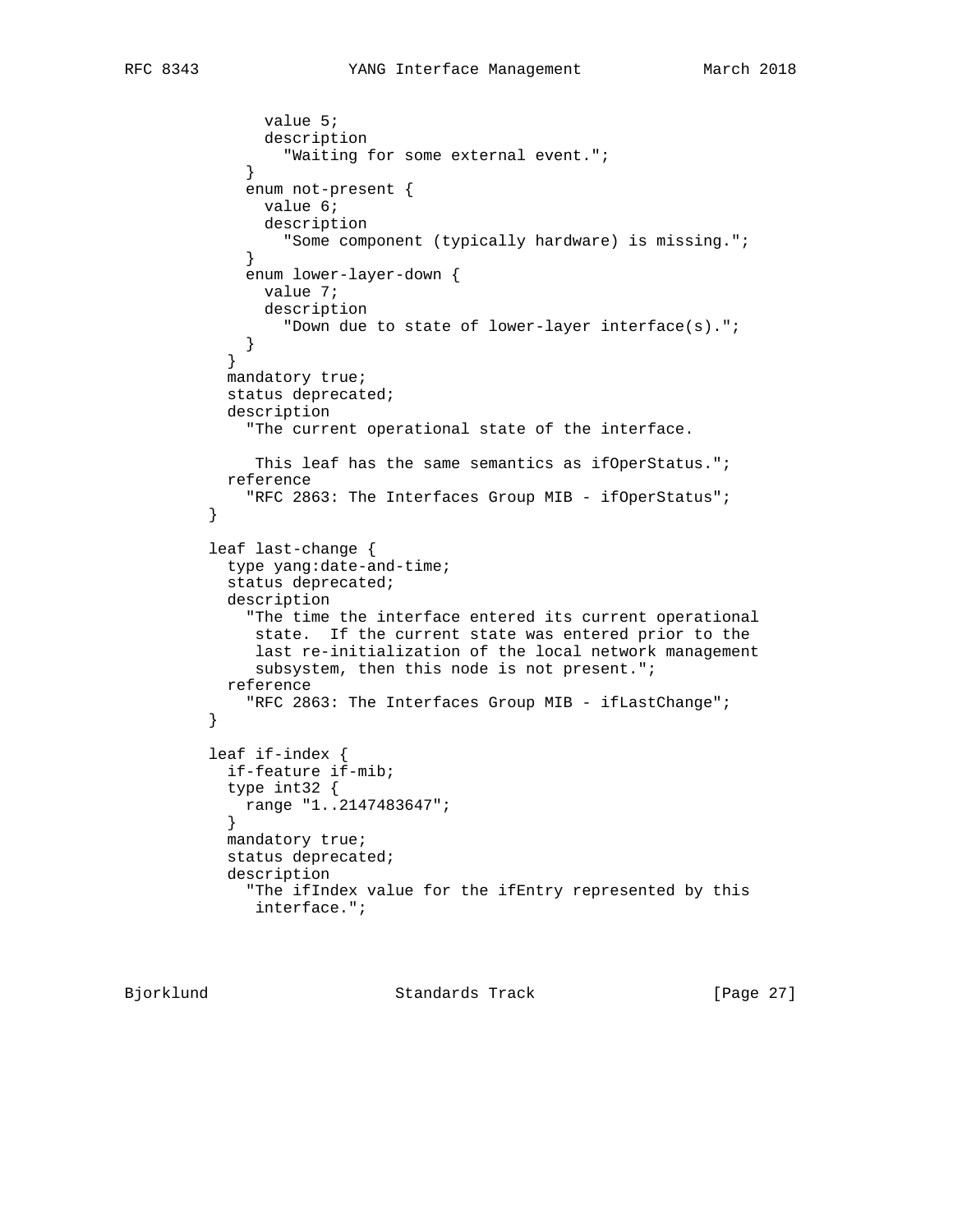```
 reference
          "RFC 2863: The Interfaces Group MIB - ifIndex";
 }
         leaf phys-address {
           type yang:phys-address;
           status deprecated;
           description
              "The interface's address at its protocol sub-layer. For
              example, for an 802.x interface, this object normally
              contains a Media Access Control (MAC) address. The
              interface's media-specific modules must define the bit
              and byte ordering and the format of the value of this
              object. For interfaces that do not have such an address
               (e.g., a serial line), this node is not present.";
           reference
          "RFC 2863: The Interfaces Group MIB - ifPhysAddress";
 }
         leaf-list higher-layer-if {
           type interface-state-ref;
           status deprecated;
           description
              "A list of references to interfaces layered on top of this
              interface.";
           reference
              "RFC 2863: The Interfaces Group MIB - ifStackTable";
 }
         leaf-list lower-layer-if {
           type interface-state-ref;
           status deprecated;
           description
              "A list of references to interfaces layered underneath this
              interface.";
           reference
              "RFC 2863: The Interfaces Group MIB - ifStackTable";
         }
         leaf speed {
           type yang:gauge64;
           units "bits/second";
           status deprecated;
           description
                "An estimate of the interface's current bandwidth in bits
                per second. For interfaces that do not vary in
                bandwidth or for those where no accurate estimation can
```
Bjorklund Standards Track [Page 28]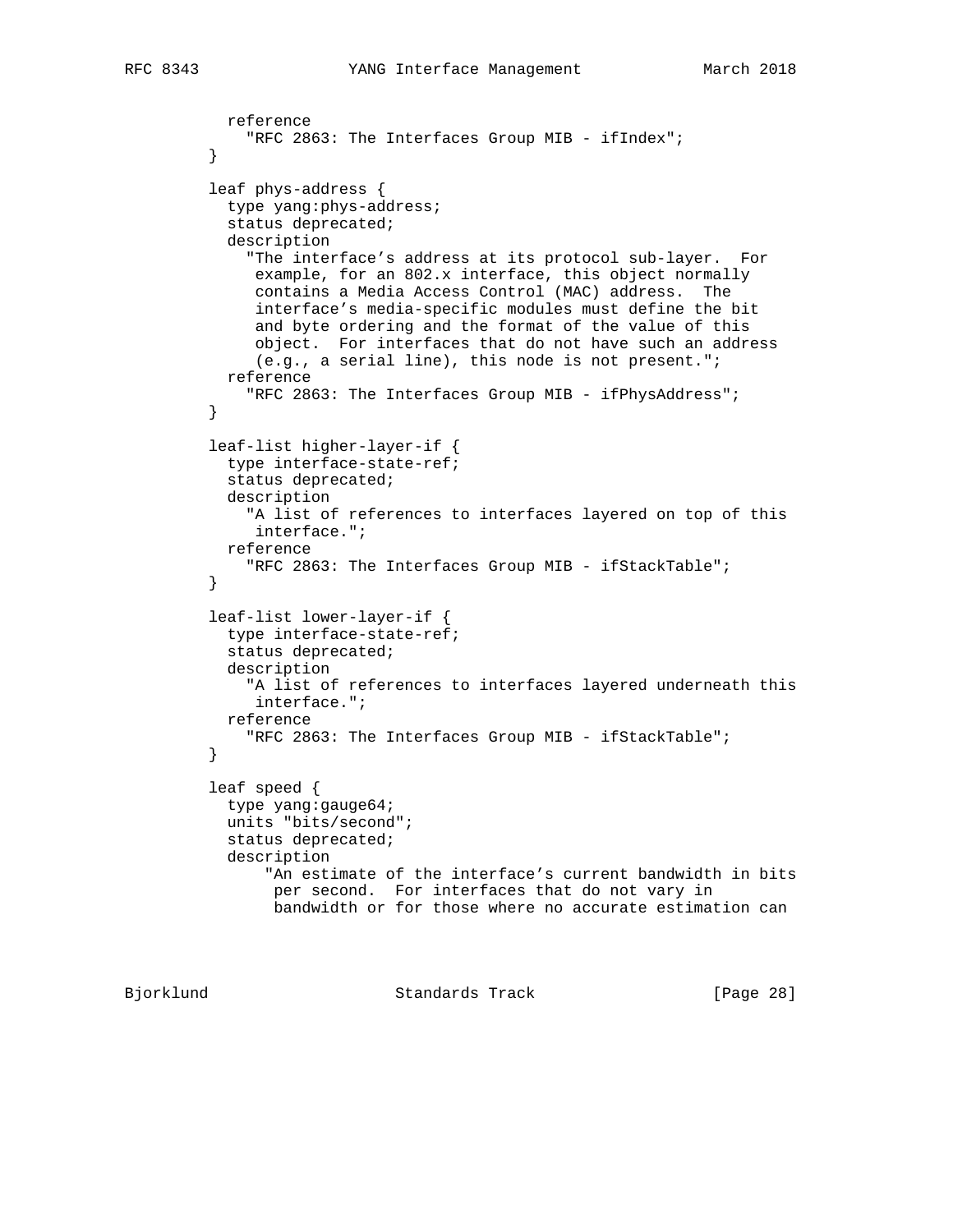```
 be made, this node should contain the nominal bandwidth.
                 For interfaces that have no concept of bandwidth, this
                 node is not present.";
            reference
              "RFC 2863: The Interfaces Group MIB -
                         ifSpeed, ifHighSpeed";
          }
         container statistics {
            status deprecated;
            description
              "A collection of interface-related statistics objects.";
            leaf discontinuity-time {
              type yang:date-and-time;
              mandatory true;
              status deprecated;
              description
                "The time on the most recent occasion at which any one or
                more of this interface's counters suffered a
                 discontinuity. If no such discontinuities have occurred
                 since the last re-initialization of the local management
                subsystem, then this node contains the time the local
           management subsystem re-initialized itself.";<br>}
 }
            leaf in-octets {
              type yang:counter64;
              status deprecated;
              description
                "The total number of octets received on the interface,
                 including framing characters.
                 Discontinuities in the value of this counter can occur
                 at re-initialization of the management system and at
                 other times as indicated by the value of
                 'discontinuity-time'.";
             reference
                "RFC 2863: The Interfaces Group MIB - ifHCInOctets";
 }
            leaf in-unicast-pkts {
              type yang:counter64;
              status deprecated;
              description
                "The number of packets, delivered by this sub-layer to a
                higher (sub-)layer, that were not addressed to a
                 multicast or broadcast address at this sub-layer.
```
Bjorklund Standards Track [Page 29]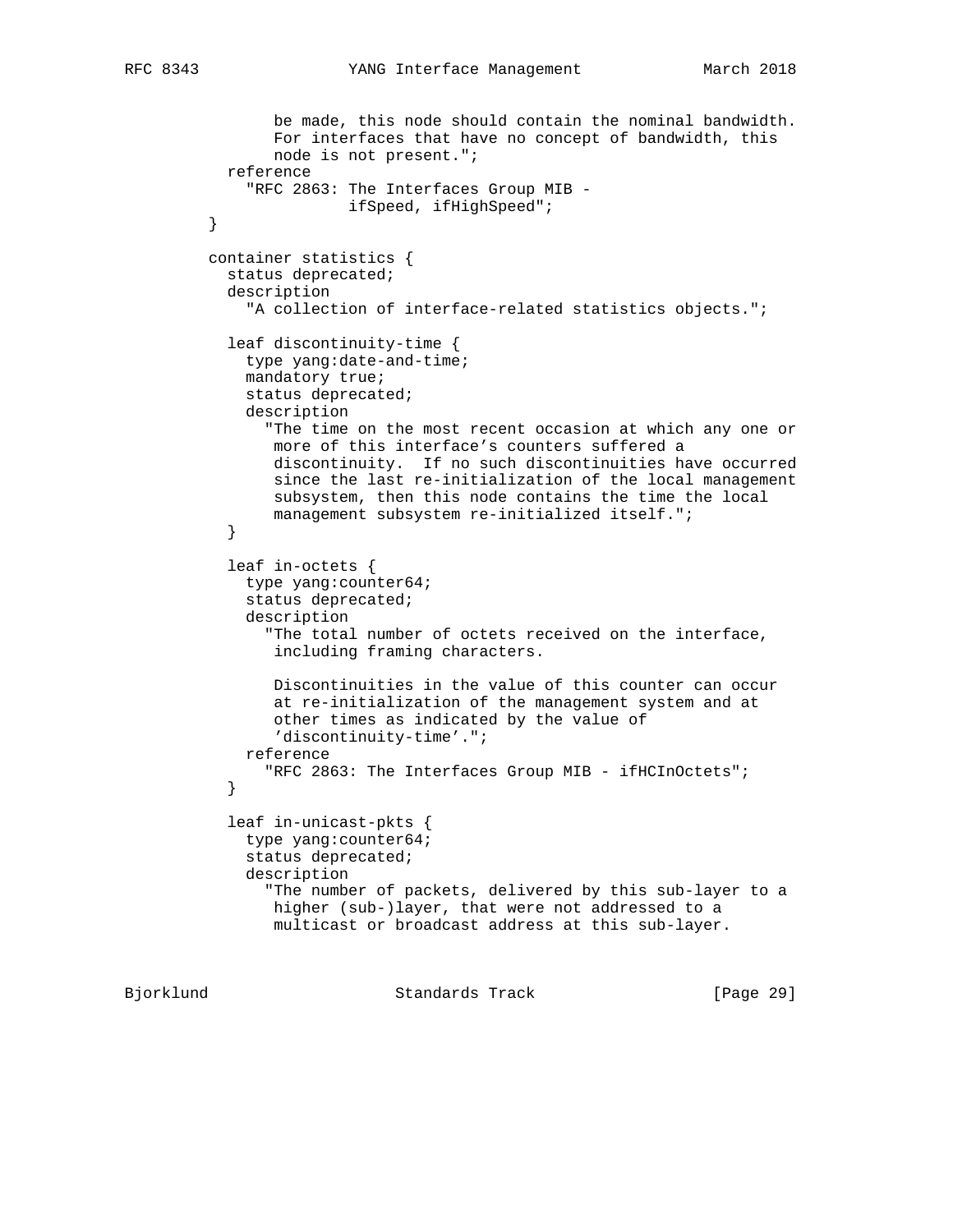```
 Discontinuities in the value of this counter can occur
                 at re-initialization of the management system and at
                 other times as indicated by the value of
                 'discontinuity-time'.";
             reference
                "RFC 2863: The Interfaces Group MIB - ifHCInUcastPkts";
 }
           leaf in-broadcast-pkts {
             type yang:counter64;
             status deprecated;
             description
                "The number of packets, delivered by this sub-layer to a
                higher (sub-)layer, that were addressed to a broadcast
                 address at this sub-layer.
                Discontinuities in the value of this counter can occur
                at re-initialization of the management system and at
                other times as indicated by the value of
                 'discontinuity-time'.";
             reference
                "RFC 2863: The Interfaces Group MIB -
                          ifHCInBroadcastPkts";
 }
            leaf in-multicast-pkts {
             type yang:counter64;
             status deprecated;
             description
                "The number of packets, delivered by this sub-layer to a
                higher (sub-)layer, that were addressed to a multicast
                 address at this sub-layer. For a MAC-layer protocol,
                 this includes both Group and Functional addresses.
                Discontinuities in the value of this counter can occur
                 at re-initialization of the management system and at
                 other times as indicated by the value of
                 'discontinuity-time'.";
             reference
                "RFC 2863: The Interfaces Group MIB -
           {\tt ifHCInMulticastPkts"} \label{thm:1} }
            leaf in-discards {
             type yang:counter32;
             status deprecated;
```
Bjorklund Standards Track [Page 30]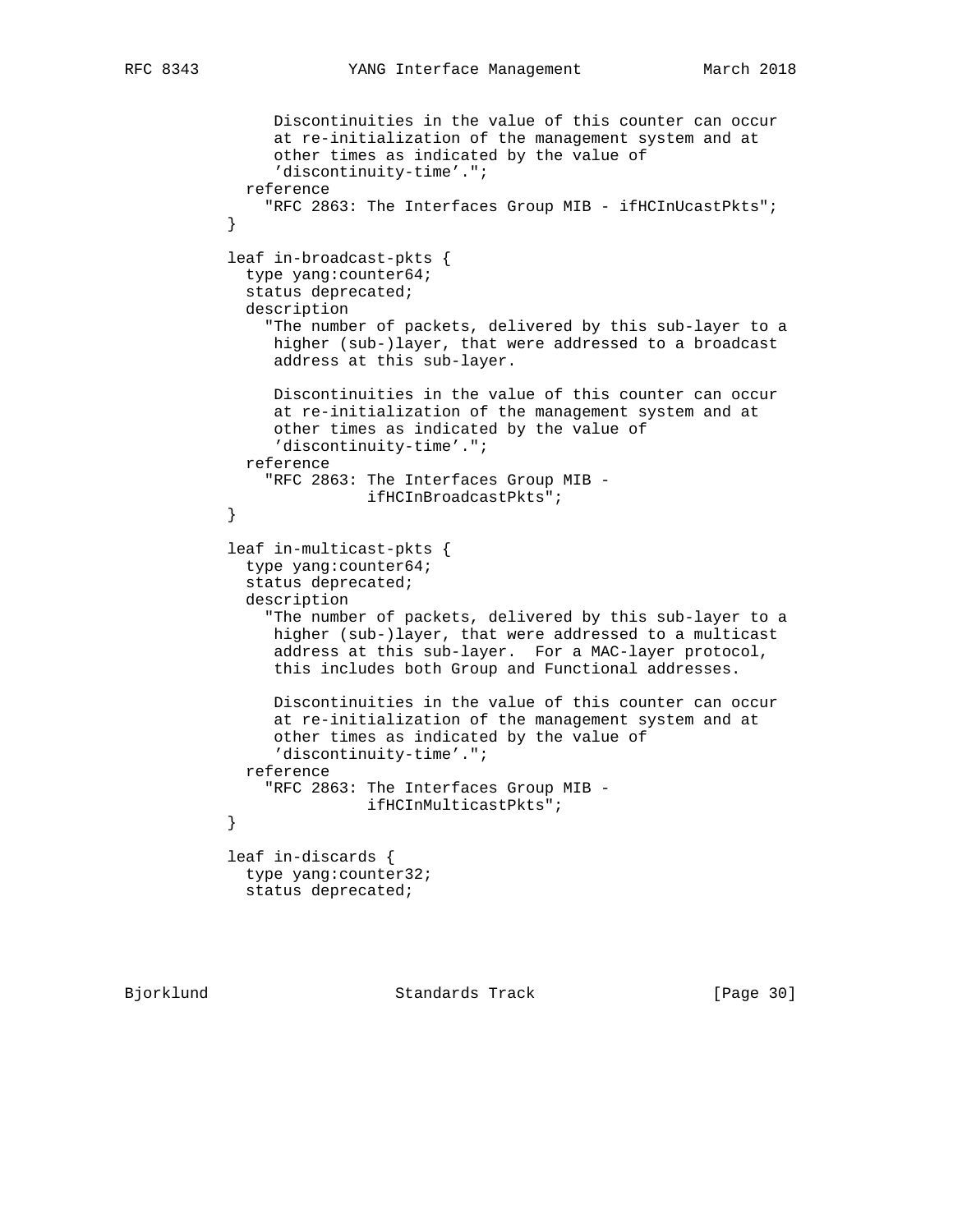```
 description
                "The number of inbound packets that were chosen to be
                 discarded even though no errors had been detected to
                 prevent their being deliverable to a higher-layer
                protocol. One possible reason for discarding such a
                packet could be to free up buffer space.
                Discontinuities in the value of this counter can occur
                 at re-initialization of the management system and at
                 other times as indicated by the value of
                 'discontinuity-time'.";
             reference
            "RFC 2863: The Interfaces Group MIB - ifInDiscards";
 }
            leaf in-errors {
             type yang:counter32;
             status deprecated;
             description
                "For packet-oriented interfaces, the number of inbound
                packets that contained errors preventing them from being
                deliverable to a higher-layer protocol. For character-
                 oriented or fixed-length interfaces, the number of
                 inbound transmission units that contained errors
                 preventing them from being deliverable to a higher-layer
                protocol.
                Discontinuities in the value of this counter can occur
                 at re-initialization of the management system and at
                 other times as indicated by the value of
                 'discontinuity-time'.";
             reference
                "RFC 2863: The Interfaces Group MIB - ifInErrors";
 }
            leaf in-unknown-protos {
             type yang:counter32;
              status deprecated;
             description
                "For packet-oriented interfaces, the number of packets
                received via the interface that were discarded because
                 of an unknown or unsupported protocol. For
                 character-oriented or fixed-length interfaces that
                 support protocol multiplexing, the number of
                 transmission units received via the interface that were
                 discarded because of an unknown or unsupported protocol.
                 For any interface that does not support protocol
                 multiplexing, this counter is not present.
```
Bjorklund Standards Track [Page 31]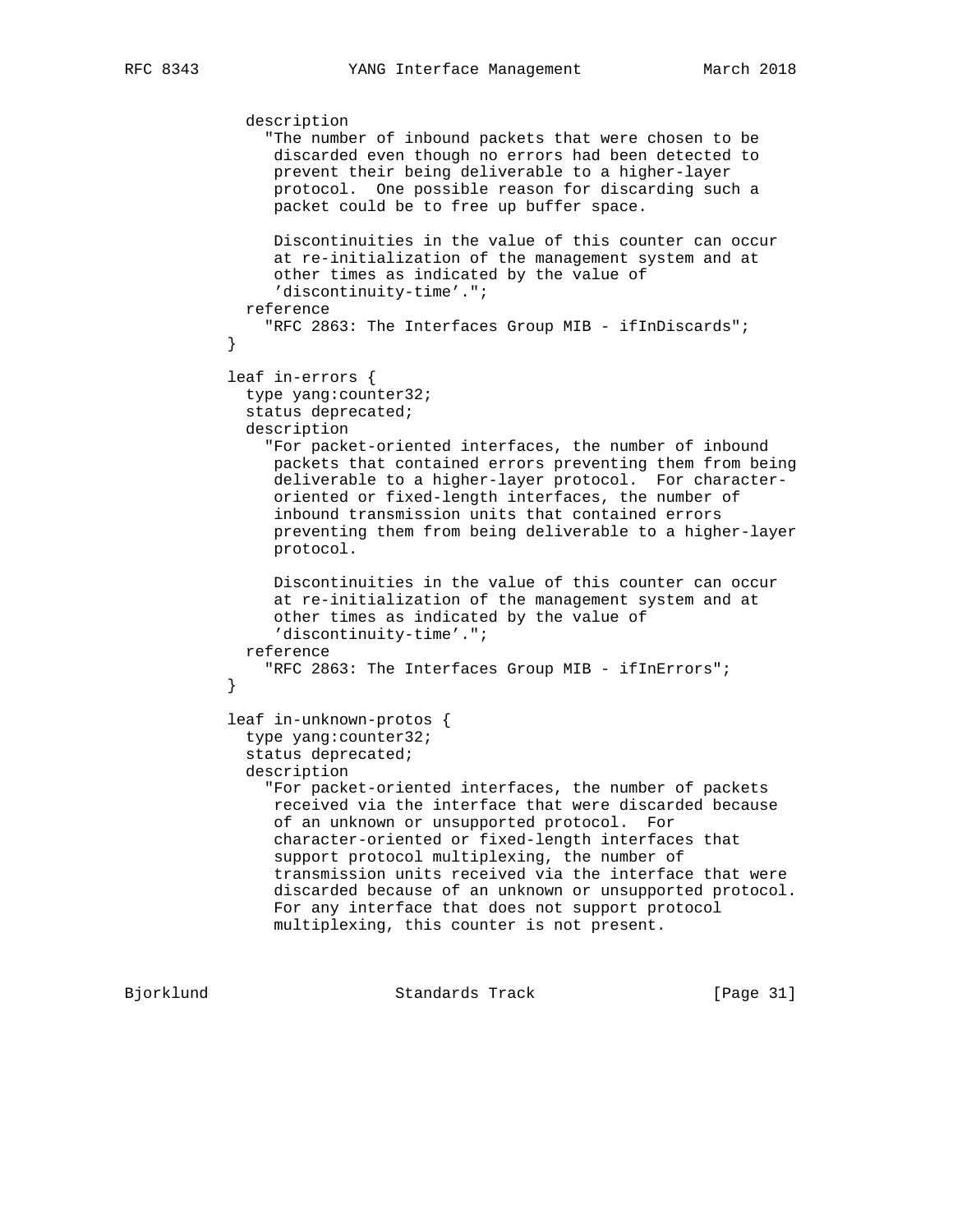```
 Discontinuities in the value of this counter can occur
                at re-initialization of the management system and at
                other times as indicated by the value of
                 'discontinuity-time'.";
             reference
            "RFC 2863: The Interfaces Group MIB - ifInUnknownProtos";
 }
           leaf out-octets {
             type yang:counter64;
             status deprecated;
             description
                "The total number of octets transmitted out of the
                interface, including framing characters.
                Discontinuities in the value of this counter can occur
                at re-initialization of the management system and at
                other times as indicated by the value of
                'discontinuity-time'.";
             reference
                "RFC 2863: The Interfaces Group MIB - ifHCOutOctets";
 }
           leaf out-unicast-pkts {
             type yang:counter64;
             status deprecated;
             description
                "The total number of packets that higher-level protocols
                requested be transmitted and that were not addressed
                to a multicast or broadcast address at this sub-layer,
                including those that were discarded or not sent.
                Discontinuities in the value of this counter can occur
                at re-initialization of the management system and at
                other times as indicated by the value of
                'discontinuity-time'.";
             reference
                "RFC 2863: The Interfaces Group MIB - ifHCOutUcastPkts";
 }
           leaf out-broadcast-pkts {
             type yang:counter64;
             status deprecated;
```
Bjorklund Standards Track [Page 32]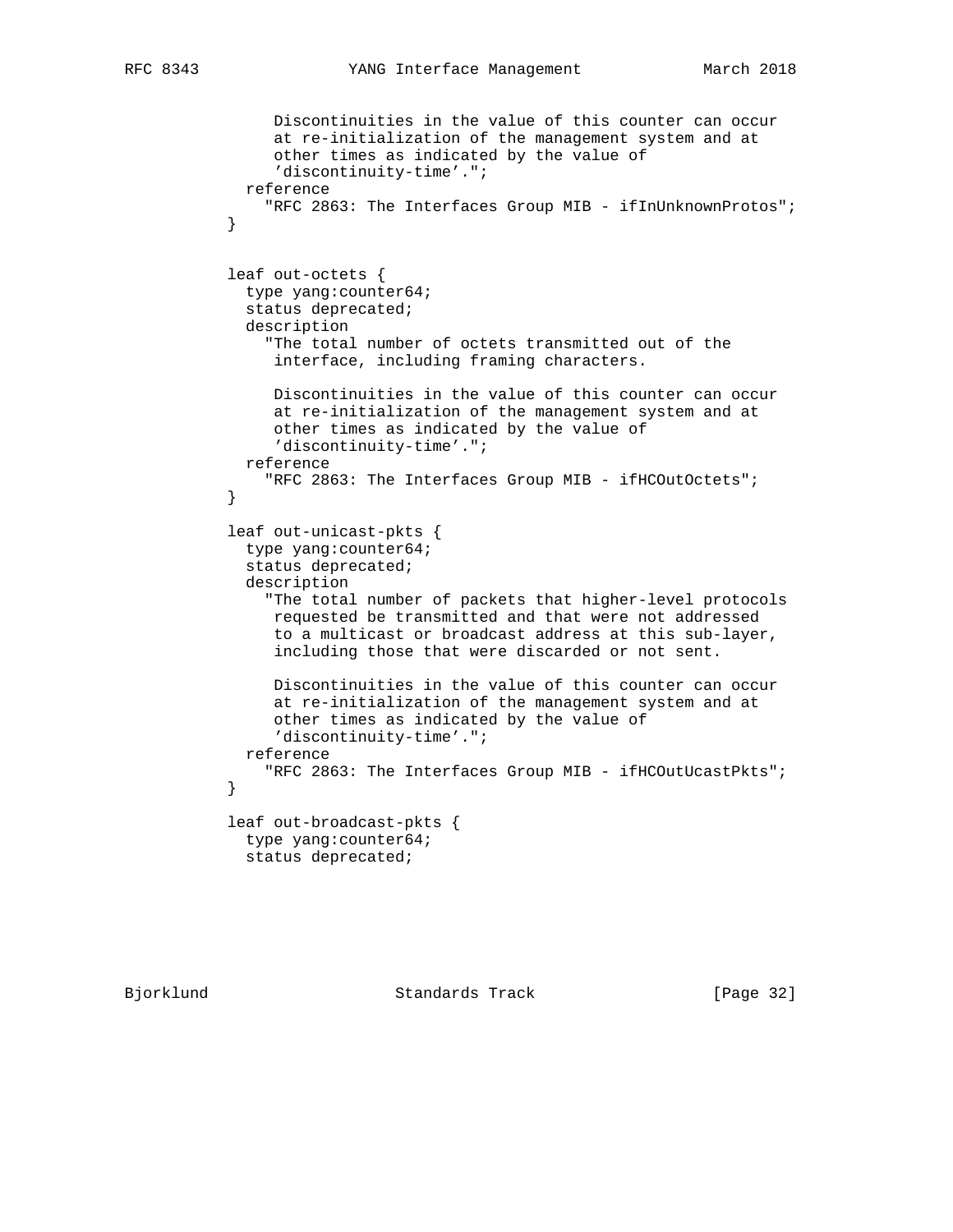```
 description
                "The total number of packets that higher-level protocols
                 requested be transmitted and that were addressed to a
                broadcast address at this sub-layer, including those
                that were discarded or not sent.
                Discontinuities in the value of this counter can occur
                at re-initialization of the management system and at
                other times as indicated by the value of
                 'discontinuity-time'.";
             reference
               "RFC 2863: The Interfaces Group MIB -
           ifHCOutBroadcastPkts";
 }
           leaf out-multicast-pkts {
             type yang:counter64;
             status deprecated;
             description
                "The total number of packets that higher-level protocols
                requested be transmitted and that were addressed to a
                multicast address at this sub-layer, including those
                that were discarded or not sent. For a MAC-layer
                protocol, this includes both Group and Functional
                addresses.
                Discontinuities in the value of this counter can occur
                at re-initialization of the management system and at
                other times as indicated by the value of
                 'discontinuity-time'.";
             reference
               "RFC 2863: The Interfaces Group MIB -
                         ifHCOutMulticastPkts";
 }
           leaf out-discards {
             type yang:counter32;
             status deprecated;
             description
                "The number of outbound packets that were chosen to be
                discarded even though no errors had been detected to
                prevent their being transmitted. One possible reason
                 for discarding such a packet could be to free up buffer
                 space.
```
Bjorklund Standards Track [Page 33]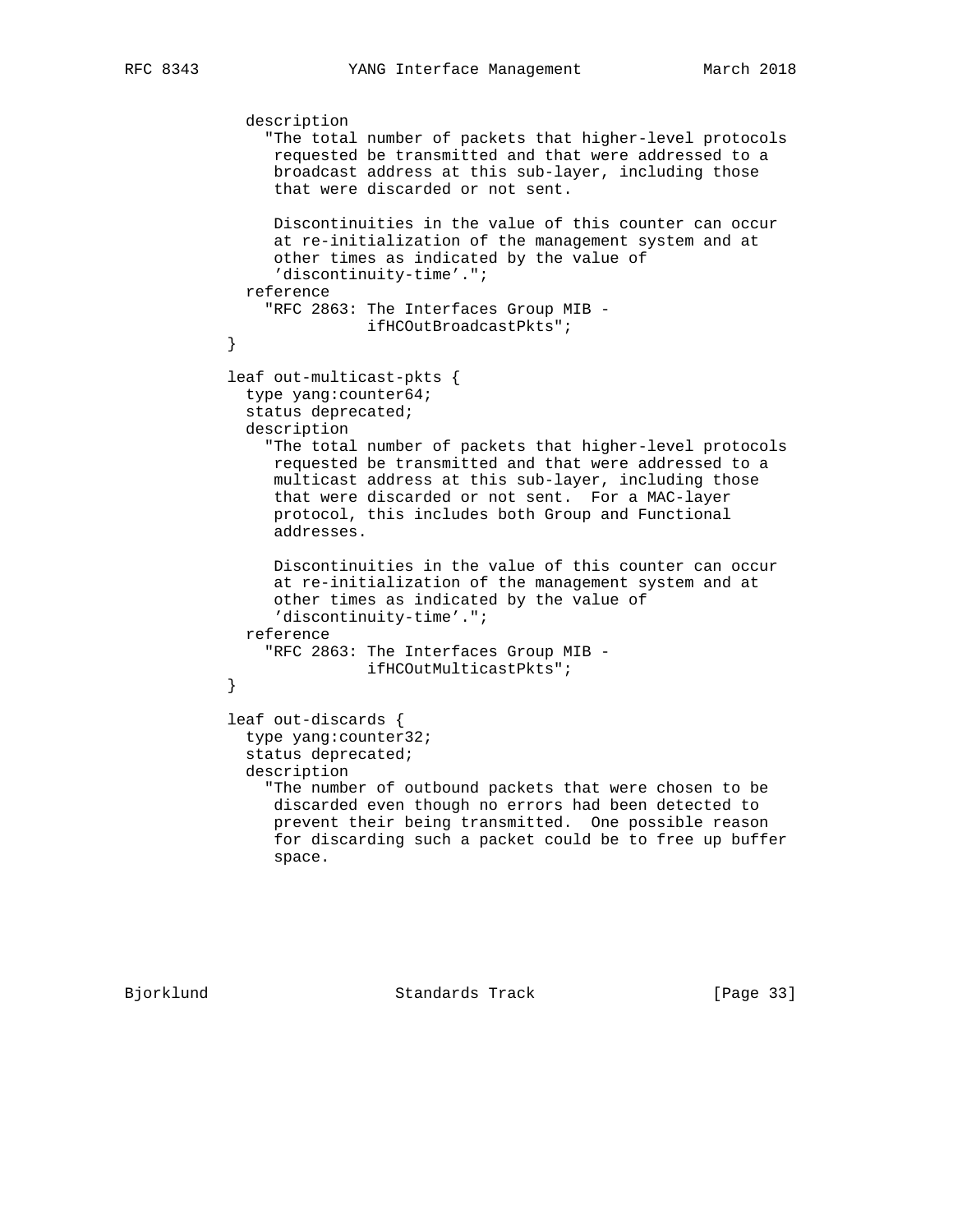```
 Discontinuities in the value of this counter can occur
                at re-initialization of the management system and at
                other times as indicated by the value of
                'discontinuity-time'.";
             reference
               "RFC 2863: The Interfaces Group MIB - ifOutDiscards";
 }
           leaf out-errors {
             type yang:counter32;
             status deprecated;
             description
               "For packet-oriented interfaces, the number of outbound
                packets that could not be transmitted because of errors.
                For character-oriented or fixed-length interfaces, the
                number of outbound transmission units that could not be
                transmitted because of errors.
                Discontinuities in the value of this counter can occur
                at re-initialization of the management system and at
                other times as indicated by the value of
                'discontinuity-time'.";
             reference
                "RFC 2863: The Interfaces Group MIB - ifOutErrors";
 }
         }
       }
     }
   }
   <CODE ENDS>
6. IANA Considerations
   This document registers a URI in the "IETF XML Registry" [RFC3688].
   Following the format in RFC 3688, the following registration has been
   made.
     URI: urn:ietf:params:xml:ns:yang:ietf-interfaces
     Registrant Contact: The IESG.
     XML: N/A, the requested URI is an XML namespace.
Bjorklund Standards Track [Page 34]
```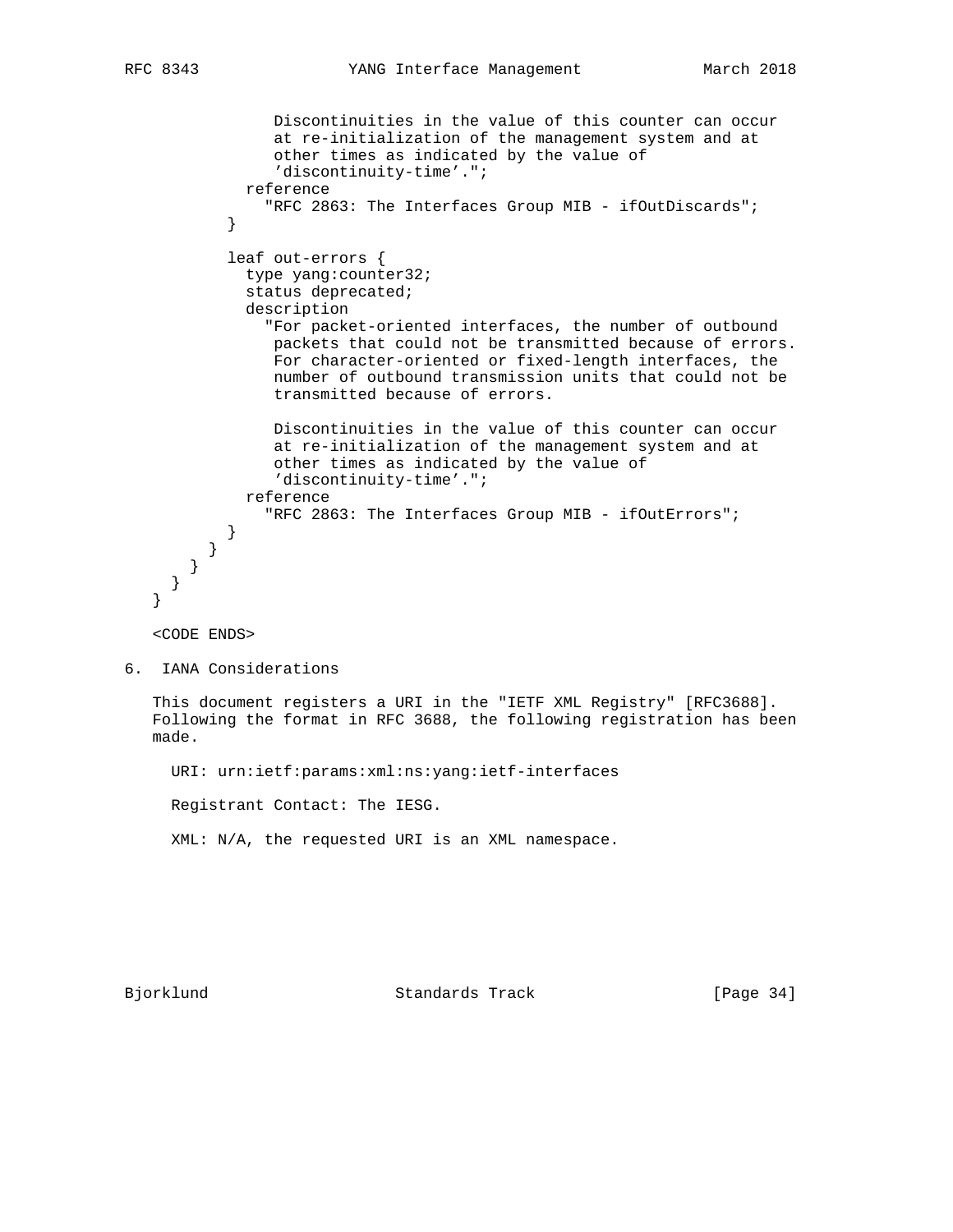This document registers a YANG module in the "YANG Module Names" registry [RFC6020].

| name:      | ietf-interfaces                             |
|------------|---------------------------------------------|
| namespace: | urn:ietf:params:xml:ns:yang:ietf-interfaces |
| prefix:    | i f                                         |
| reference: | RFC 8343                                    |

7. Security Considerations

 The YANG module specified in this document defines a schema for data that is designed to be accessed via network management protocols such as NETCONF [RFC6241] or RESTCONF [RFC8040]. The lowest NETCONF layer is the secure transport layer, and the mandatory-to-implement secure transport is Secure Shell (SSH) [RFC6242]. The lowest RESTCONF layer is HTTPS, and the mandatory-to-implement secure transport is TLS [RFC5246].

 The NETCONF access control model [RFC8341] provides the means to restrict access for particular NETCONF or RESTCONF users to a preconfigured subset of all available NETCONF or RESTCONF protocol operations and content.

 There are a number of data nodes defined in this YANG module that are writable/creatable/deletable (i.e., config true, which is the default). These data nodes may be considered sensitive or vulnerable in some network environments. Write operations (e.g., edit-config) to these data nodes without proper protection can have a negative effect on network operations. These are the subtrees and data nodes and their sensitivity/vulnerability:

- /interfaces/interface: This list specifies the configured interfaces on a device. Unauthorized access to this list could cause the device to ignore packets it should receive and process.
- /interfaces/interface/enabled: This leaf controls whether or not an interface is enabled. Unauthorized access to this leaf could cause the device to ignore packets it should receive and process.

Bjorklund Standards Track [Page 35]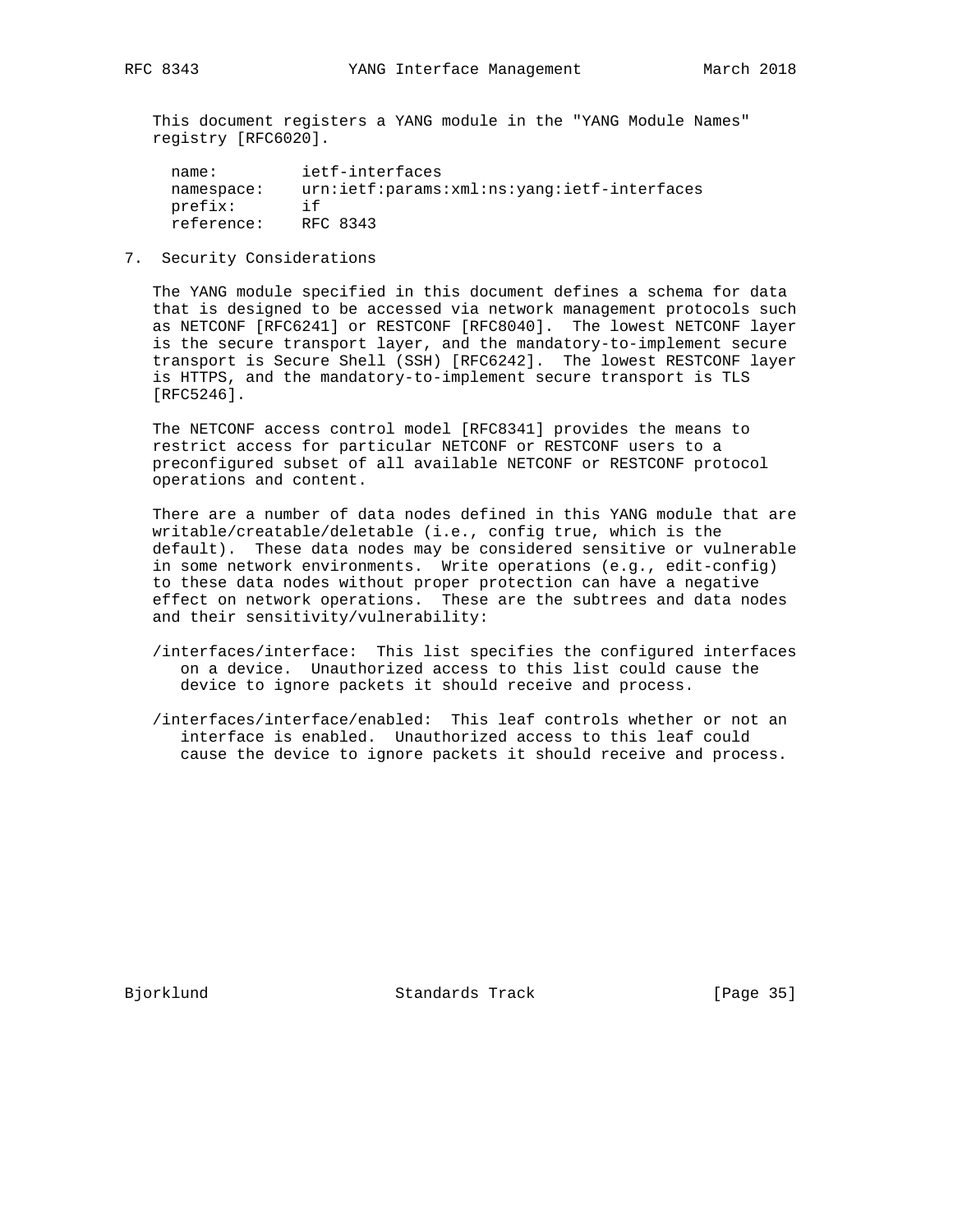### 8. References

- 8.1. Normative References
	- [RFC2119] Bradner, S., "Key words for use in RFCs to Indicate Requirement Levels", BCP 14, RFC 2119, DOI 10.17487/RFC2119, March 1997, <https://www.rfc-editor.org/info/rfc2119>.
	- [RFC2863] McCloghrie, K. and F. Kastenholz, "The Interfaces Group MIB", RFC 2863, DOI 10.17487/RFC2863, June 2000, <https://www.rfc-editor.org/info/rfc2863>.
	- [RFC3688] Mealling, M., "The IETF XML Registry", BCP 81, RFC 3688, DOI 10.17487/RFC3688, January 2004, <https://www.rfc-editor.org/info/rfc3688>.
	- [RFC5246] Dierks, T. and E. Rescorla, "The Transport Layer Security (TLS) Protocol Version 1.2", RFC 5246, DOI 10.17487/RFC5246, August 2008, <https://www.rfc-editor.org/info/rfc5246>.
	- [RFC6020] Bjorklund, M., Ed., "YANG A Data Modeling Language for the Network Configuration Protocol (NETCONF)", RFC 6020, DOI 10.17487/RFC6020, October 2010, <https://www.rfc-editor.org/info/rfc6020>.
- [RFC6241] Enns, R., Ed., Bjorklund, M., Ed., Schoenwaelder, J., Ed., and A. Bierman, Ed., "Network Configuration Protocol (NETCONF)", RFC 6241, DOI 10.17487/RFC6241, June 2011, <https://www.rfc-editor.org/info/rfc6241>.
	- [RFC6242] Wasserman, M., "Using the NETCONF Protocol over Secure Shell (SSH)", RFC 6242, DOI 10.17487/RFC6242, June 2011, <https://www.rfc-editor.org/info/rfc6242>.
	- [RFC6991] Schoenwaelder, J., Ed., "Common YANG Data Types", RFC 6991, DOI 10.17487/RFC6991, July 2013, <https://www.rfc-editor.org/info/rfc6991>.
	- [RFC7950] Bjorklund, M., Ed., "The YANG 1.1 Data Modeling Language", RFC 7950, DOI 10.17487/RFC7950, August 2016, <https://www.rfc-editor.org/info/rfc7950>.
	- [RFC8040] Bierman, A., Bjorklund, M., and K. Watsen, "RESTCONF Protocol", RFC 8040, DOI 10.17487/RFC8040, January 2017, <https://www.rfc-editor.org/info/rfc8040>.

Bjorklund Standards Track [Page 36]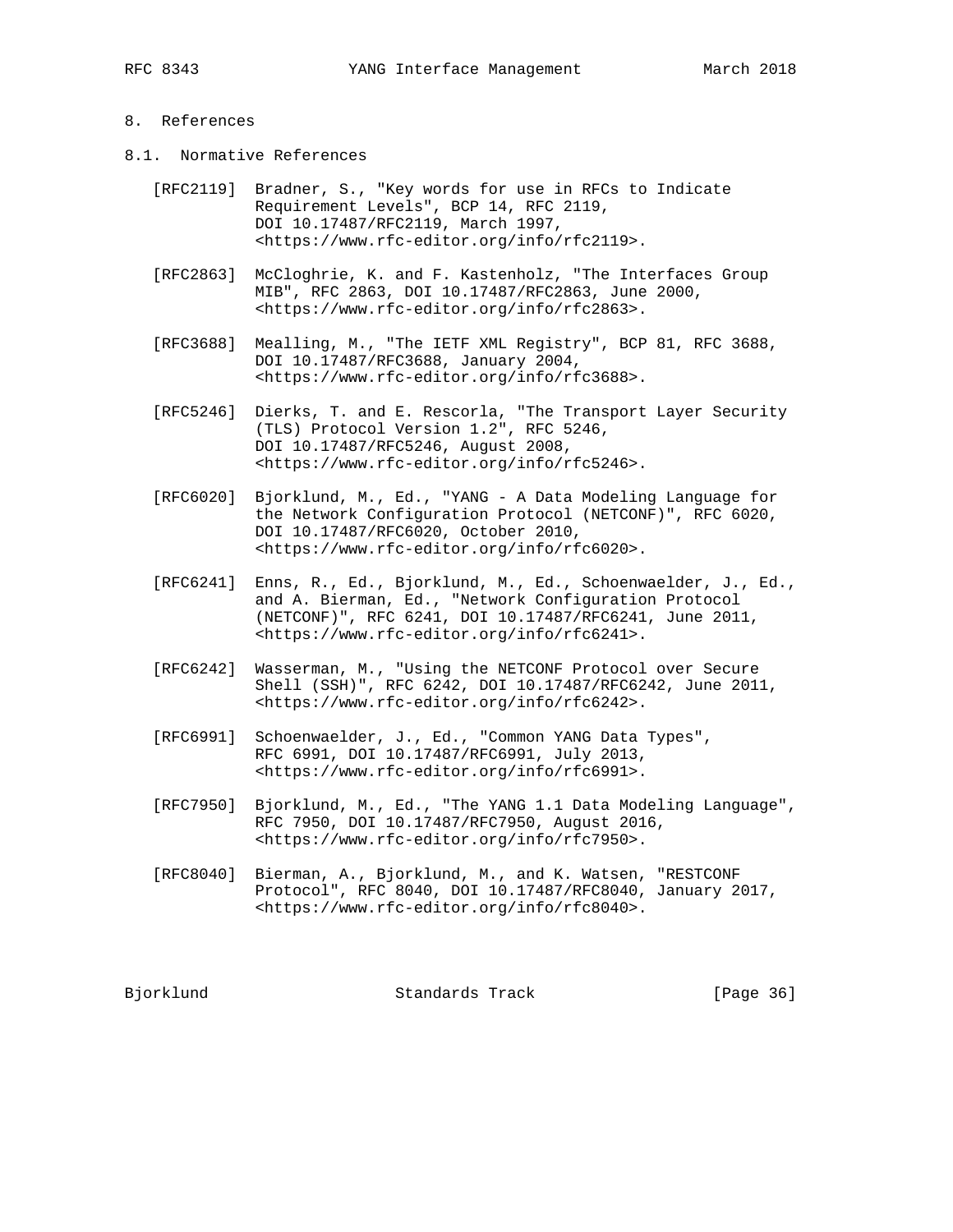- [RFC8174] Leiba, B., "Ambiguity of Uppercase vs Lowercase in RFC 2119 Key Words", BCP 14, RFC 8174, DOI 10.17487/RFC8174, May 2017, <https://www.rfc-editor.org/info/rfc8174>.
- [RFC8341] Bierman, A. and M. Bjorklund, "Network Configuration Access Control Model", STD 91, RFC 8341, DOI 10.17487/RFC8341, March 2018, <https://www.rfc-editor.org/info/rfc8341>.
- [RFC8342] Bjorklund, M., Schoenwaelder, J., Shafer, P., Watsen, K., and R. Wilton, "Network Management Datastore Architecture (NMDA)", RFC 8342, DOI 10.17487/RFC8342, March 2018, <https://www.rfc-editor.org/info/rfc8342>.
- 8.2. Informative References
	- [RFC7224] Bjorklund, M., "IANA Interface Type YANG Module", RFC 7224, DOI 10.17487/RFC7224, May 2014, <https://www.rfc-editor.org/info/rfc7224>.
	- [RFC8340] Bjorklund, M. and L. Berger, Ed., "YANG Tree Diagrams", BCP 215, RFC 8340, DOI 10.17487/RFC8340, March 2018, <https://www.rfc-editor.org/info/rfc8340>.

Bjorklund Standards Track [Page 37]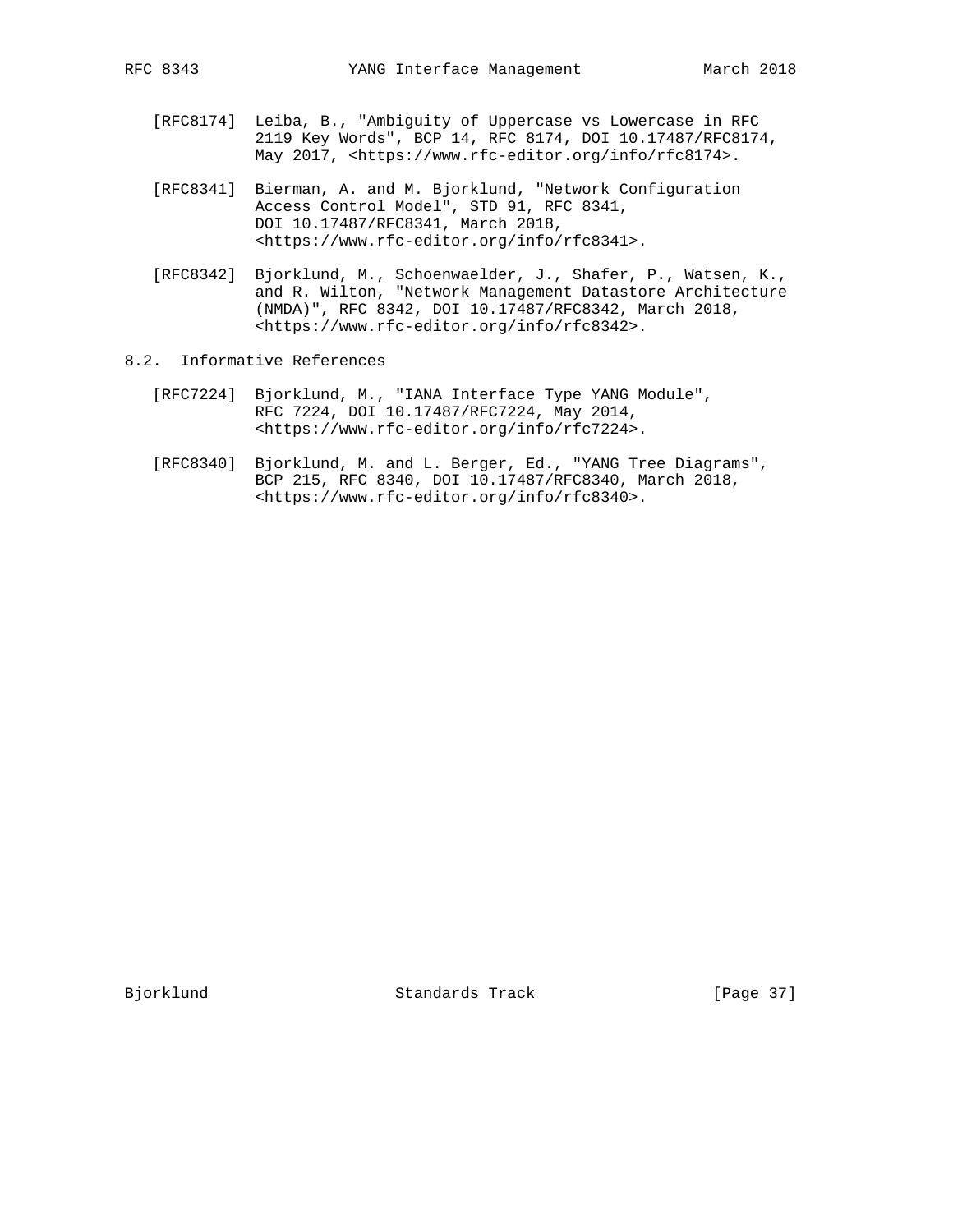```
Appendix A. Example: Ethernet Interface Module
```

```
 This section gives a simple example of how an Ethernet interface
 module could be defined. It demonstrates how media-specific
 configuration parameters can be conditionally augmented to the
 generic interface list. It also shows how operational state
 parameters can be conditionally augmented to the operational
 interface list. The example is not intended as a complete module for
 Ethernet configuration.
```

```
 module example-ethernet {
     namespace "http://example.com/ethernet";
     prefix "eth";
     import ietf-interfaces {
      prefix if;
 }
     import iana-if-type {
      prefix ianaift;
     }
     // configuration and state parameters for Ethernet interfaces
     augment "/if:interfaces/if:interface" {
       when "if:type = 'ianaift:ethernetCsmacd'";
       container ethernet {
         container transmission {
           choice transmission-params {
             case auto {
              leaf auto-negotiate {
                type empty;
 }
 }
             case manual {
              container manual {
                leaf duplex {
                 type enumeration {
                    enum "half";
                    enum "full";
 }
 }
                leaf speed {
                  type enumeration {
                   enum "10Mb";
                   enum "100Mb";
                   enum "1Gb";
                 enum "10Gb";<br>}
 }
```
Bjorklund Standards Track [Page 38]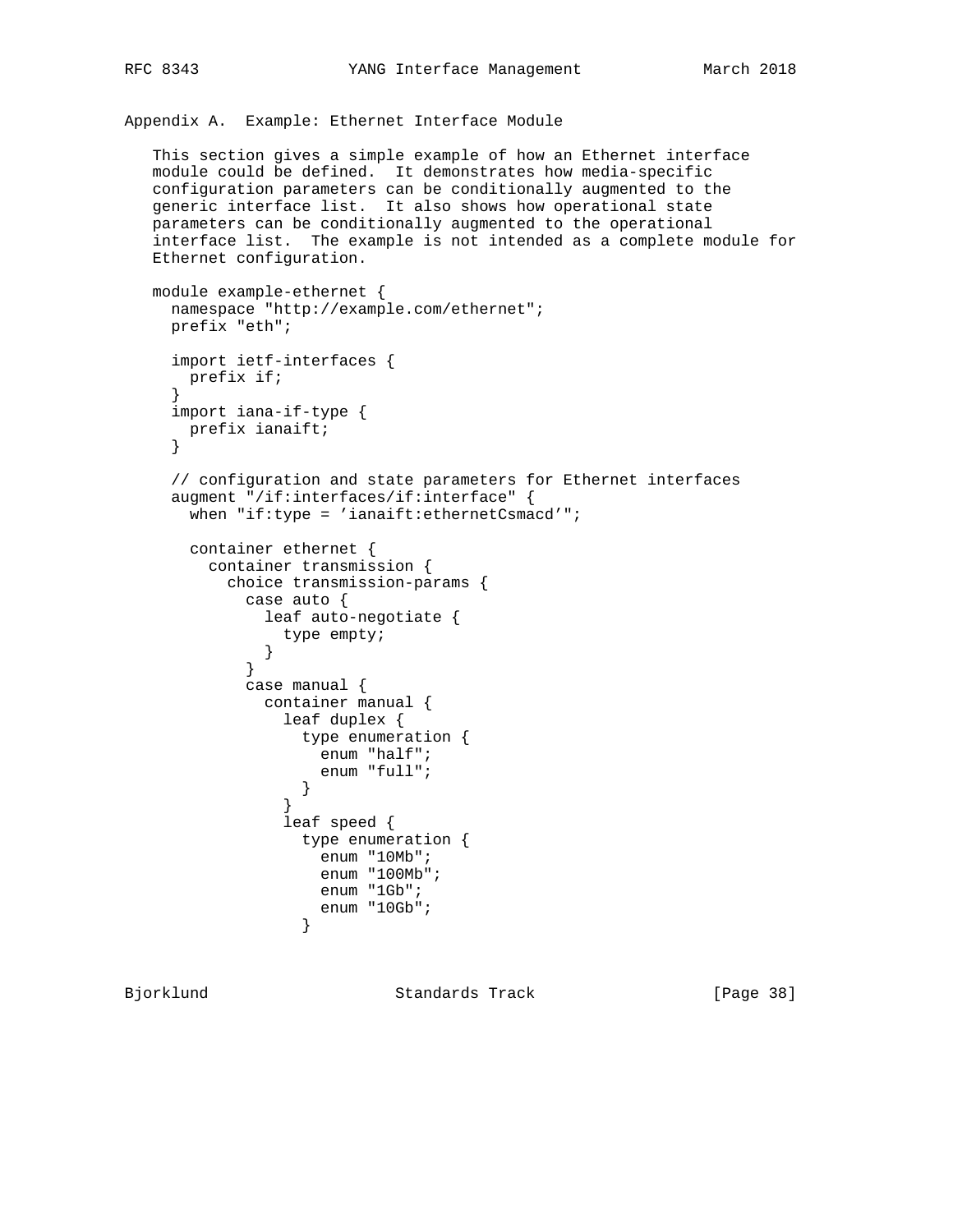```
 }
 }
 }
 }
           leaf duplex {
             type enumeration {
               enum "half";
               enum "full";
 }
          config false;
 }
 }
         // other Ethernet-specific params...
       }
     }
    }
Appendix B. Example: Ethernet Bonding Interface Module
    This section gives an example of how interface layering can be
    defined. An Ethernet bonding interface that bonds several Ethernet
    interfaces into one logical interface is defined.
   module example-ethernet-bonding {
     namespace "http://example.com/ethernet-bonding";
     prefix "bond";
     import ietf-interfaces {
       prefix if;
 }
     import iana-if-type {
       prefix ianaift;
      }
     augment "/if:interfaces/if:interface" {
      when "if:type = 'ianaift:ieee8023adLag'";
       leaf-list slave-if {
         type if:interface-ref;
         must "/if:interfaces/if:interface[if:name = current()]"
            + "/if:type = 'ianaift:ethernetCsmacd'" {
           description
             "The type of a slave interface must be 'ethernetCsmacd'.";
         }
       }
       leaf bonding-mode {
         type enumeration {
           enum round-robin;
```
Bjorklund Standards Track [Page 39]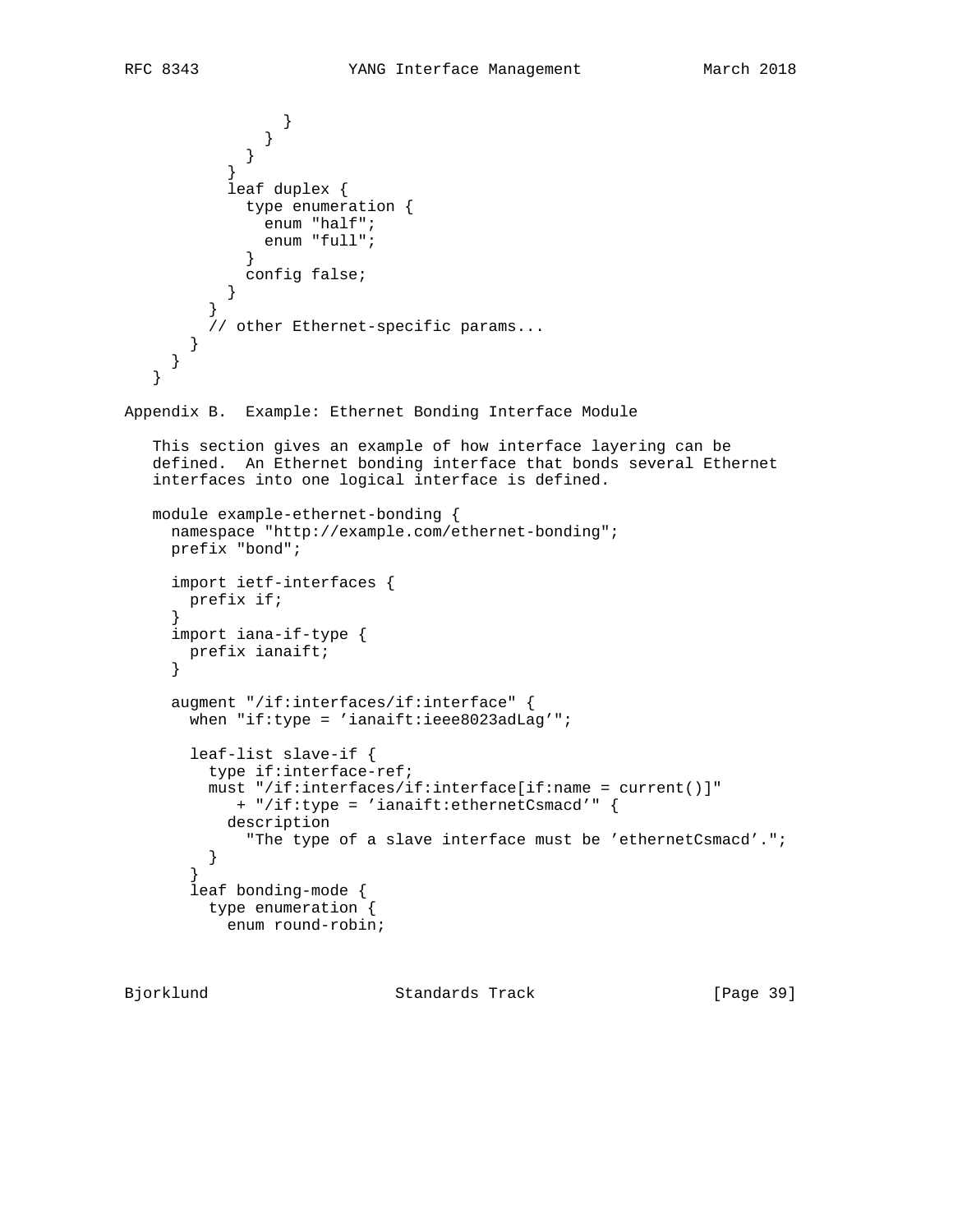```
 enum active-backup;
         enum broadcast;
 }
        }
        // other bonding config params, failover times, etc.
 }
    }
Appendix C. Example: VLAN Interface Module
    This section gives an example of how a VLAN interface module can be
   defined.
   module example-vlan {
     namespace "http://example.com/vlan";
     prefix "vlan";
     import ietf-interfaces {
       prefix if;
 }
     import iana-if-type {
       prefix ianaift;
      }
      augment "/if:interfaces/if:interface" {
 when "if:type = 'ianaift:ethernetCsmacd' or
 if:type = 'ianaift:ieee8023adLag'";
       leaf vlan-tagging {
         type boolean;
         default false;
        }
      }
     augment "/if:interfaces/if:interface" {
      when "if:type = 'ianaift:12vlan'";
       leaf base-interface {
         type if:interface-ref;
         must "/if:interfaces/if:interface[if:name = current()]"
            + "/vlan:vlan-tagging = 'true'" {
           description
              "The base interface must have VLAN tagging enabled.";
         }
 }
        leaf vlan-id {
         type uint16 {
         range "1..4094";<br>}
 }
```
Bjorklund Standards Track [Page 40]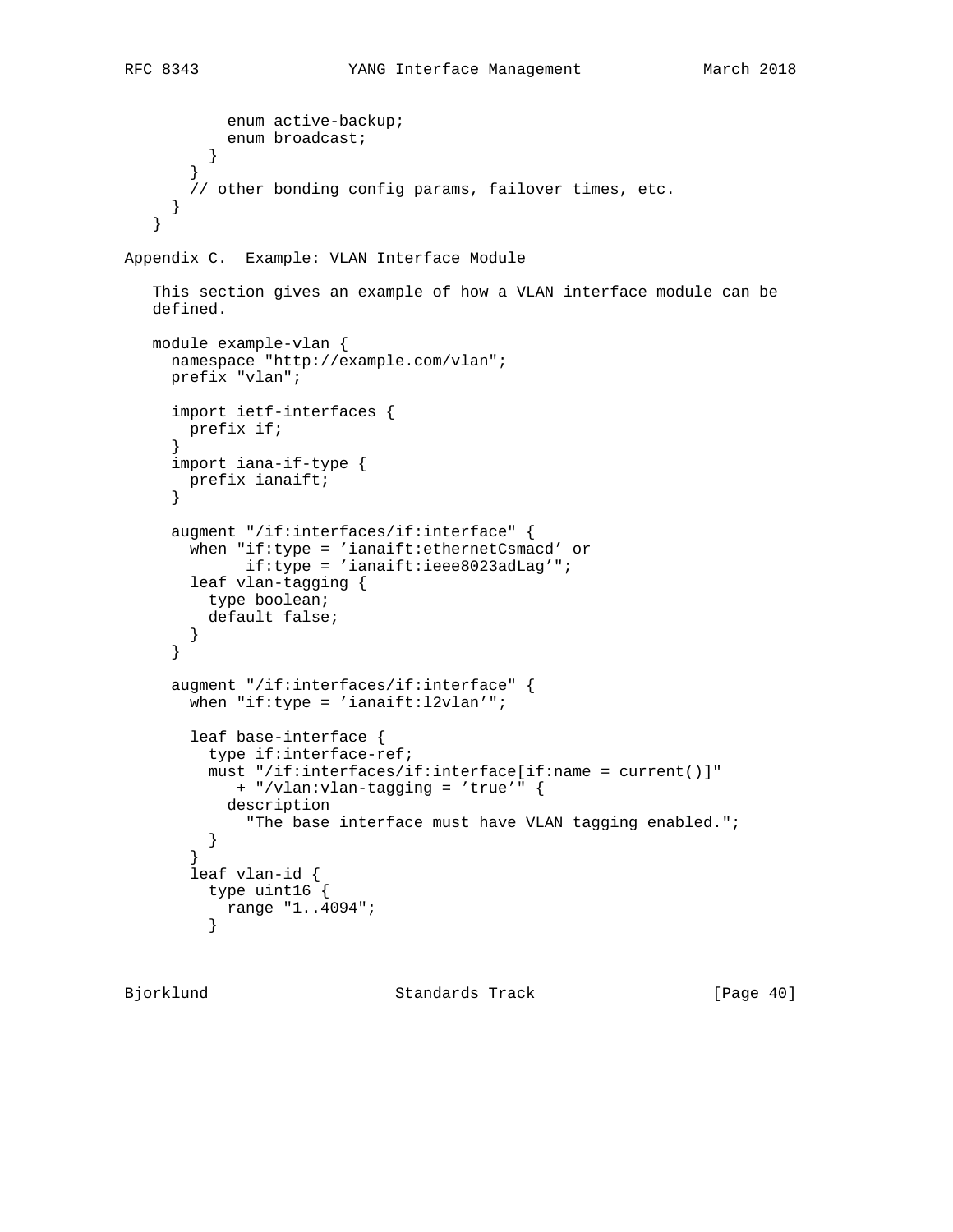```
 must "../base-interface" {
            description
              "If a vlan-id is defined, a base-interface must
               be specified.";
          }
        }
      }
    }
Appendix D. Example: NETCONF <get-config> Reply
    This section gives an example of a reply to the NETCONF <get-config>
    request for the running configuration datastore for a device that
    implements the example data models above.
    <rpc-reply
        xmlns="urn:ietf:params:xml:ns:netconf:base:1.0"
        message-id="101">
      <data>
        <interfaces
            xmlns="urn:ietf:params:xml:ns:yang:ietf-interfaces"
            xmlns:ianaift="urn:ietf:params:xml:ns:yang:iana-if-type"
            xmlns:vlan="http://example.com/vlan">
          <interface>
            <name>eth0</name>
            <type>ianaift:ethernetCsmacd</type>
            <enabled>false</enabled>
          </interface>
          <interface>
            <name>eth1</name>
            <type>ianaift:ethernetCsmacd</type>
            <enabled>true</enabled>
            <vlan:vlan-tagging>true</vlan:vlan-tagging>
          </interface>
          <interface>
            <name>eth1.10</name>
            <type>ianaift:l2vlan</type>
            <enabled>true</enabled>
            <vlan:base-interface>eth1</vlan:base-interface>
            <vlan:vlan-id>10</vlan:vlan-id>
          </interface>
          <interface>
            <name>lo1</name>
            <type>ianaift:softwareLoopback</type>
```
Bjorklund Standards Track [Page 41]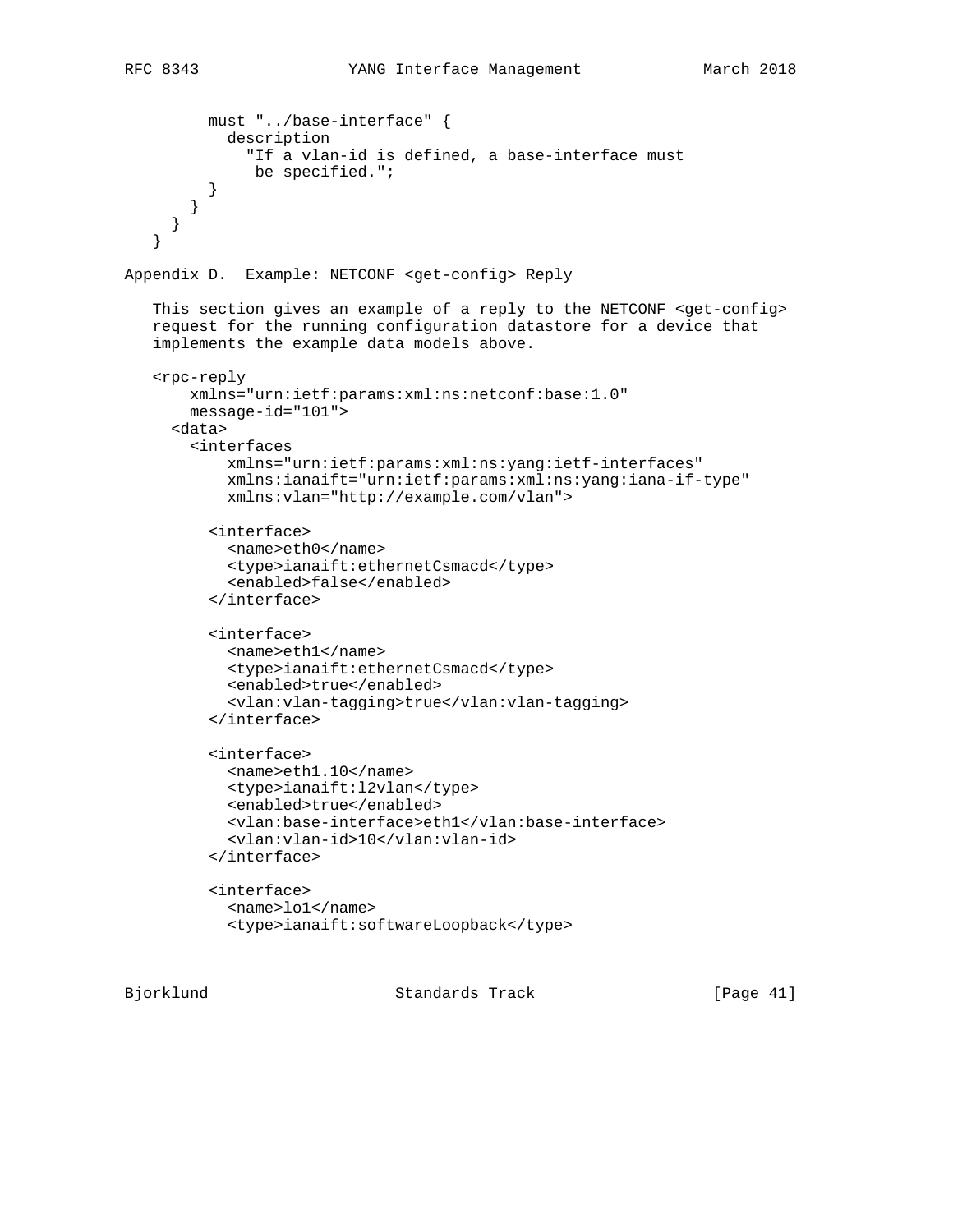```
 <enabled>true</enabled>
          </interface>
        </interfaces>
      </data>
    </rpc-reply>
Appendix E. Example: NETCONF <get-data> Reply
    This section gives an example of a reply to the NETCONF <get-data>
    request for the operational state datastore for a device that
    implements the example data models above.
    This example uses the "origin" annotation, which is defined in the
    module "ietf-origin" [RFC8342].
    <rpc-reply
        xmlns="urn:ietf:params:xml:ns:netconf:base:1.0"
        message-id="101">
      <data xmlns="urn:ietf:params:xml:ns:yang:ietf-netconf-datastores">
        <interfaces
            xmlns="urn:ietf:params:xml:ns:yang:ietf-interfaces"
            xmlns:ianaift="urn:ietf:params:xml:ns:yang:iana-if-type"
            xmlns:vlan="http://example.com/vlan"
            xmlns:or="urn:ietf:params:xml:ns:yang:ietf-origin">
          <interface or:origin="or:intended">
            <name>eth0</name>
            <type>ianaift:ethernetCsmacd</type>
            <enabled>false</enabled>
            <admin-status>down</admin-status>
            <oper-status>down</oper-status>
            <if-index>2</if-index>
            <phys-address>00:01:02:03:04:05</phys-address>
            <statistics>
              <discontinuity-time>
                2013-04-01T03:00:00+00:00
              </discontinuity-time>
              <!-- counters now shown here -->
            </statistics>
          </interface>
          <interface or:origin="or:intended">
            <name>eth1</name>
            <type>ianaift:ethernetCsmacd</type>
            <enabled>true</enabled>
            <admin-status>up</admin-status>
            <oper-status>up</oper-status>
```
Bjorklund Standards Track [Page 42]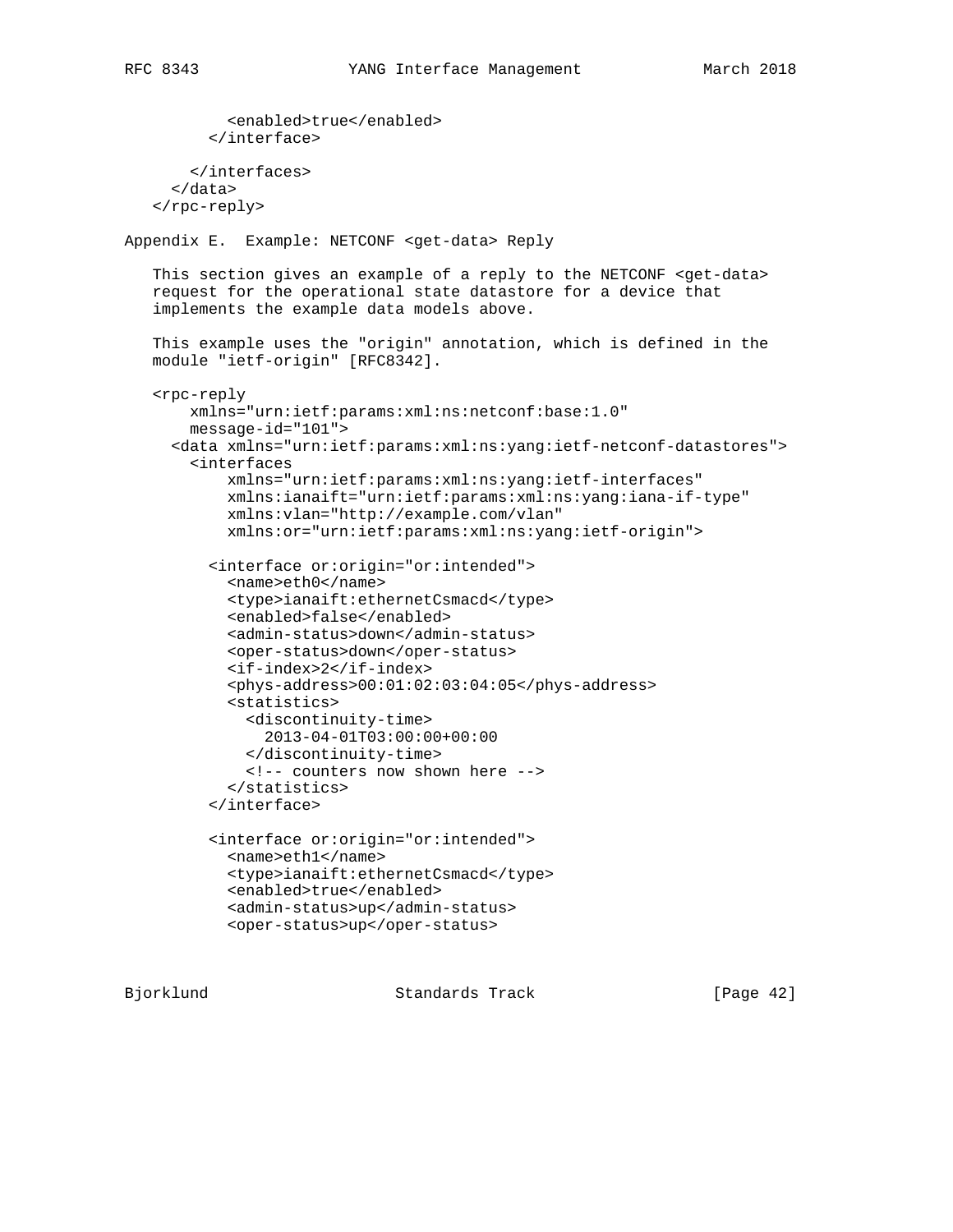```
 <if-index>7</if-index>
   <phys-address>00:01:02:03:04:06</phys-address>
   <higher-layer-if>eth1.10</higher-layer-if>
   <statistics>
     <discontinuity-time>
       2013-04-01T03:00:00+00:00
     </discontinuity-time>
     <!-- counters now shown here -->
   </statistics>
   <vlan:vlan-tagging>true</vlan:vlan-tagging>
 </interface>
 <interface or:origin="or:intended">
   <name>eth1.10</name>
   <type>ianaift:l2vlan</type>
   <enabled>true</enabled>
   <admin-status>up</admin-status>
   <oper-status>up</oper-status>
   <if-index>9</if-index>
   <lower-layer-if>eth1</lower-layer-if>
   <statistics>
     <discontinuity-time>
       2013-04-01T03:00:00+00:00
     </discontinuity-time>
     <!-- counters now shown here -->
   </statistics>
   <vlan:base-interface>eth1</vlan:base-interface>
   <vlan:vlan-id>10</vlan:vlan-id>
 </interface>
 <!-- This interface is not configured -->
 <interface or:origin="or:system">
   <name>eth2</name>
   <type>ianaift:ethernetCsmacd</type>
   <admin-status>down</admin-status>
   <oper-status>down</oper-status>
   <if-index>8</if-index>
   <phys-address>00:01:02:03:04:07</phys-address>
   <statistics>
     <discontinuity-time>
       2013-04-01T03:00:00+00:00
     </discontinuity-time>
     <!-- counters now shown here -->
   </statistics>
 </interface>
 <interface or:origin="or:intended">
   <name>lo1</name>
```
Bjorklund Standards Track [Page 43]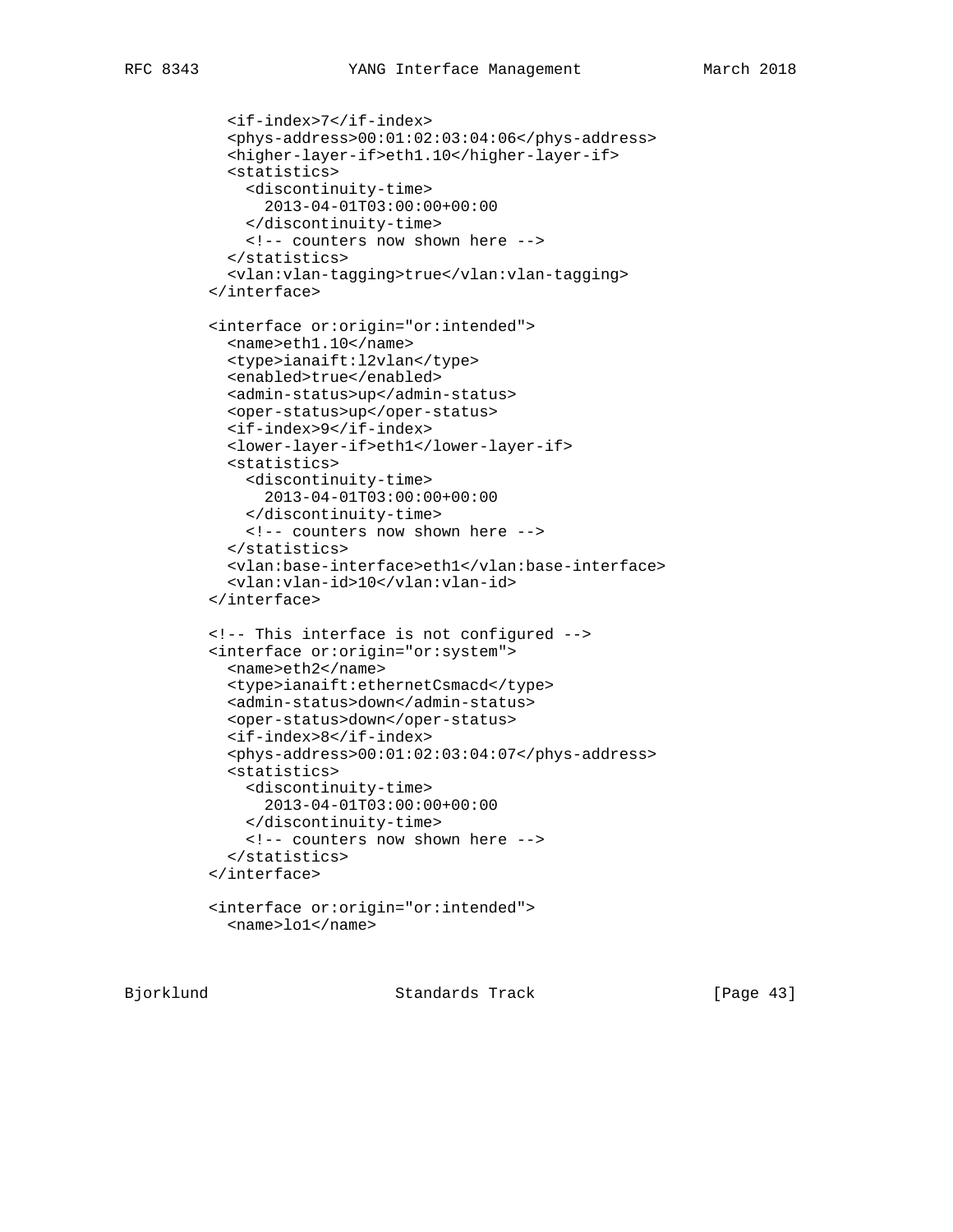```
 <type>ianaift:softwareLoopback</type>
     <enabled>true</enabled>
     <admin-status>up</admin-status>
     <oper-status>up</oper-status>
     <if-index>1</if-index>
     <statistics>
       <discontinuity-time>
        2013-04-01T03:00:00+00:00
       </discontinuity-time>
       <!-- counters now shown here -->
     </statistics>
   </interface>
 </interfaces>
```
 </data> </rpc-reply>

Appendix F. Examples: Interface Naming Schemes

This section gives examples of some implementation strategies.

 The examples make use of the example data model "example-vlan" (see Appendix C) to show how user-controlled interfaces can be configured.

F.1. Router with Restricted Interface Names

 In this example, a router has support for 4 line cards, each with 8 ports. The slots for the cards are physically numbered from 0 to 3, and the ports on each card from 0 to 7. Each card has Fast Ethernet or Gigabit Ethernet ports.

 The device-specific names for these physical interfaces are "fastethernet-N/M" or "gigabitethernet-N/M".

 The name of a VLAN interface is restricted to the form "<physical-interface-name>.<subinterface-number>".

 It is assumed that the operator is aware of this naming scheme. The implementation auto-initializes the value for "type" based on the interface name.

 The NETCONF server does not advertise the "arbitrary-names" feature in the <hello> message.

Bjorklund Standards Track [Page 44]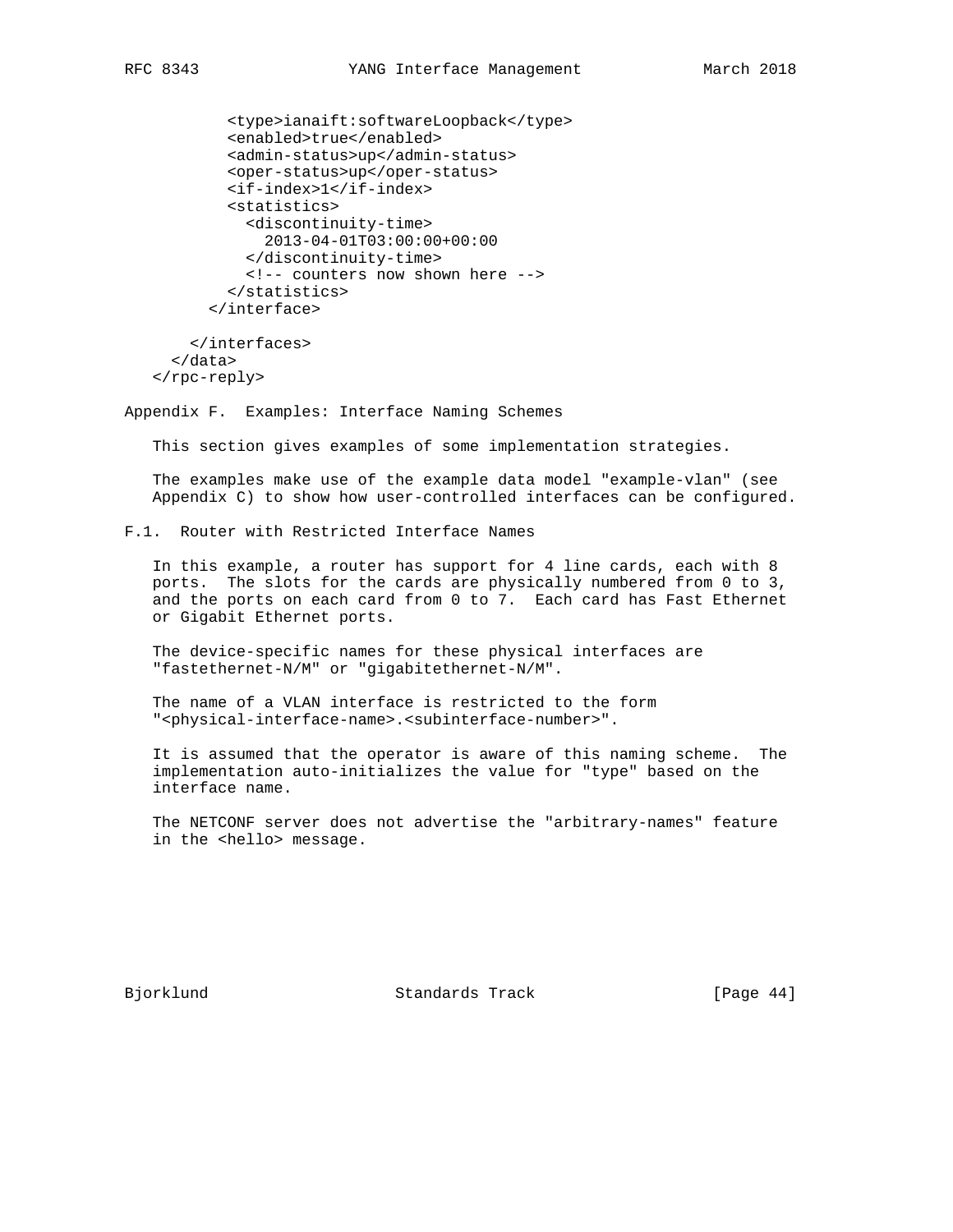An operator can configure a physical interface by sending an <edit-config> containing:

```
 <interface nc:operation="create">
   <name>fastethernet-1/0</name>
 </interface>
```
 When the server processes this request, it will set the leaf "type" to "ianaift:ethernetCsmacd". Thus, if the client performs a <get-config> right after the <edit-config> above, it will get:

```
 <interface>
   <name>fastethernet-1/0</name>
   <type>ianaift:ethernetCsmacd</type>
 </interface>
```
The client can configure a VLAN interface by sending an <edit-config> containing:

```
 <interface nc:operation="create">
   <name>fastethernet-1/0.10005</name>
   <type>ianaift:l2vlan</type>
  <vlan:base-interface>fastethernet-1/0</vlan:base-interface>
  <vlan:vlan-id>5</vlan:vlan-id>
 </interface>
```
 If the client tries to change the type of the physical interface with an <edit-config> containing:

 <interface nc:operation="merge"> <name>fastethernet-1/0</name> <type>ianaift:tunnel</type> </interface>

 then the server will reply with an "invalid-value" error, since the new type does not match the name.

```
F.2. Router with Arbitrary Interface Names
```
 In this example, a router has support for 4 line cards, each with 8 ports. The slots for the cards are physically numbered from 0 to 3, and the ports on each card from 0 to 7. Each card has Fast Ethernet or Gigabit Ethernet ports.

 The device-specific names for these physical interfaces are "fastethernet-N/M" or "gigabitethernet-N/M".

Bjorklund Standards Track [Page 45]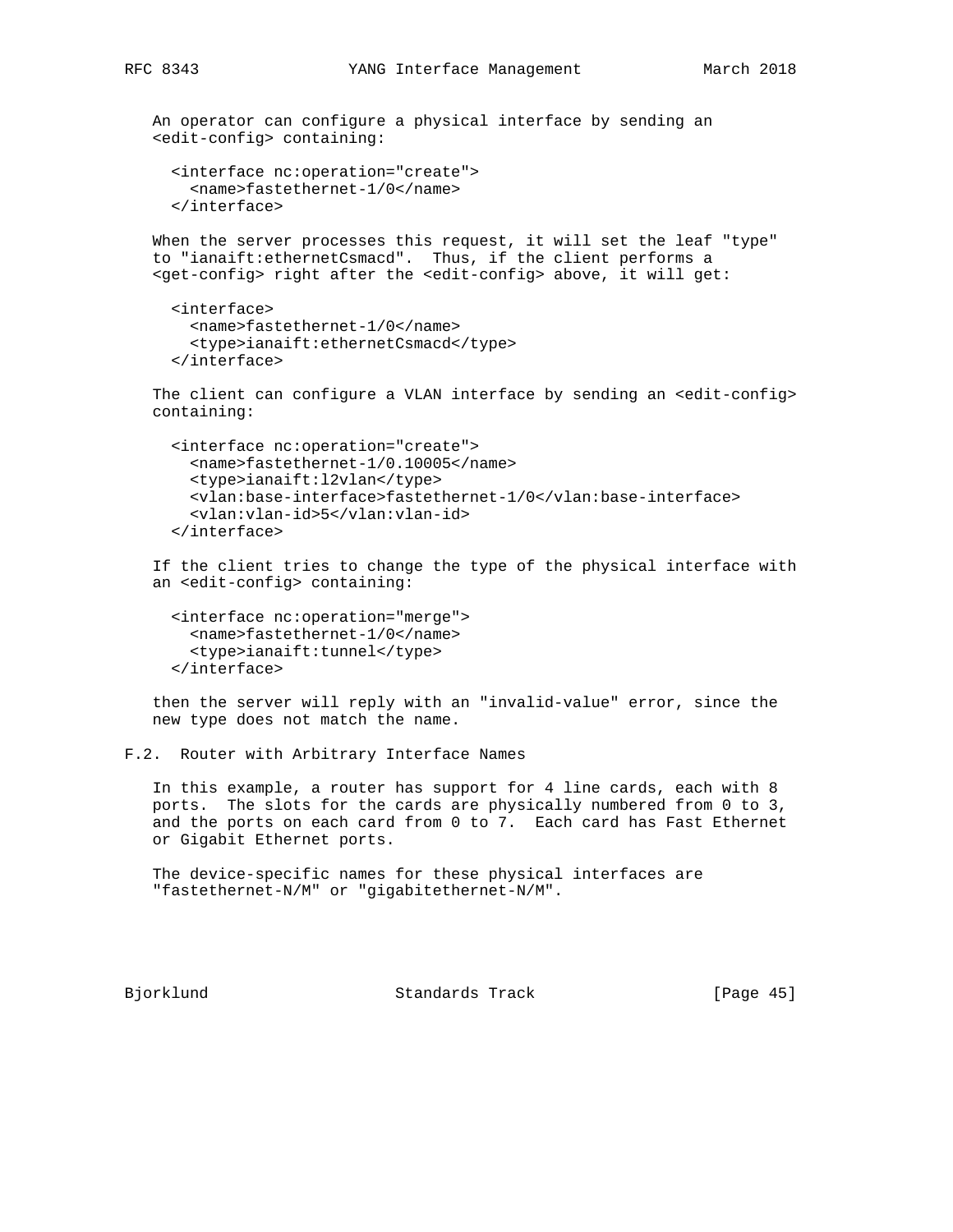The implementation does not restrict the user-controlled interface names. This allows an operator to more easily apply the interface configuration to a different interface. However, the additional level of indirection also makes it a bit more complex to map interface names found in other protocols to configuration entries.

 The NETCONF server advertises the "arbitrary-names" feature in the <hello> message.

Physical interfaces are configured as in Appendix F.1.

 An operator can configure a VLAN interface by sending an <edit-config> containing:

```
 <interface nc:operation="create">
  <name>acme-interface</name>
   <type>ianaift:l2vlan</type>
   <vlan:base-interface>fastethernet-1/0</vlan:base-interface>
   <vlan:vlan-id>5</vlan:vlan-id>
 </interface>
```
 If necessary, the operator can move the configuration named "acme-interface" over to a different physical interface with an <edit-config> containing:

```
 <interface nc:operation="merge">
   <name>acme-interface</name>
   <vlan:base-interface>fastethernet-1/1</vlan:base-interface>
 </interface>
```
F.3. Ethernet Switch with Restricted Interface Names

 In this example, an Ethernet switch has a number of ports, each identified by a simple port number.

 The device-specific names for the physical interfaces are numbers that match the physical port number.

 An operator can configure a physical interface by sending an <edit-config> containing:

 <interface nc:operation="create"> <name>6</name> </interface>

Bjorklund Standards Track [Page 46]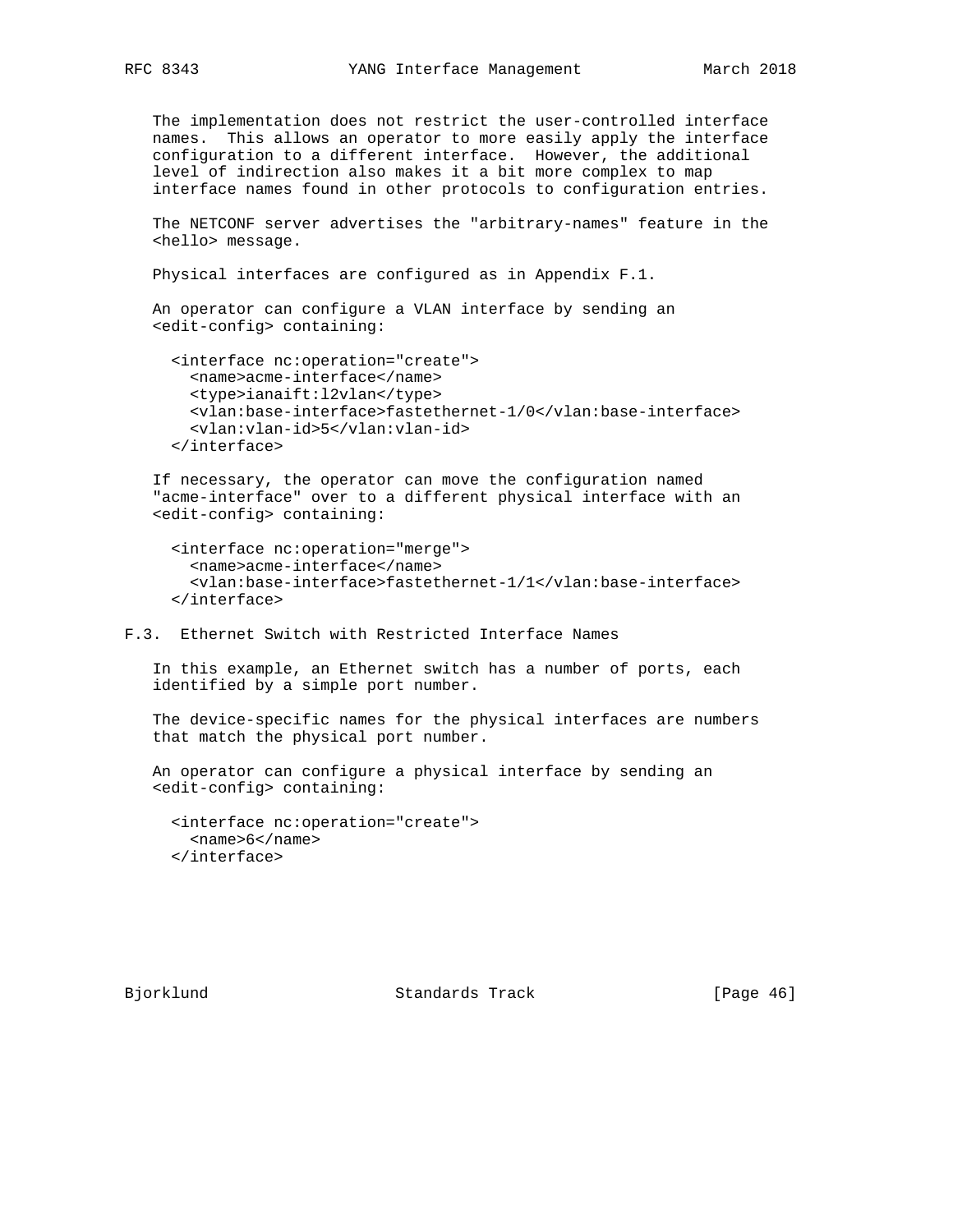When the server processes this request, it will set the leaf "type" to "ianaift:ethernetCsmacd". Thus, if the client performs a <get-config> right after the <edit-config> above, it will get:

```
 <interface>
   <name>6</name>
   <type>ianaift:ethernetCsmacd</type>
 </interface>
```
### F.4. Generic Host with Restricted Interface Names

 In this example, a generic host has interfaces named by the kernel. The system identifies the physical interface by the name assigned by the operating system to the interface.

 The name of a VLAN interface is restricted to the form "<physical-interface-name>:<vlan-number>".

 The NETCONF server does not advertise the "arbitrary-names" feature in the <hello> message.

An operator can configure an interface by sending an <edit-config> containing:

```
 <interface nc:operation="create">
   <name>eth8</name>
 </interface>
```
 When the server processes this request, it will set the leaf "type" to "ianaift:ethernetCsmacd". Thus, if the client performs a <get-config> right after the <edit-config> above, it will get:

```
 <interface>
   <name>eth8</name>
   <type>ianaift:ethernetCsmacd</type>
 </interface>
```
The client can configure a VLAN interface by sending an <edit-config> containing:

```
 <interface nc:operation="create">
  <name>eth8:5</name>
   <type>ianaift:l2vlan</type>
   <vlan:base-interface>eth8</vlan:base-interface>
   <vlan:vlan-id>5</vlan:vlan-id>
 </interface>
```
Bjorklund Standards Track [Page 47]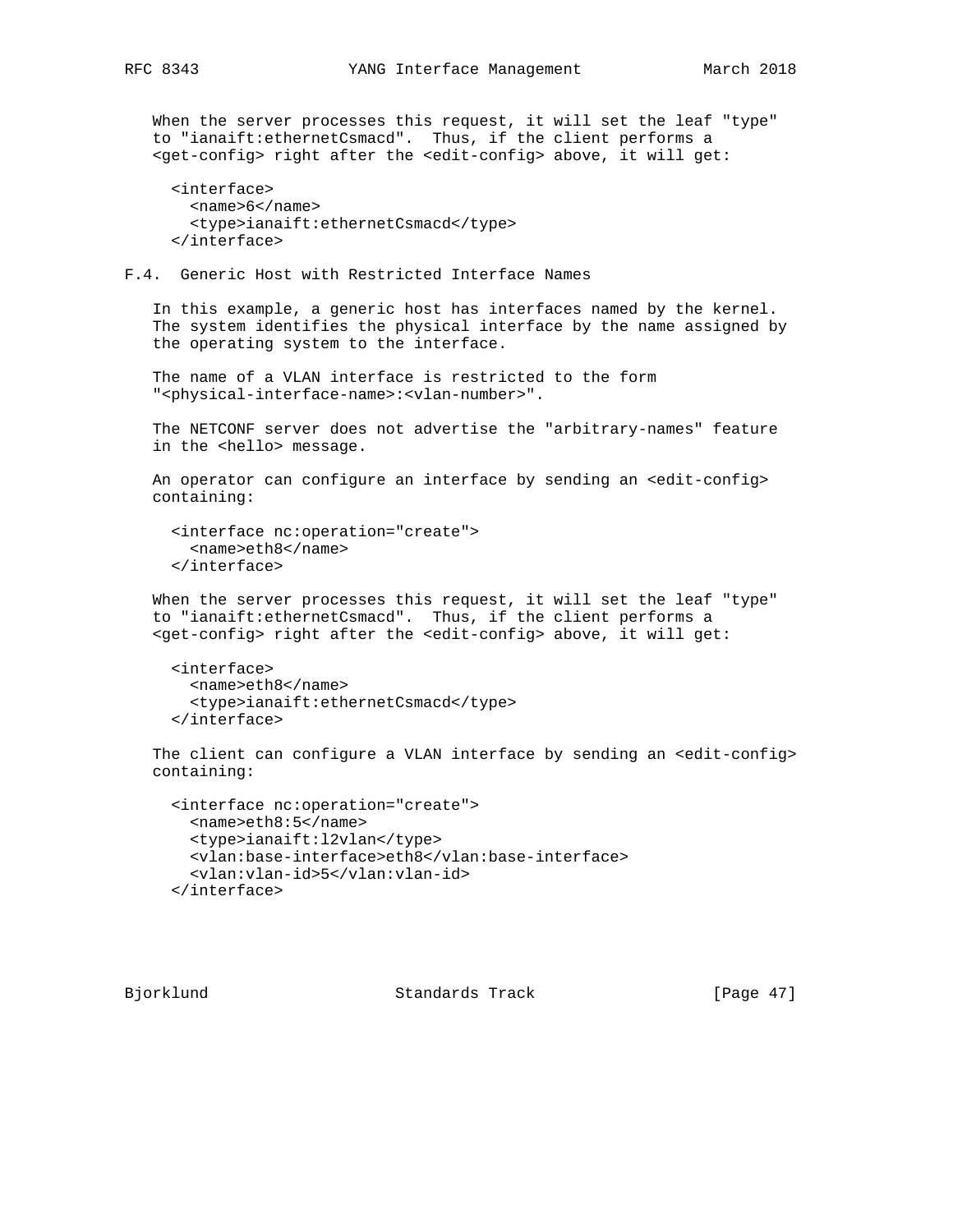F.5. Generic Host with Arbitrary Interface Names

 In this example, a generic host has interfaces named by the kernel. The system identifies the physical interface by the name assigned by the operating system to the interface.

 The implementation does not restrict the user-controlled interface names. This allows an operator to more easily apply the interface configuration to a different interface. However, the additional level of indirection also makes it a bit more complex to map interface names found in other protocols to configuration entries.

 The NETCONF server advertises the "arbitrary-names" feature in the <hello> message.

Physical interfaces are configured as in Appendix F.4.

 An operator can configure a VLAN interface by sending an <edit-config> containing:

```
 <interface nc:operation="create">
  <name>acme-interface</name>
  <type>ianaift:l2vlan</type>
  <vlan:base-interface>eth8</vlan:base-interface>
   <vlan:vlan-id>5</vlan:vlan-id>
 </interface>
```
 If necessary, the operator can move the configuration named "acme-interface" over to a different physical interface with an <edit-config> containing:

```
 <interface nc:operation="merge">
   <name>acme-interface</name>
   <vlan:base-interface>eth3</vlan:base-interface>
 </interface>
```
Bjorklund Standards Track [Page 48]